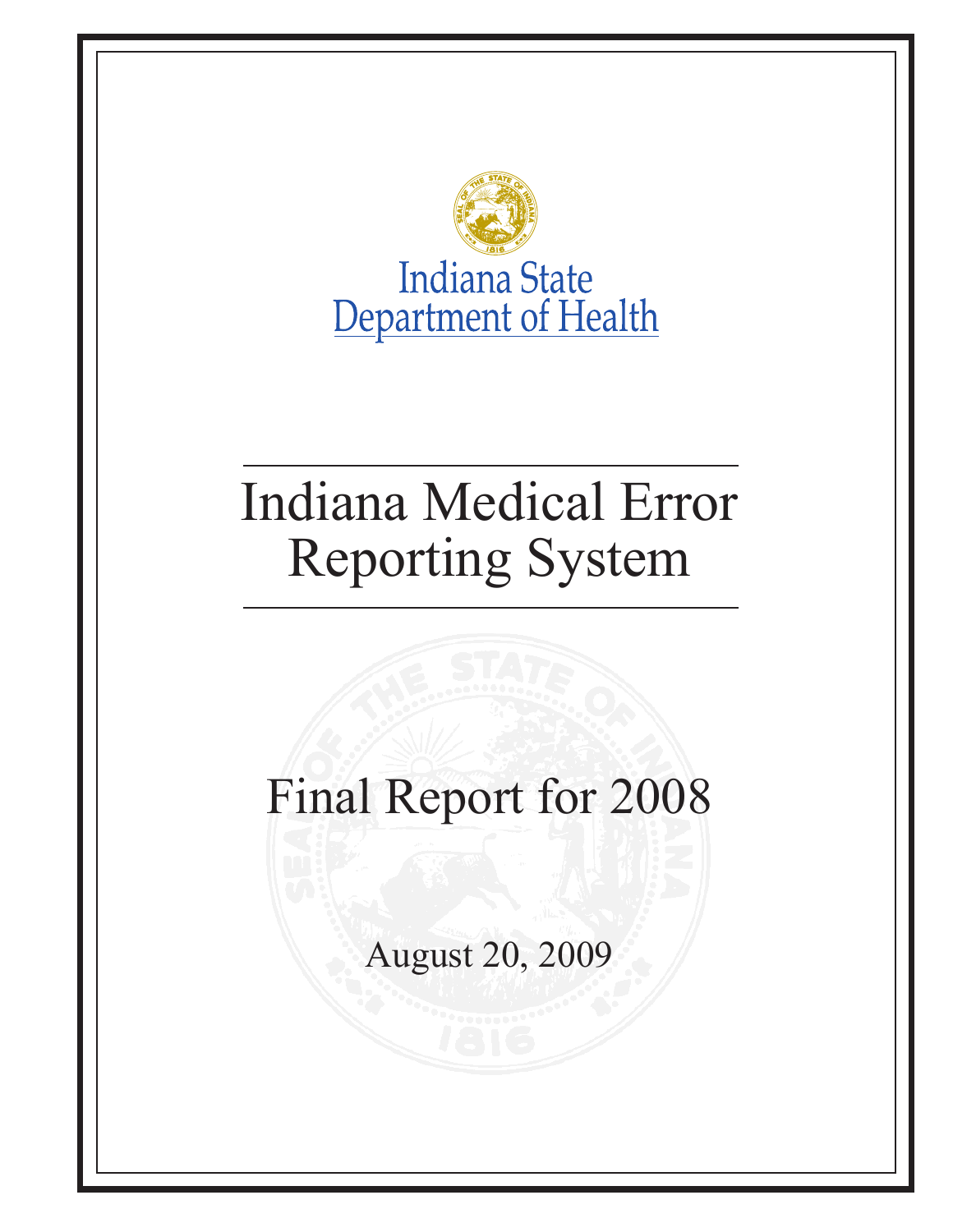### **Indiana State Department of Health 2 North Meridian Indianapolis, IN 46204**

Judith A. Monroe, M.D. Indiana State Health Commissioner

This report was prepared by:

Terry Whitson, J.D. Assistant Commissioner ISDH Health Care Quality and Regulatory Services Commission

Burton Garten, J.D. Director of Program Development ISDH Health Care Quality and Regulatory Services Commission

Jon Lewis, Ph.D. Director, Data Analysis Team, Epidemiology Resource Center ISDH Public Health and Preparedness Commission

This report was published by the Indiana State Department of Health on August 20, 2009 and may be found online at [www.in.gov/isdh.](http://www.in.gov/isdh) For more information on this report contact:

Office of Public Affairs Indiana State Department of Health 2 North Meridian Indianapolis, IN 46204 Phone: (317) 233-7254 Email: [kseverson@isdh.in.gov](mailto:kseverson@isdh.in.gov)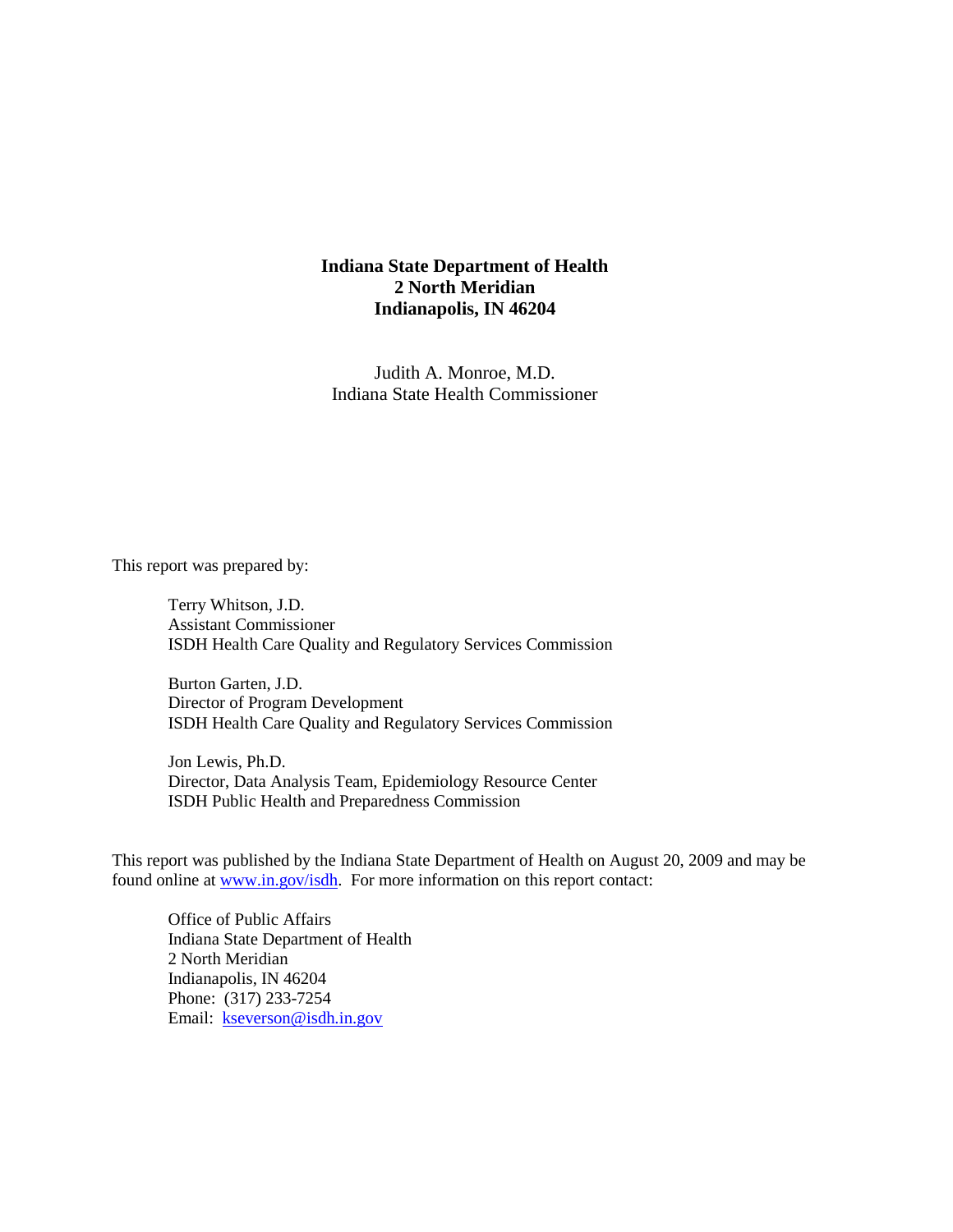# TABLE OF CONTENTS

| Appendices<br>Appendix A: Summary of Facilities Reporting Events for 2008  Appendix 1<br>Appendix C: Ambulatory Surgery Center Reported Events  Appendix 148<br>Appendix G: Ambulatory Surgery Center Reporting Rule  Appendix 306<br>Appendix J: Revised Events for 2009 Reporting  Appendix 318 |  |
|---------------------------------------------------------------------------------------------------------------------------------------------------------------------------------------------------------------------------------------------------------------------------------------------------|--|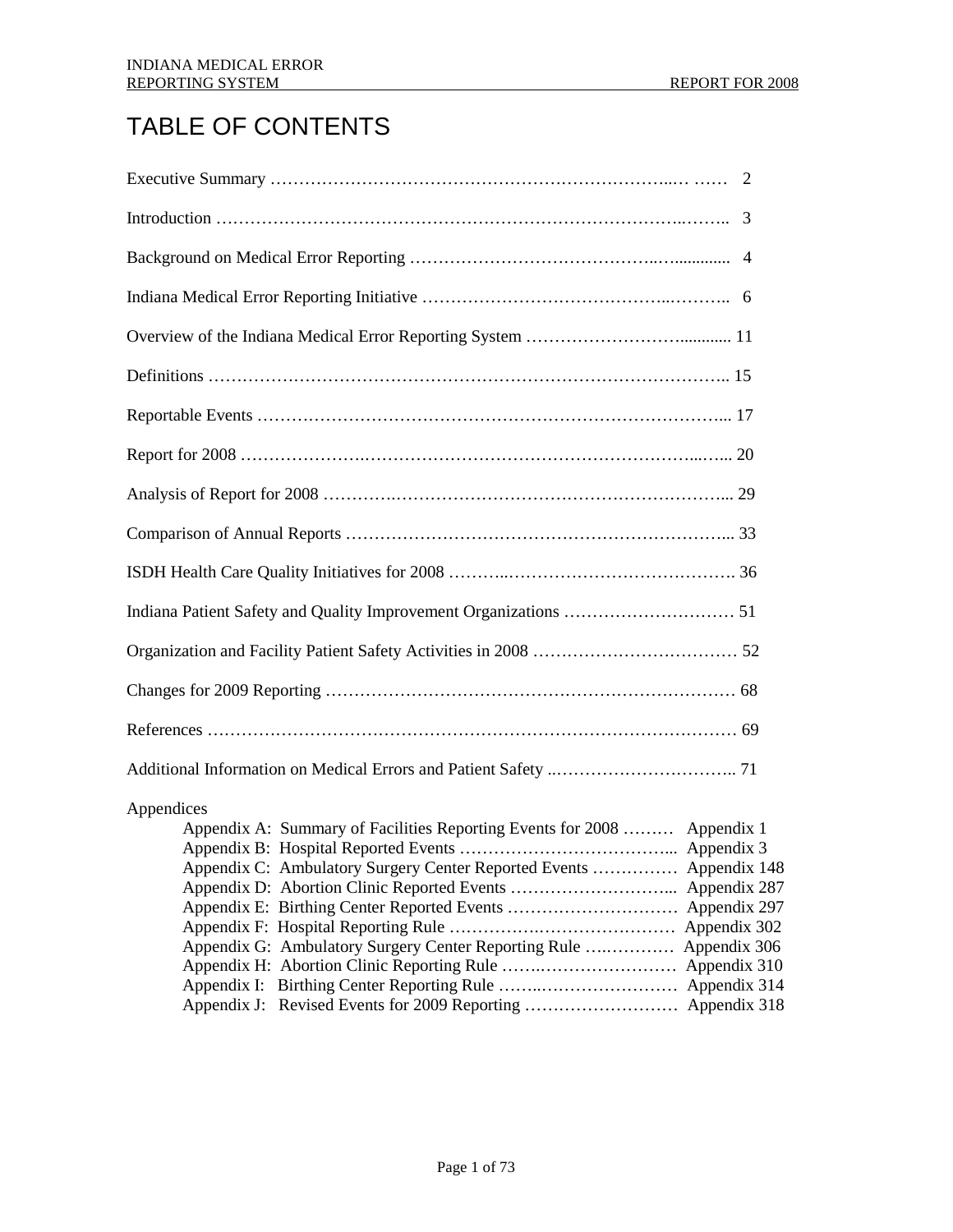# EXECUTIVE SUMMARY

On January 11, 2005, Indiana Governor Mitchell E. Daniels Jr. issued an Executive Order requiring the Indiana State Department of Health to develop and implement a medical error reporting system. The purpose of the reporting system was to obtain data that could be used towards reducing the frequency of medical errors, revealing the causes of medical errors, and empowering healthcare professionals to design methods to prevent or discover errors before patients are harmed.

The first report of the Indiana Medical Error Reporting System was released in August 2007. This Report for 2008 is the third Indiana Medical Error Report and presents information about reportable events occurring in Indiana health care facilities between January 1, 2008 and December 31, 2008. The Report for 2008 is based on data received by the Indiana State Department of Health prior to August 1, 2009.

For 2008, there were a total of two hundred ninety-five (295) facilities required to report. One hundred and five (105) events were reported for 2008. The one hundred and five (105) reported events for 2008 is the same number of events reported for 2007. Ninety-nine (99) events occurred at hospitals while six (6) events occurred at ambulatory surgery centers.

For the third consecutive year, the three most reported events remain the same. The most reported event was thirty-three (33) events of stage 3 or 4 pressure ulcers acquired after admission to the facility. Thirty-three (33) events represent approximately 1 event per 24,000 hospital inpatient discharges. The second most reported event was thirty (30) events of retention of a foreign object in a patient after surgery or other invasive procedure equating to 1 event per 26,000 surgical procedures performed in hospitals and ambulatory surgery centers. There were sixteen (16) events of wrong body part surgery equating to 1 event per 111,000 surgical procedures performed in hospitals and ambulatory surgery centers. The number of pressure ulcers and retained objects increased from 2007.

In June of 2008, the Indiana State Department of Health implemented a 15-month health care quality initiative to prevent pressure ulcers. One hundred and sixty three (163) health care facilities and agencies are participating in the initiative.

Indiana's medical error reporting system is based on the National Quality Forum's twenty-seven serious reportable events. Only the most serious events are reportable events under this system. A serious event includes events resulting in death or serious disability or any surgical event involving a wrong patient, body part, or procedure. Indiana was the second state to develop a medical error reporting system based on the National Quality Forum consensus standards.

Requiring the reporting of these twenty-seven events is not meant as a way of identifying and punishing those responsible for the reportable event. Medical errors generally are not the sole result of actions of individuals but rather the failure of the systems and processes used in providing healthcare. The requirement to report events identifies persistent problems, encourages increased awareness of patient safety issues and assists in the development of evidence-based initiatives to improve patient safety.

Indiana's Medical Error Reporting System requires that hospitals, ambulatory surgery centers, abortion clinics, and birthing centers report any reportable event as defined by the rules that occurs within that facility. The facility is required to report which of the twenty-seven reportable events occurred, the health care facility where the reportable event occurred, and the calendar quarter and year within which the event occurred.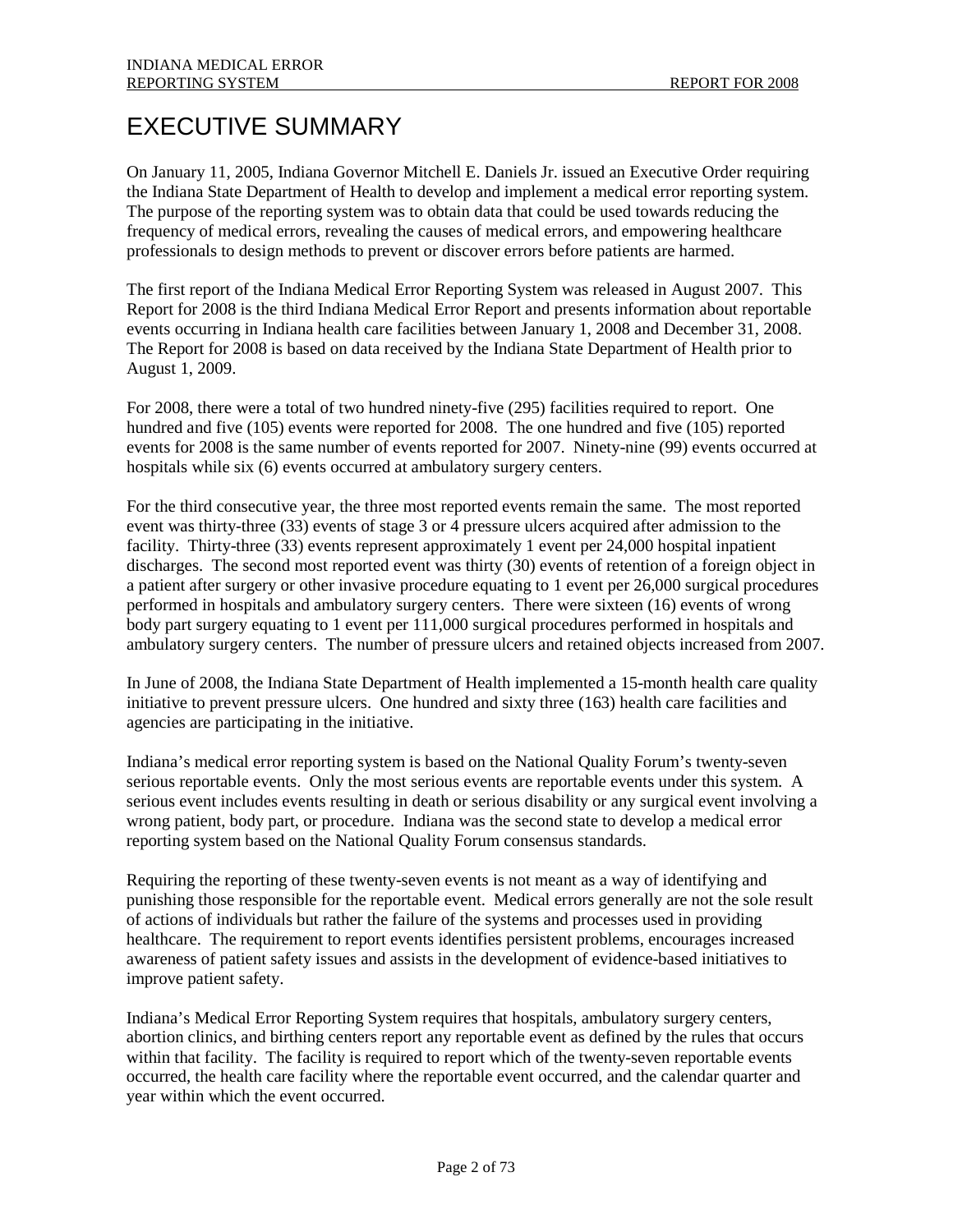# INTRODUCTION

This report is the Indiana Medical Error Reporting System Report for 2008. This Report for 2008 presents information about reportable events occurring in Indiana health care facilities between January 1, 2008 and December 31, 2008. The report is based on data received by the Indiana State Department of Health prior to August 1, 2009.

This report shows that stage 3 or stage 4 pressure ulcers acquired after admission to the hospital, retention of a foreign object in a patient after surgery, and surgery performed on the wrong body part were the three most common reported events for 2008. These three events have been the top three reported events in all three of the Indiana Medical Error Reports.

Indiana has a tradition of excellence in healthcare. Indiana's health care facilities are among the most advanced in the country. Indiana colleges and universities are recognized leaders in healthcare education and research. Healthcare professionals are often recognized for the dedicated and outstanding care provided to Hoosiers. It is imperative that Indiana continue to lead the way in improving patient care and health outcomes. The reduction of medical errors is an important component of continuing the Hoosier tradition of quality healthcare.

The goal of the Indiana State Department of Health is that this data will increase focus on these issues and promote the development of evidence-based initiatives designed to improve patient safety. With the growth and technical advancement of the healthcare system, maintaining and improving patient safety has become a complex and long term process. Patient care today involves a large number of healthcare professionals and health care facilities. With this larger and decentralized system, there is an increased potential for medical errors. While individuals may, and do, make independent mistakes, medical errors are more often a system failure resulting from inconsistent care practices between professionals or facilities or communication lapses within or between the many health care professionals or facilities providing care to a patient.

The data on medical errors reinforces the need for health care facilities and providers to collaborate on quality. In today's healthcare system, patient care is generally not limited to a single provider or facility. The reduction of medical errors requires care coordination to promote consistent healthcare practices and ensure appropriate communication between providers. The medical error reporting system is intended to encourage a culture in which health care providers report potentially unsafe situations without fear of reprisal in collaboration towards improved healthcare.

This Report for 2008 is available online on the Indiana State Department of Health Web site at [www.in.gov/isdh.](http://www.in.gov/isdh) The Medical Error Reporting System home page is found at [www.in.gov/isdh/23433](http://www.in.gov/isdh/23433) and includes this report as well as previous reports.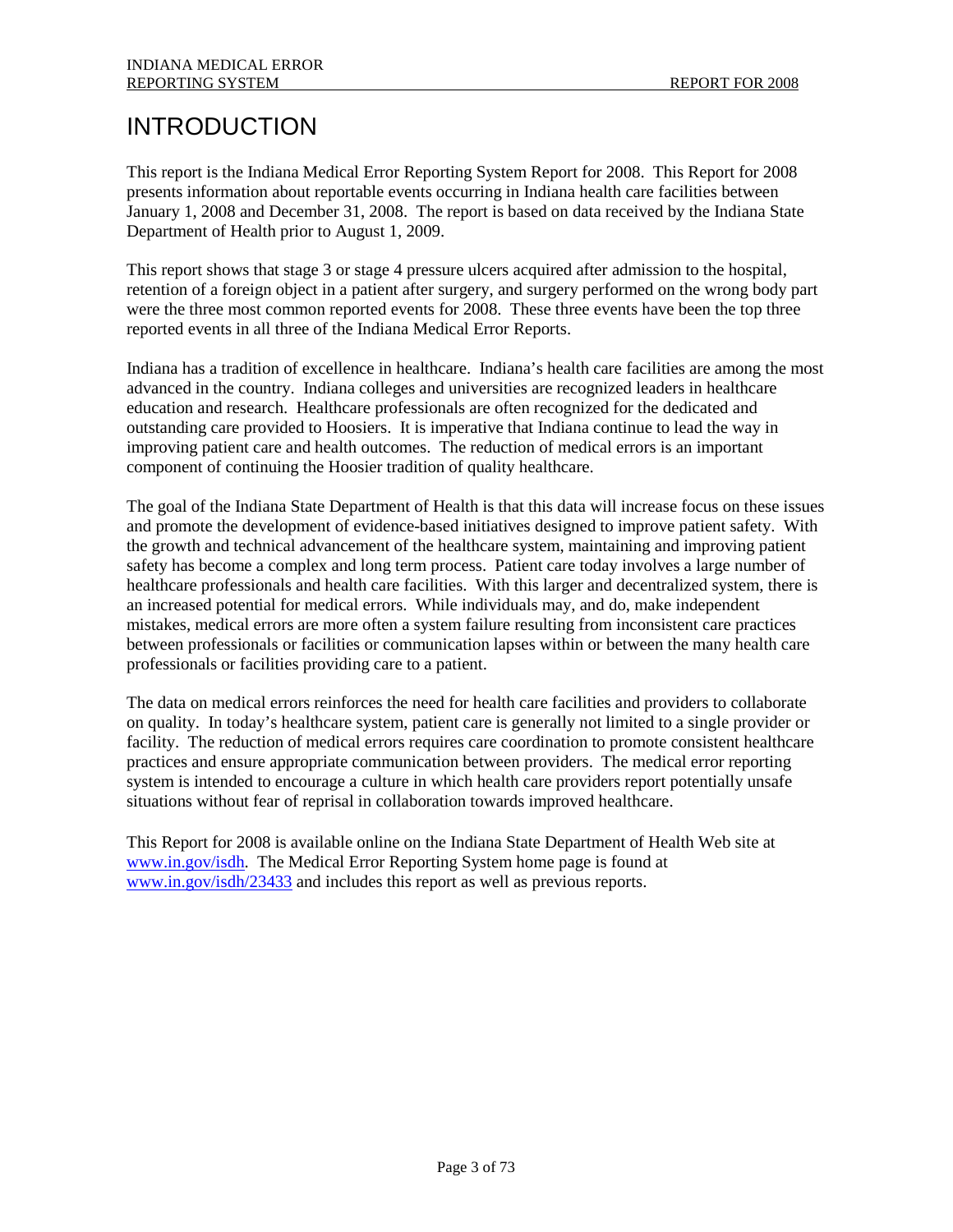# BACKGROUND ON MEDICAL ERROR REPORTING

#### History of Medical Error Reporting

Reports on medical errors can be traced back to the 1970's, when a physician-attorney named Don Mills analyzed more than 20,000 medical charts concluding that one patient in twenty was harmed by treatment.<sup>[1](#page-5-0)</sup> A body of research describing the problem of medical errors began to emerge in the early 1990s with landmark research conducted by Leape, and supported by the Agency for Health Care Policy and Research, now the Agency for Healthcare Research and Quality.<sup>[2](#page-5-1)</sup>

#### The Institute of Medicine of the National Academy of Sciences

The Institute of Medicine was chartered in 1970 as a component of the National Academy of Sciences in Washington, DC. It is a nonprofit organization providing evidence-based analysis and guidance on matters of biomedical science, medicine, and health. [3](#page-5-2)

In 1998 the Institute of Medicine appointed the Committee on the Quality of Health Care in America to identify strategies for achieving a substantial improvement in the quality of healthcare delivered to Americans. In 1999 the Institute of Medicine published a landmark report on medical errors entitled *To Err Is Human: Building a Safer Health Care System*. [4](#page-5-3) The report estimated that between 44,000 and 98,000 patients die each year as a result of medical errors. The report estimated that a medication error occurs for two of every one hundred patients admitted to a hospital. The report further estimated that the total cost of preventable medical errors to be between 17 and 29 billion dollars per year.<sup>[5](#page-5-4)</sup>

The 1999 Institute of Medicine report significantly increased awareness of medical errors and brought attention to the need for reliable data on the number of medical errors occurring in health care facilities. A subsequent Institute of Medicine report, *Crossing the Quality Chasm: A New Health System for the 21st Century,* reinforced the need for reliable data and cited the need for evidence-based policies and practices. *[6](#page-5-5)*

The Institute of Medicine report cited several causes of medical errors including the following:<sup>[7](#page-5-6)</sup>

• Lack of reliable data on the number of medical errors which limits the ability to identify origins of the problem and develop initiatives to resolve the problem

<span id="page-5-0"></span> <sup>1</sup> D.H. Mills, *Medical Injury Information: A Preparation for Analysis and Implementation of Prevention* 

<span id="page-5-1"></span>*Programs*, 236(4) Journal of the American Medical Association, pp. 379-381 (1976).<br><sup>2</sup> Agency for Healthcare Research and Quality, *Medical Errors: The Scope of the Problem* (2000), Retrieved February 17, 2007 from http:/

<span id="page-5-2"></span><sup>&</sup>lt;sup>3</sup> Institute of Medicine of the National Academies, Retrieved February 12, 2007 from http://www.iom.edu/CMS/AboutIOM.aspx.

<span id="page-5-3"></span><sup>&</sup>lt;sup>[4](http://www.iom.edu/CMS/AboutIOM.aspx)</sup> Institute of Medicine, *To Err Is Human: Building A Safer Health System* (Linda T. Kohn, Janet M. Corrigan, and Molla S. Donaldson, eds., National Academy Press, 1999). <sup>5</sup> *Id.*

<span id="page-5-5"></span><span id="page-5-4"></span> $6$  Institute of Medicine, Crossing the Quality Chasm: A New Health System for the 21 $^{\text{st}}$  Century (National Academy Press, 2001).

<span id="page-5-6"></span><sup>7</sup> Institute of Medicine, *To Err Is Human: Building A Safer Health System* (Linda T. Kohn, Janet M. Corrigan, and Molla S. Donaldson, eds., National Academy Press, 1999).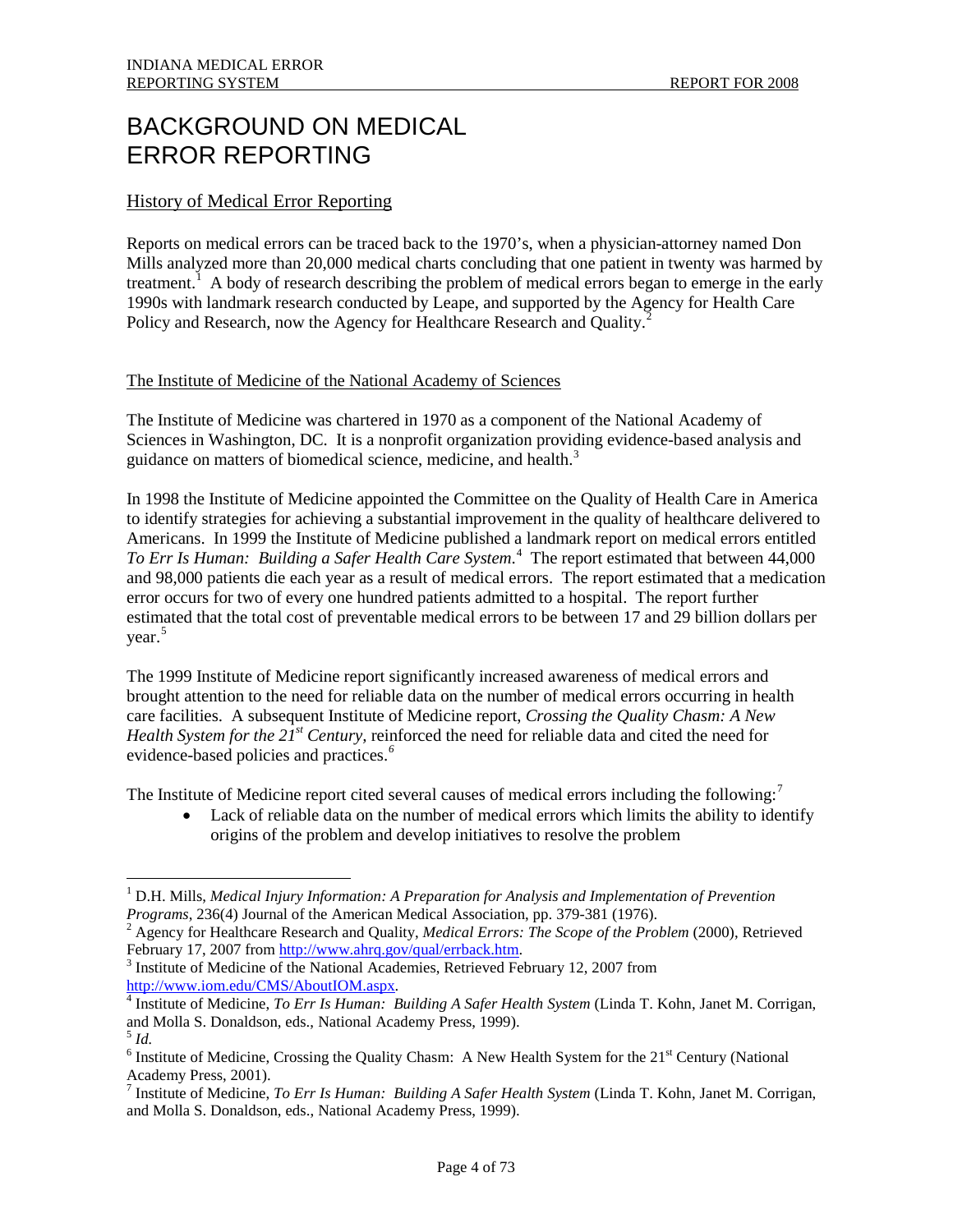- Medical errors are often a system failure where care practices are inconsistent between healthcare professionals leading to mistakes
- With larger, decentralized, and fragmented health care facilities and an increase in the number of health professionals providing care to a patient, there is an increased potential for medical errors
- Access to patient information by health care providers
- Lack of legible handwriting or conversely data entry mistakes
- Use of acronyms or abbreviations
- Inadequate documentation
- Patient loads placed on staff resulting in timing issues in the delivery of care
- Competition between facilities resulting in the lack of development of communication systems between health care providers

#### The National Quality Forum

In a 1998 report, the President's Advisory Commission on Consumer Protection and Quality in the Health Care Industry proposed creation of the National Quality Forum as part of an integrated national quality improvement agenda. The National Quality Forum was incorporated as a new organization in May 1999. The mission of the National Quality Forum is to improve the quality of American healthcare by setting national priorities and goals for performance improvement, endorsing national consensus standards for measuring and publicly reporting on performance, and promoting the attainment of national goals through education and outreach programs.<sup>[8](#page-6-0)</sup>

The National Quality Forum is a not-for-profit membership organization created to develop and implement a national strategy for healthcare quality measurement and reporting. The National Quality Forum, a public-private partnership, is made up of all parts of the healthcare system, including national, state, regional, and local groups representing consumers, public and private purchasers, employers, healthcare professionals, provider organizations, health plans, accrediting bodies, labor unions, supporting industries, and organizations involved in healthcare research or quality improvement.<sup>[9](#page-6-1)</sup>

In 2002, the National Quality Forum published a report titled *Serious Reportable Events in Healthcare*. The report identified twenty-seven (27) events that are serious, largely preventable, and of concern to both the public and health care providers. The report recommended that these twentyseven events be reported by all licensed health care facilities. The National Quality Forum suggested that analysis of reported events could provide caregivers and patients with important information about the safety of healthcare and opportunities for improvement.<sup>[10](#page-6-2)</sup>

Indiana's Medical Error Reporting System is based on the National Quality Forum's twenty-seven serious reportable events. Indiana added language to clarify a few of the events and added definitions of terms to provide further clarification. Indiana is the second state, following Minnesota in 2003, to develop a medical error reporting system based on the National Quality Forum serious adverse reportable events. Like Minnesota's system, the Indiana Medical Error Reporting System has been a collaborative effort with strong support from Indiana's healthcare community and a shared goal of improving patient safety.

<span id="page-6-2"></span><span id="page-6-1"></span><span id="page-6-0"></span>

<sup>8&</sup>lt;br><sup>8</sup> National Quality Forum, <sup>8</sup> National Quality Forum, <u>http://Qualityforum.org/about/mission.asp</u>.<br><sup>9</sup> *Id*.

<sup>10</sup> *Serious Reportable Events in Healthcare*, National Quality Forum (2002).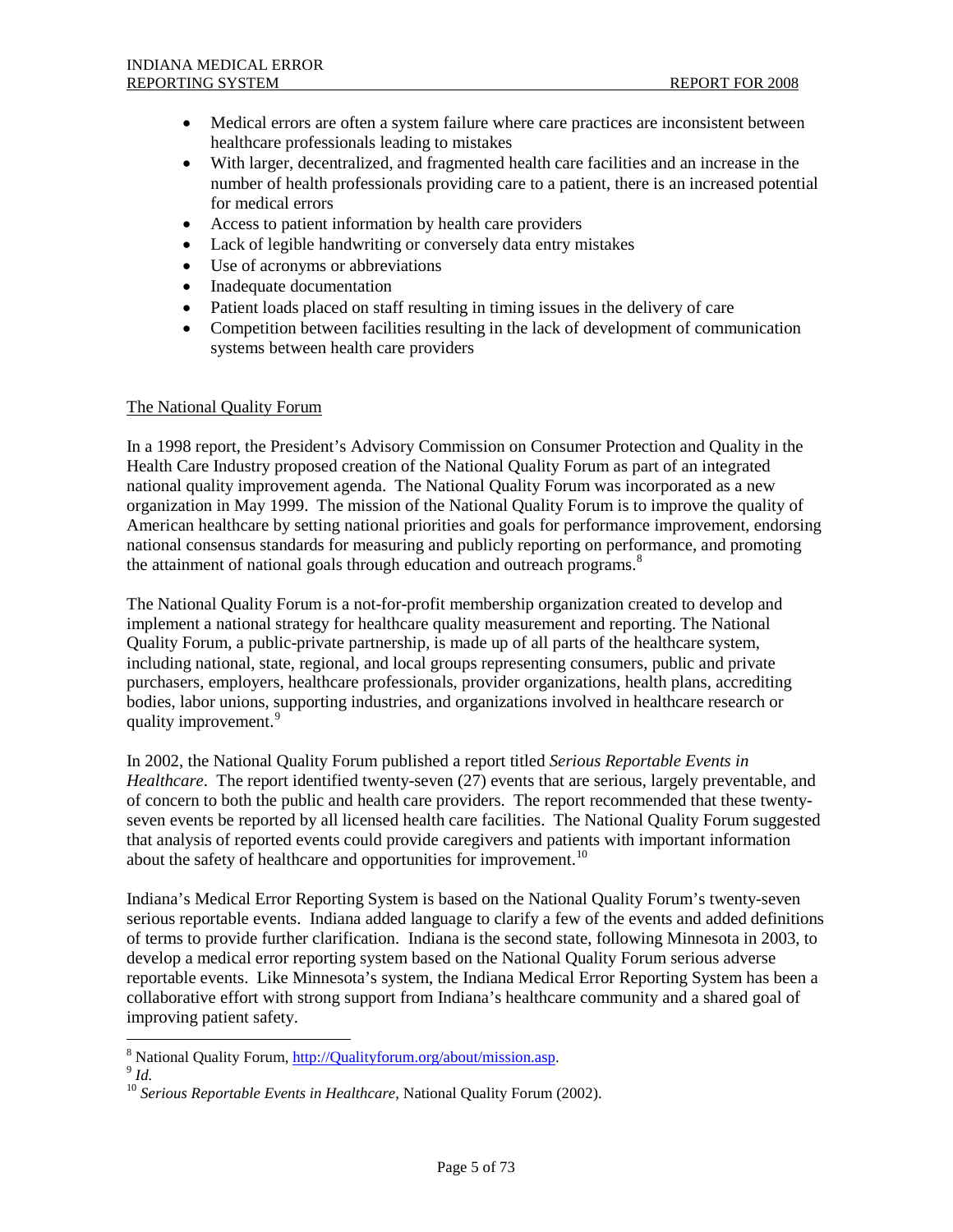# INDIANA MEDICAL ERROR REPORTING SYSTEM

#### Development of the Indiana Medical Error Reporting System

On January 11, 2005, Governor Mitchell E. Daniels Jr. issued Executive Order 05-10 requiring the Indiana State Department of Health to develop and implement a medical error reporting system. The Executive Order cited successfully implemented medical error report systems for reducing the frequency of medical errors, revealing the causes of medical errors, and empowering healthcare professionals to design methods to prevent or discover errors before patients are harmed.

Prior to 2006, the Indiana State Department of Health did not collect medical error data. The Indiana State Department of Health initiated development of a medical error reporting system and adopted rules requiring hospitals, ambulatory surgery centers, abortion clinics, and birthing centers to report medical errors. The Indiana State Department of Health began collecting reportable event data on January 1, 2006.

#### Purposes of the Medical Error Reporting Initiative

Purposes of reporting requirement:

- Increase awareness of the problem of medical errors
- Collect and analyze data on medical errors to determine whether there are areas where mistakes could be reduced
- Provide ability to analyze data to assist health care providers in reducing medical errors
- Provide information to patients so that they understand their role in helping to prevent errors
- Promote the sharing of successful solutions and improvements between health care providers
- Culture of open discussion. The goal is not to fix blame but to encourage reporting of errors so that initiatives may be developed to prevent mistakes
- Develop best practices aimed at reducing medical error
- Reduce healthcare costs through elimination of errors and duplication

#### Responsibility for quality care

There is a tendency to attach blame when bad things happen. A "culture of blame" tends to decrease the communications needed to address something that is generally a system-based issue. By not communicating on quality issues, competing health care facilities have created inconsistent processes and procedures that have resulted in confusion among healthcare professionals as they move between facilities. The Indiana State Department of Health encourages collaboration on quality. This report is intended to encourage a healthcare culture that looks beyond blame and supports patient safety through collaboration and responsibility.

Requiring the reporting of these twenty-seven events is not meant as a way of identifying and punishing those responsible for the event. Studies have indicated that most medical errors were not the result of actions of individuals but rather the failure of the systems and processes used in providing healthcare. By reporting the most serious events, persistent problems can be identified and actions can be taken to prevent these events from occurring in the future. The requirement to report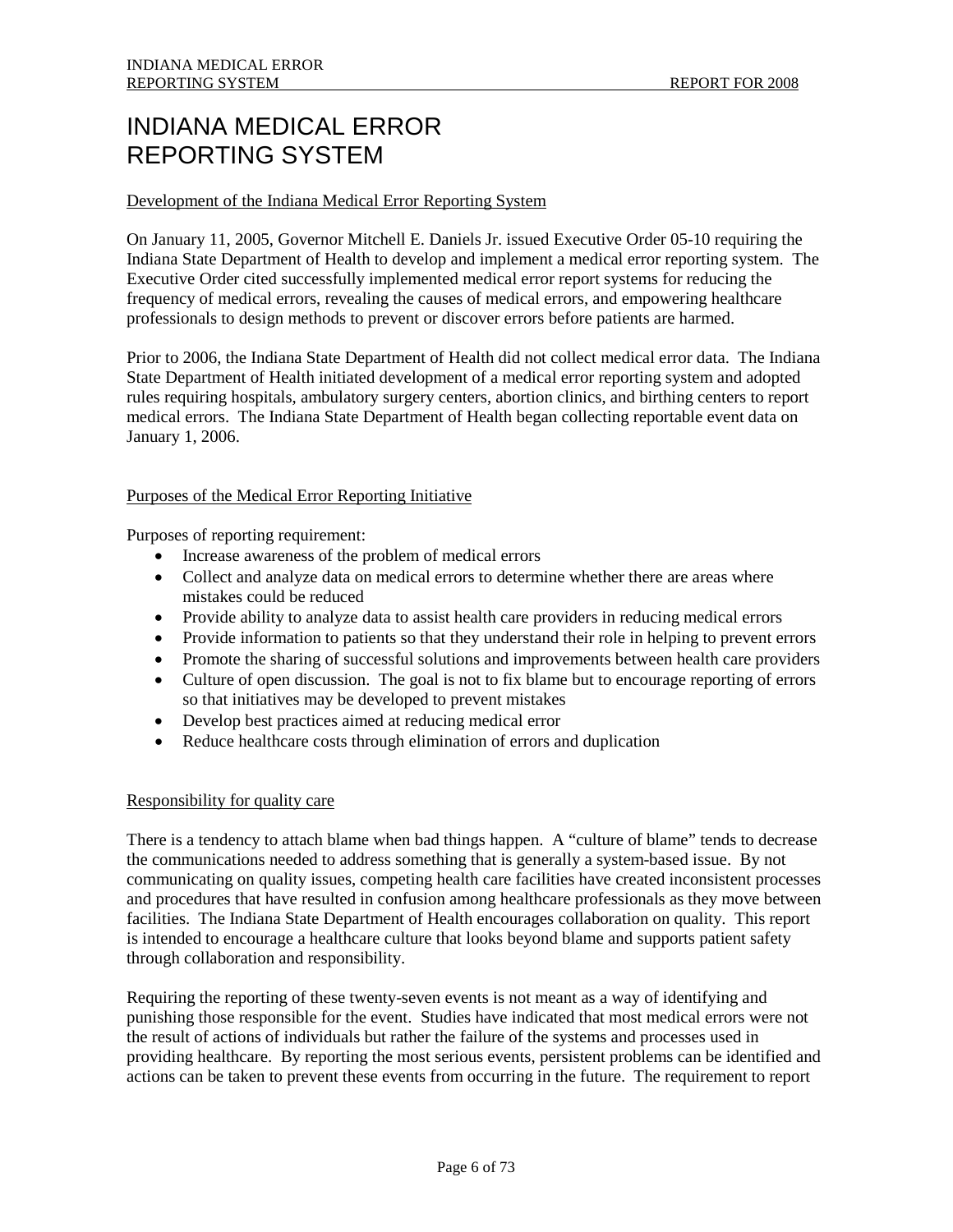serious events encourages the movement towards increased awareness of patient safety issues and encourages work towards evidence-based initiatives to improve patient safety.

This report is not intended to place blame or focus attention on specific facilities or individuals. Such an approach would be counterproductive because the reality is that medical errors are usually the result of a system failure. A medical error that occurs in one facility may have actually begun in another facility. For instance, a pressure ulcer may have started in one long term care facility or hospital and increased in severity during a stay in another hospital. The event becomes a reportable event for the hospital if it reaches a stage 3 or 4 level while the patient is admitted to that hospital. The solution to this situation requires increased care coordination and assessments by multiple health care providers. This illustrates the systemic nature of medical errors. Commercial manufacturers, health care facilities, clinics, healthcare professionals, professional organizations, government agencies, researchers, and patients all have responsibilities towards improving patient safety.

#### Healthcare licensing and certification surveys

The Indiana State Department of Health is the licensing authority for Indiana health care facilities. As part of the state licensing and federal certification program, the agency conducts regular health surveys at health care facilities. During the course of a survey, surveyors often review facts surrounding a possible medical error to determine whether there was a breach of health care facility regulations.

In developing the Indiana Medical Error Reporting System, one of the concerns of facilities was that a reportable event could be used to instigate a health survey of a health care facility. Such an action would likely discourage health care facilities from complete reporting as the reporting of an event could result in punitive action through the survey process. Incomplete reporting would reduce the reliability of the data and inhibit the development of quality of care initiatives. A goal of the system is to promote the reporting of events so that the data can be analyzed to determine areas where mistakes may be reduced.

To address this issue, the Indiana State Department of Health separated the Medical Error Reporting System from the health care facility survey program. The events reported by health care facilities via the Medical Error Reporting System are not received or reviewed by health care surveyors. Events are reported through an online system that goes to the agency's health information and data program. Surveyors are not provided with the reported events and therefore cannot base their investigations on events reported by a health care facility through the Medical Error Reporting System.

The licensing and certification program regulations require the Indiana State Department of Health to investigate complaints concerning health care facilities. Surveyors will investigate any complaint received through the licensing and certification complaint system. Surveyors may therefore investigate potential reportable events discovered as part of existing standard survey procedures or as part of a complaint survey that is based on an event.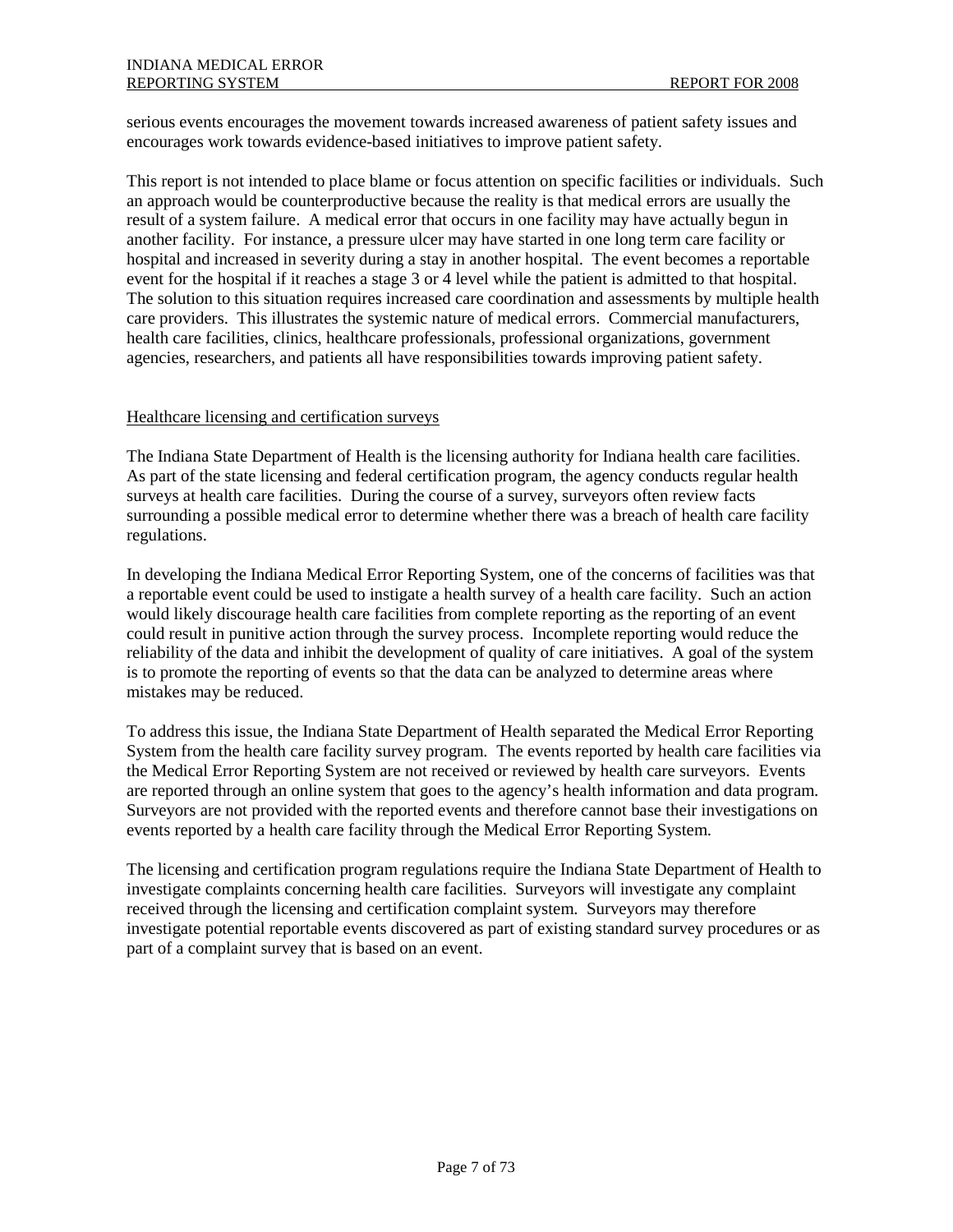#### Survey process for determining whether events were reported as required

During the course of a survey at a health care facility, Indiana State Department of Health surveyors will review whether the facility has implemented a process for determining and reporting reportable events as required by state rule. The survey process is as follows:

- Surveyors will first review and determine whether the health care facility has an effective, organized, facility-wide, comprehensive quality assessment and improvement program as required by rule [see, for example, 410 IAC 15-1.4-2(a)].
- Surveyors will review and determine whether the health care facility has implemented a process for reporting to the Indiana State Department of Health each reportable event that is determined by the facility's quality assessment and improvement program to have occurred in the facility [see, for example, 410 IAC 15-1.4-2.2(a)(2) and 2.2(b)].
- Surveyors will review and determine whether reportable events identified by the facility's quality assessment and improvement program were reported in a timely manner [see, for example, 410 IAC 15-1.4-2.2(c)].
- Surveyors will review whether the facility took appropriate action to address the opportunities for improvement found through the facility's quality assessment and improvement program and whether the outcome of the action was documented as to its effectiveness, continued follow-up, and impact on patient care [see, for example, 410 IAC  $15-1.4-2(b)$ ].

If during the course of a survey surveyors become aware of an event that constitutes a reportable event, the surveyors will inform the Director of Acute Care who will verify that the reportable event was reported within the appropriate time requirements. The Indiana State Department of Health may take enforcement action if it finds that a health care facility failed to report a reportable event as required by the rule or failed to perform the actions described above.

#### Event Terminology

There is no accepted universal terminology for the events described in this report. A definition of applicable terms was not adopted during the rule promulgation process. In reviewing the issue, the Indiana State Department of Health found that a wide variety of terminology has been used to describe unexpected or unplanned events that result in injury to a patient. The following are definitions utilized by various organizations.

The Joint Commission on the Accreditation of Healthcare Organizations encourages the voluntary reporting to the Commission of "sentinel events" and any root cause analysis performed by a hospital. The Joint Commission defines a sentinel event, root cause analysis, near miss, and adverse event as  $follows:$ <sup>[11](#page-9-0)</sup>

> A sentinel event is an unexpected occurrence involving death or serious physical or psychological injury, or the risk thereof. Serious injury specifically includes loss of

<span id="page-9-0"></span><sup>&</sup>lt;sup>11</sup> Joint Commission on the Accreditation of Healthcare Organizations, *Sentinel events*, Comprehensive Accreditation Manual for Hospitals Update 4 (November 2004).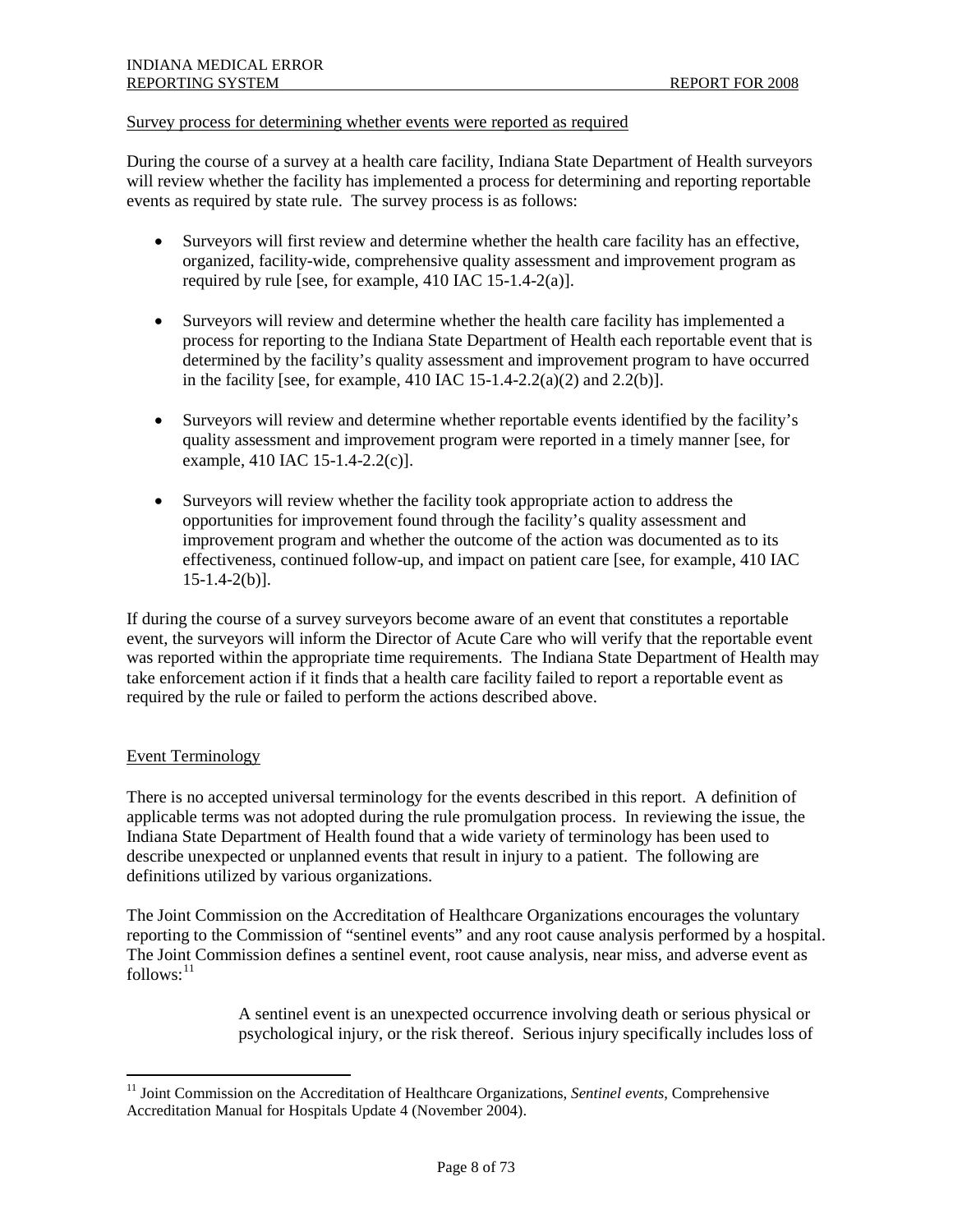limb or function. The phrase "or the risk thereof" includes any process variation for which a recurrence would carry a significant chance of a serious adverse outcome. Such events are called "sentinel" because they signal the need for immediate investigation and response.

Root cause analysis is a process for identifying the basic or causal factors that underlie variation in performance, including the occurrence or possible occurrence of a sentinel event. A root cause analysis focuses primarily on systems and processes, not on individual performance. It progresses from special causes in clinical processes to common causes in organization processes and identifies potential improvements in processes or systems that would tend to decrease the likelihood of such events in the future or determines, after analysis, that no such improvement opportunities exist.

Near miss is used to describe any process variation that did not affect an outcome but for which a recurrence carries a significant chance of a serious adverse outcome. Such a "near miss" falls within the scope of the definition of a sentinel event but outside the scope of those sentinel events that are subject to review by the Joint Commission under its Sentinel Event Policy.

Adverse event is an untoward, undesirable, and usually unanticipated event, such as death of a patient, an employee, or a visitor in a health care organization. Incidents such as patient falls or improper administration of medications are also considered adverse events even if there is no permanent effect on the patient.<sup>[12](#page-10-0)</sup>

The Institute of Medicine defined the terms "error" and "adverse event" as follows:<sup>[13](#page-10-1)</sup>

An error is defined as the failure of a planned action to be completed as intended (i.e., error of execution) or the use of a wrong plan to achieve an aim (i.e., error of planning).

An adverse event is an injury caused by medical management rather than the underlying condition of the patient. An adverse event attributable to error is a "preventable adverse event." Negligent adverse events represent a subset of preventable adverse events that satisfy legal criteria used in determining negligence (i.e., whether the care provided failed to meet the standard of care reasonably expected of an average physician qualified to take care of the patient in question).

The National Patient Safety Foundation defined "healthcare error" as follows:<sup>[14](#page-10-2)</sup>

An unintended healthcare outcome caused by a defect in the delivery of care to a patient. Healthcare errors may be errors of commission (doing the wrong thing), omission (not doing the right thing), or execution (doing the right thing incorrectly). Errors may be made by any member of the healthcare team in any healthcare setting.

<span id="page-10-0"></span><sup>&</sup>lt;sup>12</sup> Adverse Health Events in Minnesota, Second Annual Public Report, at p. 73 (Minnesota Department of Health, February 2006).

<span id="page-10-1"></span><sup>13</sup> Institute of Medicine, *To Err Is Human: Building A Safer Health System*, at p. 28 (Linda T. Kohn, Janet M. Corrigan, and Molla S. Donaldson, eds., National Academy Press, 1999).

<span id="page-10-2"></span><sup>&</sup>lt;sup>14</sup> National Patient Safety Foundation, http://www.npsf.org/html/about\_npsf.html.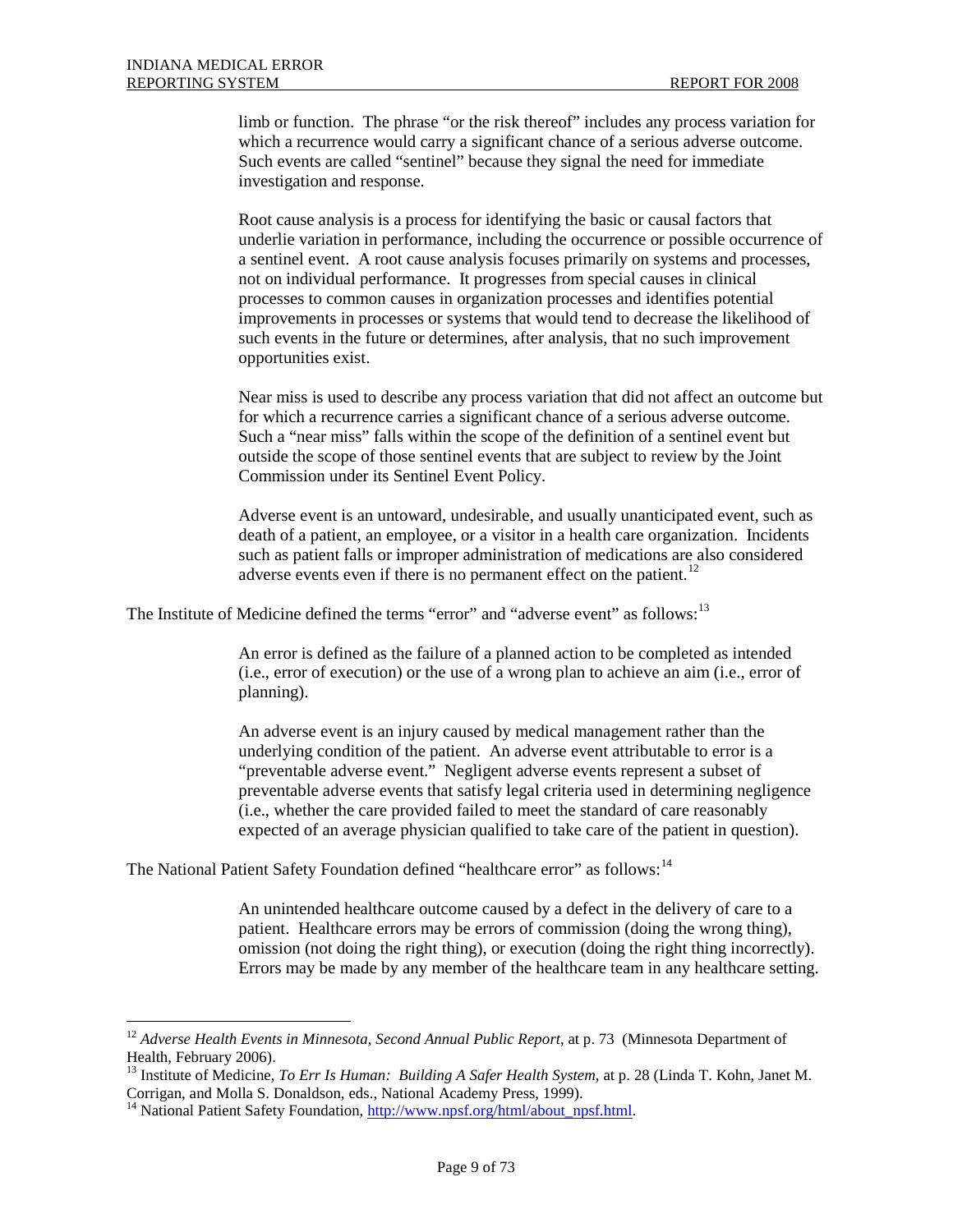The Institute of Medicine defined the term "patient safety" as follows:<sup>[15](#page-11-0)</sup>

Freedom from accidental injury; ensuring patient safety involves the establishment of operational systems and processes that minimize the likelihood of errors and maximizes the likelihood of intercepting them when they occur.

The National Patient Safety Foundation defined "patient safety" as follows:<sup>[16](#page-11-1)</sup>

The prevention of healthcare errors, and the elimination or mitigation of patient injury caused by healthcare errors.

<span id="page-11-0"></span><sup>&</sup>lt;sup>15</sup> Adverse Health Events in Minnesota, Second Annual Public Report, at p. 73 (Minnesota Department of Health, February 2006). *See also,* Institute of Medicine, *To Err Is Human: Building a Safer Health System*, at p. 58 (Linda T. Kohn, Janet M. Corrigan, and Molla S. Donaldson, eds., National Academy Press, 1999).

<span id="page-11-1"></span><sup>&</sup>lt;sup>16</sup> National Patient Safety Foundation, http://www.npsf.org/html/about\_npsf.html.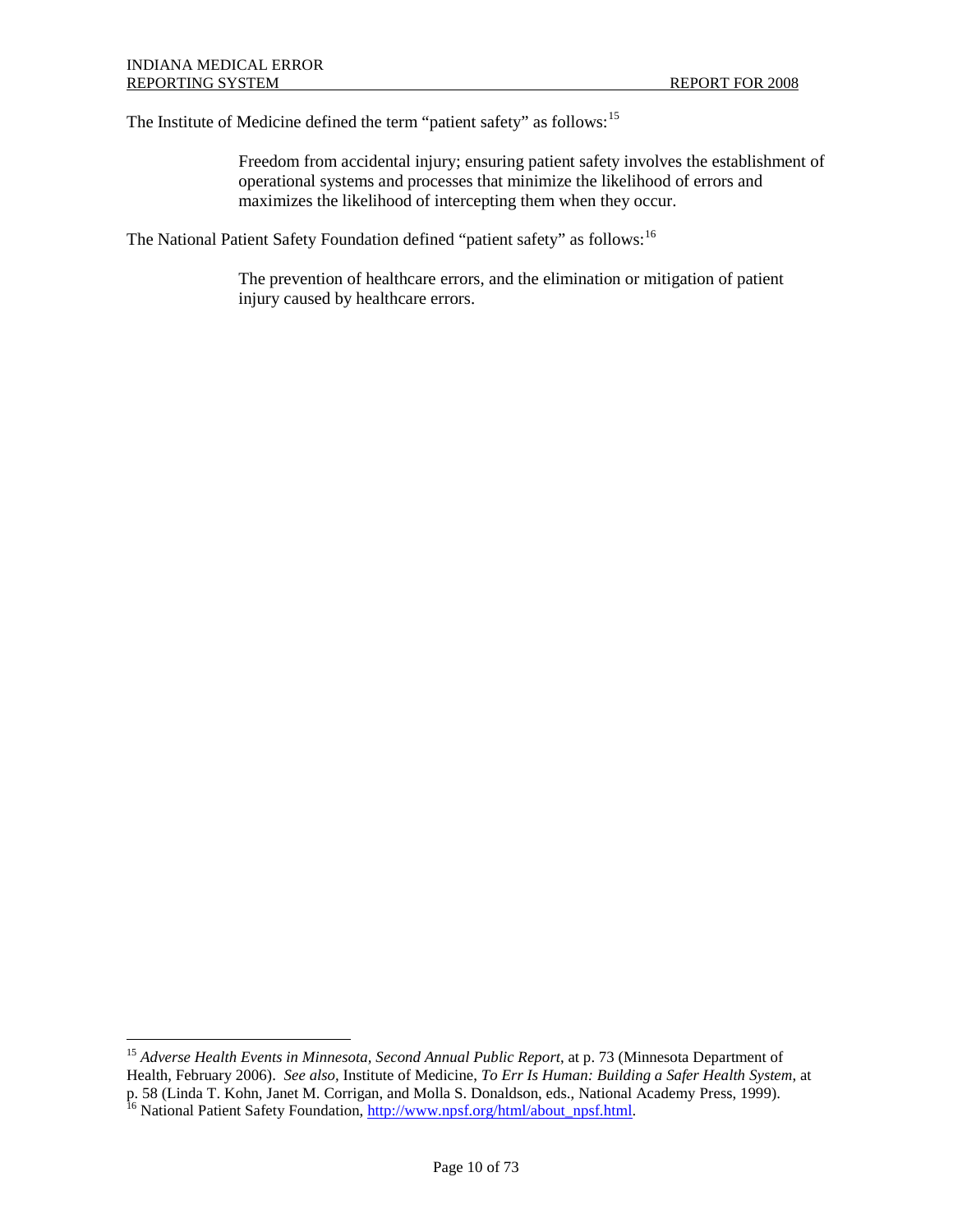# OVERVIEW OF THE INDIANA MEDICAL ERROR REPORTING SYSTEM

#### Who is required to report?

Indiana rules (410 IAC 15-1.4-2.2, 410 IAC 15-2.4-2.2, 410 IAC 26, 410 IAC 27) require that hospitals, ambulatory surgery centers, abortion clinics, and birthing centers report events as defined in the rules. A copy of each set of rules in included in the appendix to this report. For 2008, there were a total of 295 facilities required to report.

#### What are the essential components of the reporting system?

The Indiana Medical Error Reporting System was organized based on several general principles. The following is a description of the general principles and how the reporting system addresses them:

- Preserve patient confidentiality. Identifying information about a patient is not reported to the Indiana State Department of Health. The only information reported is the category of event, the quarter in which the event occurred, and the facility in which the event occurred. The report does not include the quarter in which the event occurred to further limit the linking of an event with a patient. The inclusion of the quarter in the data is to assist facilities in identifying reported events to prevent duplication of reported events.
- Consensus standards. The standards were developed by the National Quality Forum through a collaborative process with representatives from throughout the healthcare system. The consensus standards provide a means for measuring and publicly reporting on performance, and attaining healthcare goals.
- Timely. Events are reported through an online system. The health care facility may review their reported events at any time throughout the year to ensure correct reporting. By having an online system with constant access, this allows the Indiana State Department of Health to assemble the data quickly at the end of the reporting period and produce a report.
- Not punitive. The Indiana Medical Error Reporting System is intended to help find solutions to healthcare quality problems by promoting collaboration and communication between providers towards improving quality of care. As discussed above, information from reported events on the Indiana Medical Error Reporting System is not reviewed by surveyors as part of the survey process. The only punitive element is a failure to report reportable events.
- Transparency. Data will be available on the internet and available to the public. Each year the Indiana State Department of Health will publish a report. The report will include the reported data for each health care facility. The report will be published on the Indiana State Department of Health Web site.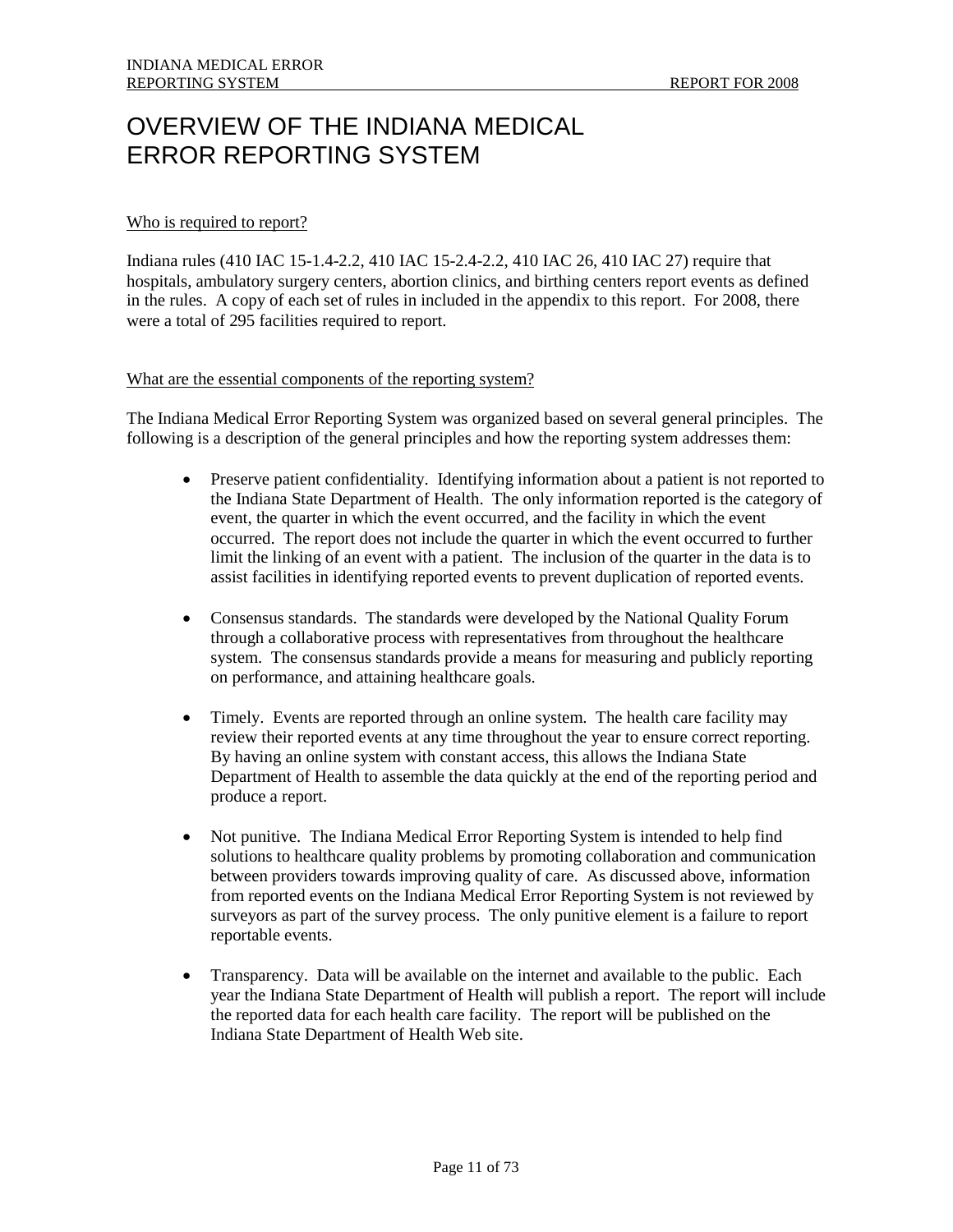• Health care facilities to share best practices. The Indiana State Department of Health will be working with health care providers and associations to identify initiatives designed to provide solutions to events identified in the data.

#### What is the health care facility required to report?

The above health care facilities are required to report any reportable event as defined by the rules that occurs within that facility. Once a health care facility has determined that a reportable event has occurred it must send the Indiana State Department of Health the following information:

- (1) Which of the twenty-seven reportable events occurred;
- (2) The health care facility where the reportable event occurred; and
- (3) The quarter and calendar year within which the event occurred.

The facility submitting the reportable event is not to include any identifying information regarding:

- (1) a patient;
- (2) a licensed healthcare professional; or
- (3) a facility employee involved.

The facility submits the reportable event in an electronic format. The Indiana State Department of Health has established an internet portal system that allows a facility to register and then submit the required reports electronically. The system does not allow for the submission of information identifying a patient or healthcare professional.

#### What is not included in the Indiana Medical Error Reporting System?

The Indiana Medical Error Reporting System only collects data on the number and category of reported events. The Indiana System does not include the following:

- Specific information about the event. The health care facility only reports the category of the event. The facility does not provide the Indiana State Department of Health with a description of the event. The agency therefore does not have the ability to analyze each event. Each event must be reviewed by the facility's Quality Improvement and Assessment Program. The Indiana State Department of Health anticipates that patient safety centers will become an evaluator of reported events once those centers are developed.
- A way to distinguish between events that resulted in death and events resulting in serious disability. Reports to the Indiana Medical Error Reporting System do not distinguish between death and serious disability. Data reported does not reflect the number of deaths resulting from such events.
- Events that resulted in less than death or serious disability. The threshold for some events is an event resulting in death or serious disability. For those events, an event that occurs but results in no harm or injury or harm to a patient at less than death or serious disability are not reportable events.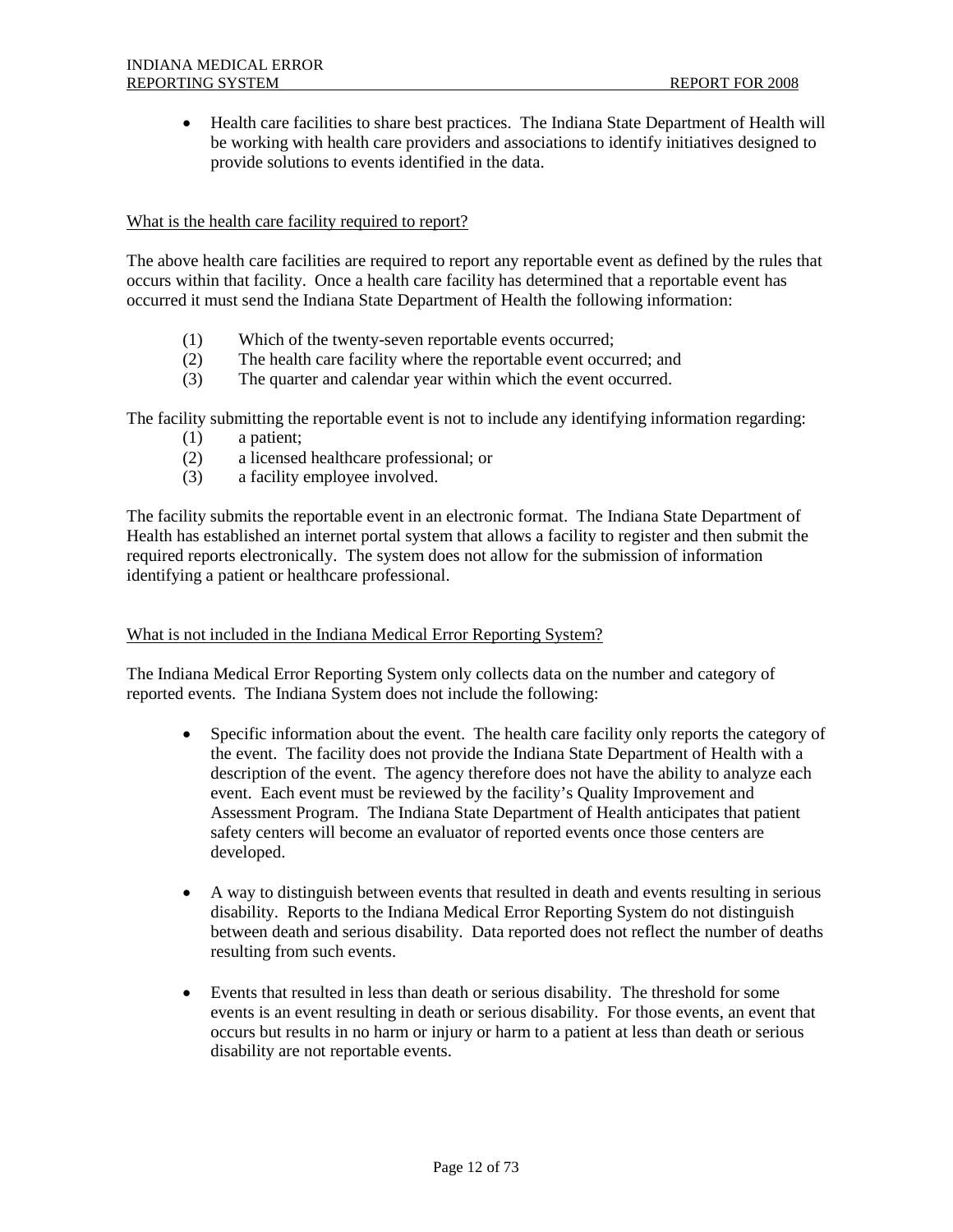- "Near misses." Near misses are events that were caught before the event occurred. For instance, the wrong patient is taken to the surgery department but it is caught before surgery is performed on the patient. The Indiana Medical Error Reporting System does not include near misses.
- Root cause analysis. Some states require a facility to perform a root cause analysis for each event and provide that analysis to the state department of health. Indiana's rule requires events to be reviewed by the facility's Quality Improvement and Assessment Program but does not require a report to the Indiana State Department of Health.

#### How does a health care facility determine whether a specific event is a reportable event?

Health care licensing rules require health care facilities to have an effective, organized, and comprehensive quality assessment and improvement program in which all areas of the facility participate (see, for example, 410 IAC 15-1.4-2). The facility is required to take appropriate action to address the opportunities for improvement found through the quality assessment and improvement program. The Indiana Medical Error Reporting System requires the facility's quality assessment and improvement program to establish a process for reporting a reportable event that occurs within that facility.

The procedure for reporting a medical error is as follows:

- The health care facility must have a process in place for accurately and timely determining the occurrence of a potential reportable event
- When an event occurs that may constitute a reportable event, the event is referred to the health care facility's quality assessment and improvement program for review
- If the facility's quality assessment and improvement program determines that a reportable event occurred, the facility must report the event within fifteen days of the program's determination that a medical error occurred and not later than six months after the potential event is brought to the program's attention
- The reportable event is submitted to the Indiana State Department of Health via an online system. An individual is designated by each facility to report events and is provided access to the online system. The facility reports the category of the event and the quarter in which the event occurred.

#### What are the responsibilities of the health care facility towards correcting the medical error?

Health care licensing rules require health care facilities to have an effective, organized, and comprehensive quality assessment and improvement program in which all areas of the facility participate (see, for example, 410 IAC 15-1.4-2). The facility is required to take appropriate action to address the opportunities for improvement found through the quality assessment and improvement program. The facility's quality assessment and improvement program is required to conduct in-depth analyses of events that may have been caused by medical error.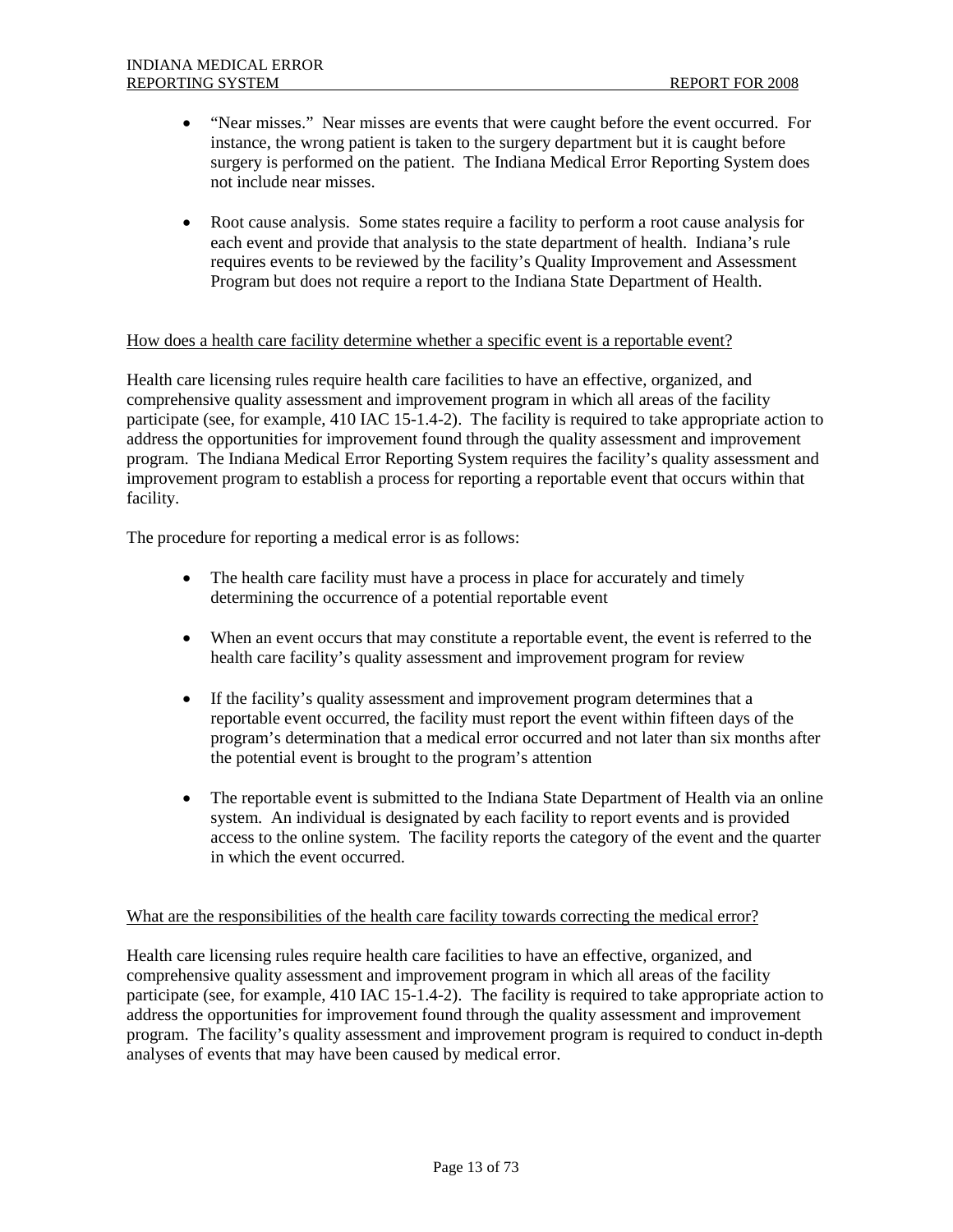After conducting the analyses, the facility is required to develop and implement a plan to correct the problem. In developing corrective actions, the Indiana State Department of Health encourages collaboration between providers to develop consistent care practices that will reduce confusion and result in fewer medical errors. The Indiana Medical Error Reporting System is intended to promote the development of best practices that are shared across the provider community.

#### How will the Indiana State Department of Health enforce the reporting requirements?

The reporting requirements are included as part of the health care facility licensing rules. For violation of health care facility licensing rules, the Indiana State Department of Health may impose the following enforcement actions:

- issue a letter of correction
- issue a probationary license
- conduct a resurvey
- deny the renewal of the license
- revoke the license
- impose a civil penalty in an amount not to exceed ten thousand dollars (\$10,000) per violation

If the Indiana State Department of Health becomes aware that an event was not reported as required by rule, the agency will conduct an investigation. If the investigation determines that an event occurred and was not reported, the Indiana State Department of Health may issue an enforcement action.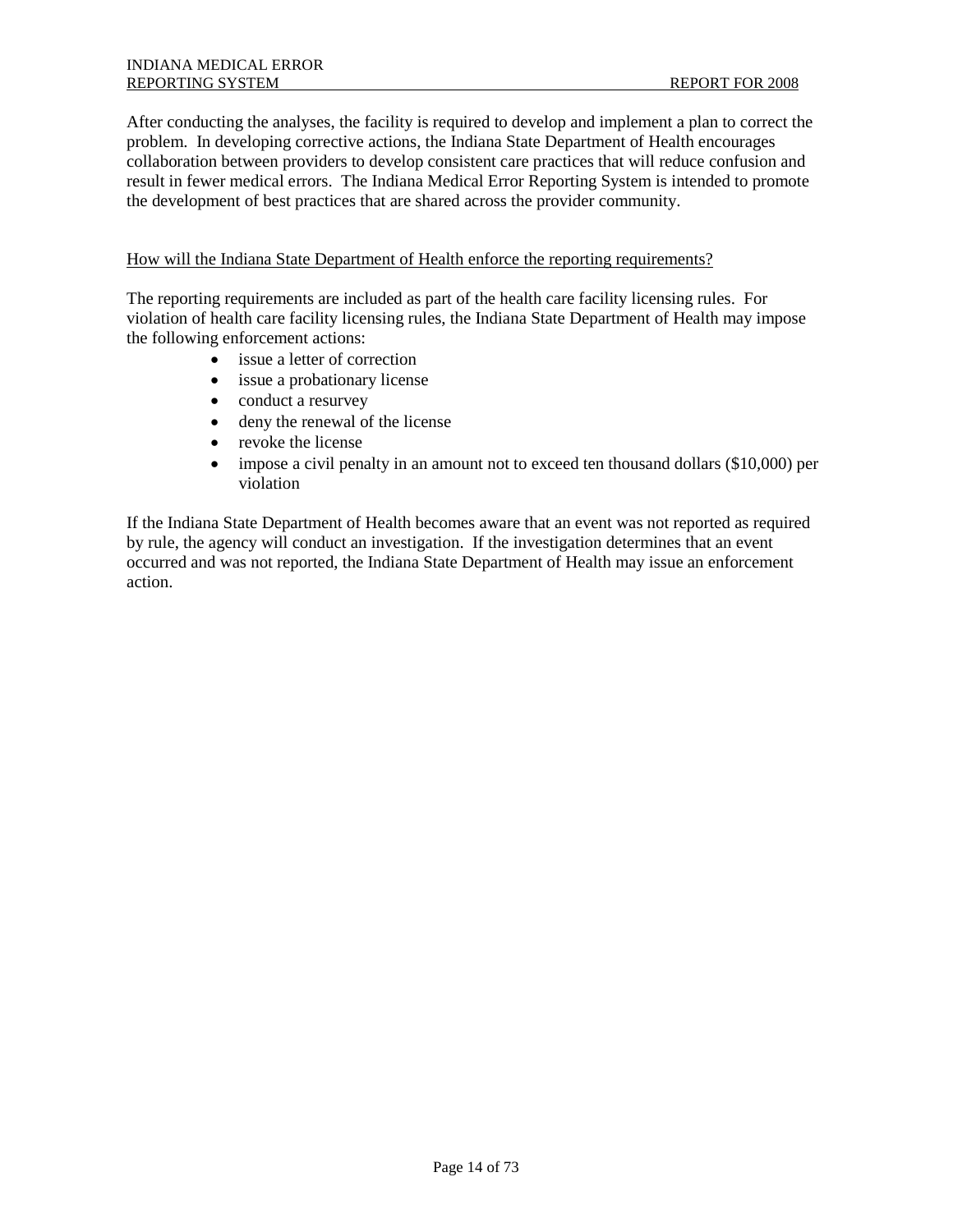## DEFINITIONS

The requirements for the Indiana Medical Error Reporting System are codified in the Indiana Administrative Code (IAC). The following are definitions used in the reporting system and are found at 410 IAC 15-1.1, 410 IAC 26-1, and 410 IAC 27-1.

"ASA Class I patient" means a normal, healthy patient.

"Biologics" means a biological product, such as:

- (1) a globulin;
- (2) a serum;
- (3) a vaccine;
- (4) an antitoxin;
- (5) blood; or
- (6) an antigen;

used in the prevention or treatment of disease.

"Burn" means any injury or damage to the tissues of the body caused by exposure to any of the following:

- (1) Fire.
- (2) Heat.
- (3) Chemicals.
- (4) Electricity.
- (5) Radiation.
- (6) Gases.

"Elopement" means any situation in which a registered or admitted patient, excluding events involving adults with decision making capacity, leaves the hospital without staff being aware that the patient has done so.

"Hyperbilirubinemia" means total serum bilirubin levels greater than twenty-five (25) mg/dl in a neonate.

"Hypoglycemia" means a physiologic state in which:

- (1) the blood sugar falls below sixty (60) mg/dl (forty (40) mg/dl in neonates); and
- (2) physiological or neurological, or both, dysfunction begins.

"Immediately postoperative" means within twenty-four (24) hours after either of the following:

- (1) Induction of anesthesia (if surgery or other invasive procedure is not completed).
- (2) Completion of surgery or other invasive procedure.

"Joint movement therapy" means all types of manual techniques, to include:

- (1) mobilization (movement of the spine or a joint within its physiologic range of motion);
- (2) manipulation (movement of the spine or a joint beyond its normal voluntary physiologic range of motion); or
- (3) any other type of manual musculoskeletal therapy;

regardless of their precise anatomic and physiologic focus or their discipline of origin.

"Kernicterus" means the medical condition in which elevated levels of bilirubin cause brain damage.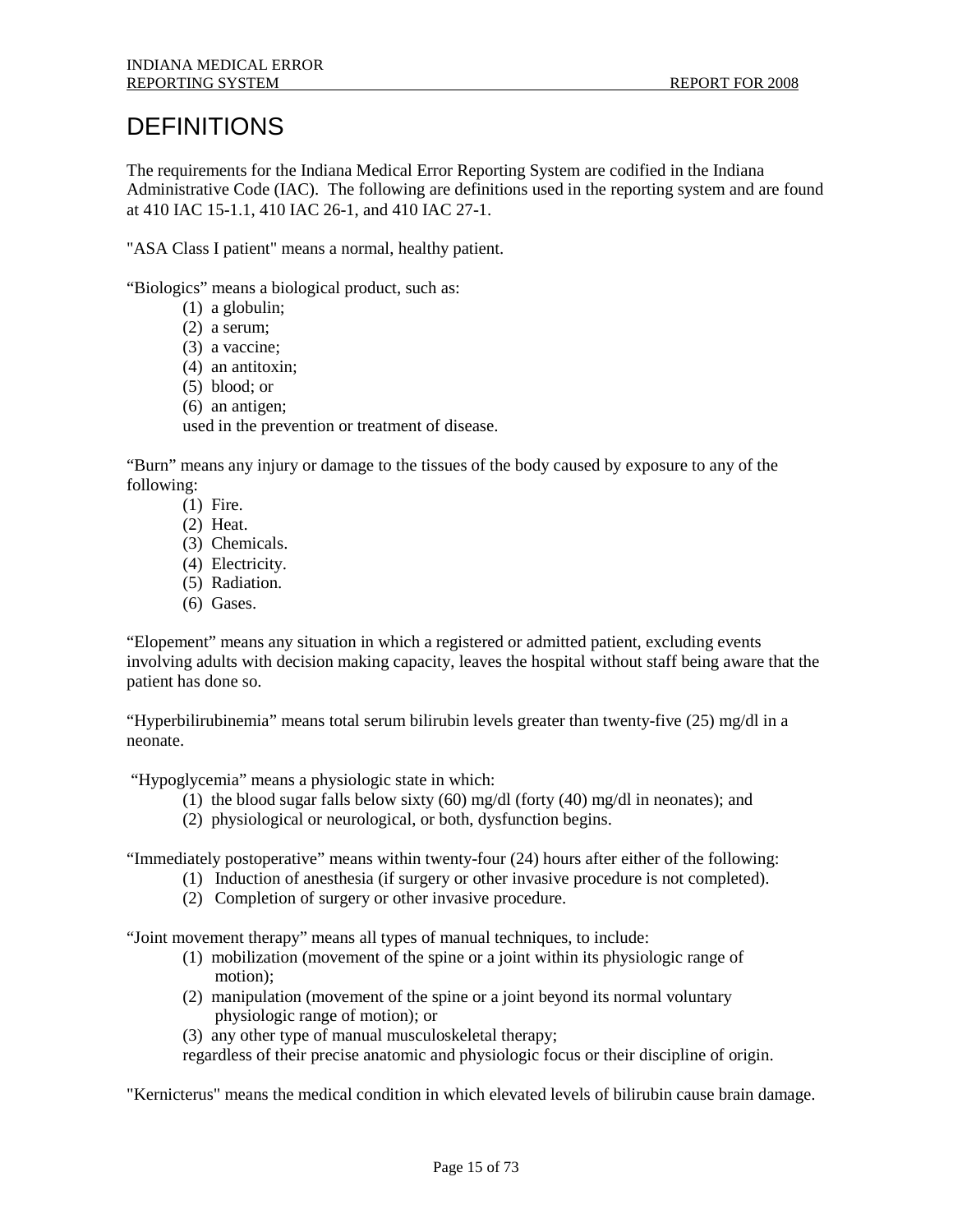"Low-risk pregnancy" means a woman sixteen (16) to thirty-nine (39) years of age with no previous diagnosis of any of the following:

- (1) Essential hypertension.
- (2) Renal disease.
- (3) Collagen-vascular disease.
- (4) Liver disease.
- (5) Preeclampsia.
- (6) Cardiovascular disease.
- (7) Placenta previa.
- (8) Multiple gestation.
- (9) Intrauterine growth retardation.
- (10) Smoking.
- (11) Pregnancy-induced hypertension.
- (12) Premature rupture of membranes.

(13) Other previously documented condition that poses a high risk of pregnancy-related mortality.

"Neonates" means infants in the first twenty-eight (28) days of life.

"Serious disability" means either of the following:

- (1) Significant loss of function including sensory, motor, physiologic, or intellectual impairment:
	- (A) not present on admission and requiring continued treatment; or
	- (B) for which there is a high probability of long-term or permanent lifestyle change at discharge.
- (2) Unintended loss of a body part.

"Sexual assault" means a crime included under IC 35-42-4 or IC 35-46-1-3.

"Surgery or other invasive procedure" means surgical or other invasive procedures that involve a skin incision, puncture, or insertion of an instrument or foreign material into tissues, cavities, or organs. A procedure begins at the time of the skin incision, puncture, or insertion of an instrument or foreign material into tissues, cavities, or organs. Such procedures include, but are not limited to:

- (1) Open or percutaneous surgical procedures.
- (2) Percutaneous aspiration.
- (3) Selected injections.
- (4) Biopsy.
- (5) Percutaneous cardiac and vascular diagnostic or interventional procedures.
- (6) Laparoscopies.
- (7) Endoscopies.
- (8) Colonoscopies.

The term excludes intravenous therapy, venipuncture for phlebotomy, diagnostic tests without intravenous contrast agents, nasogastric tubes, or indwelling urinary catheters.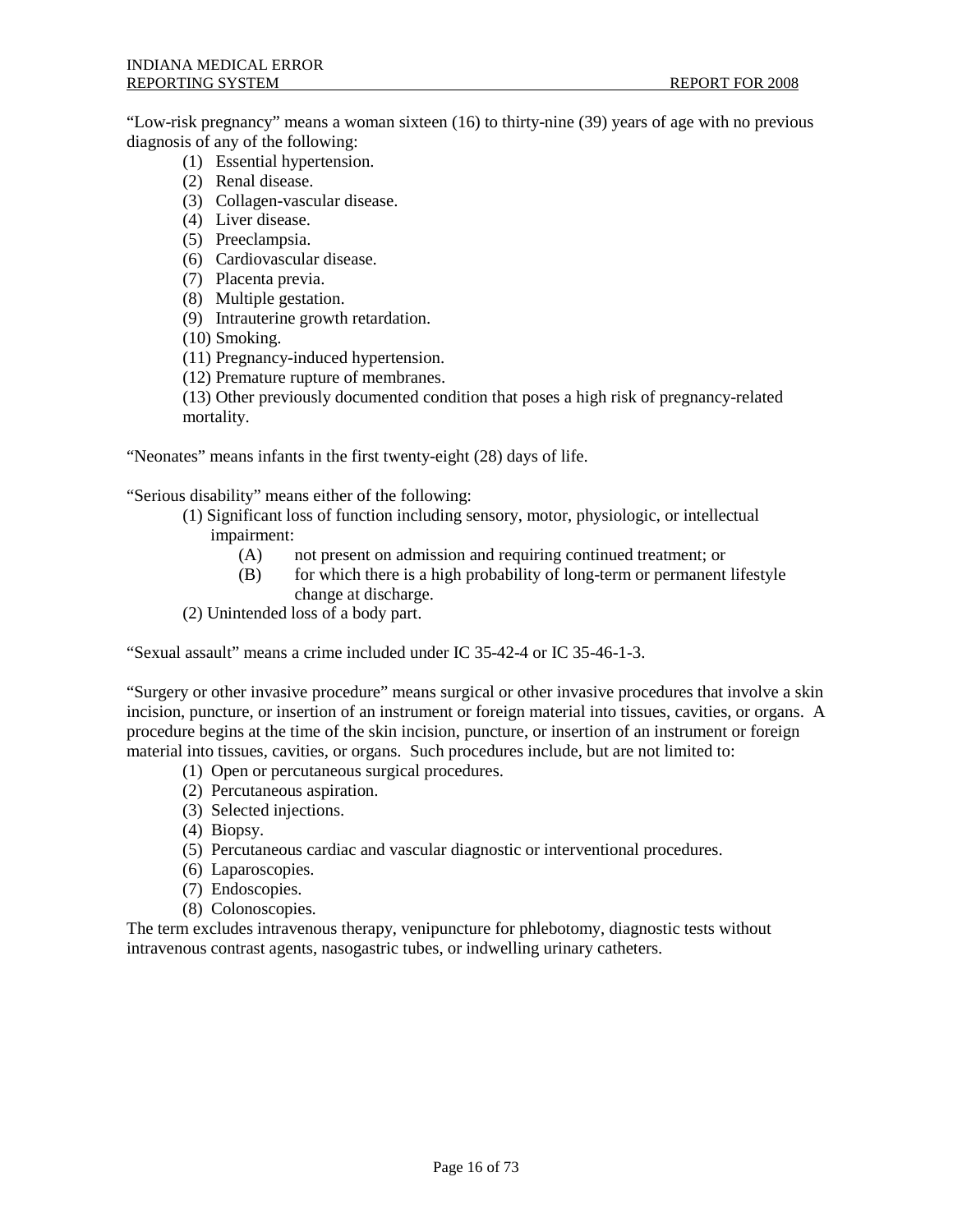# REPORTABLE EVENTS

The following are the twenty-seven (27) reportable events included in the Indiana Medical Error Reporting System Report for 2008.

#### SURGICAL EVENTS:

- 1. Surgery performed on the wrong body part, defined as any surgery performed on a body part that is not consistent with the documented informed consent for that patient. Excluded are emergent situations:
	- (A) that occur in the course of surgery; or
	- (B) whose exigency precludes obtaining informed consent; or both.
- 2. Surgery performed on the wrong patient, defined as any surgery on a patient that is not consistent with the documented informed consent for that patient.
- 3. Wrong surgical procedure performed on a patient, defined as any procedure performed on a patient that is not consistent with the documented informed consent for that patient. Excluded are emergent situations:
	- (A) that occur in the course of surgery; or
	- (B) whose exigency precludes obtaining informed consent; or both.
- 4. Retention of a foreign object in a patient after surgery or other invasive procedure. The following are excluded:
	- (A) Objects intentionally implanted as part of a planned intervention.
	- (B) Objects present before surgery that were intentionally retained.
	- (C) Retention of broken microneedles.
- 5. Intraoperative or immediately postoperative death in an ASA Class I patient. Included are all ASA Class I patient deaths in situations where anesthesia was administered; the planned surgical procedure may or may not have been carried out.

#### PRODUCT OR DEVICE EVENTS:

- 6. Patient death or serious disability associated with the use of contaminated drugs, devices, or biologics provided by the facility. Included are generally detectable contaminants in drugs, devices or biologics regardless of the source of contamination or product.
- 7. Patient death or serious disability associated with the use or function of a device in patient care in which the device is used or functions other than as intended. Included are, but not limited to, the following:
	- (A) Catheters.
	- (B) Drains and other specialized tubes.
	- (C) Infusion pumps.
	- (D) Ventilators.
- 8. Patient death or serious disability associated with intravascular air embolism that occurs while being cared for in the facility. Excluded are deaths associated with neurosurgical procedures known to present a high risk of intravascular air embolism.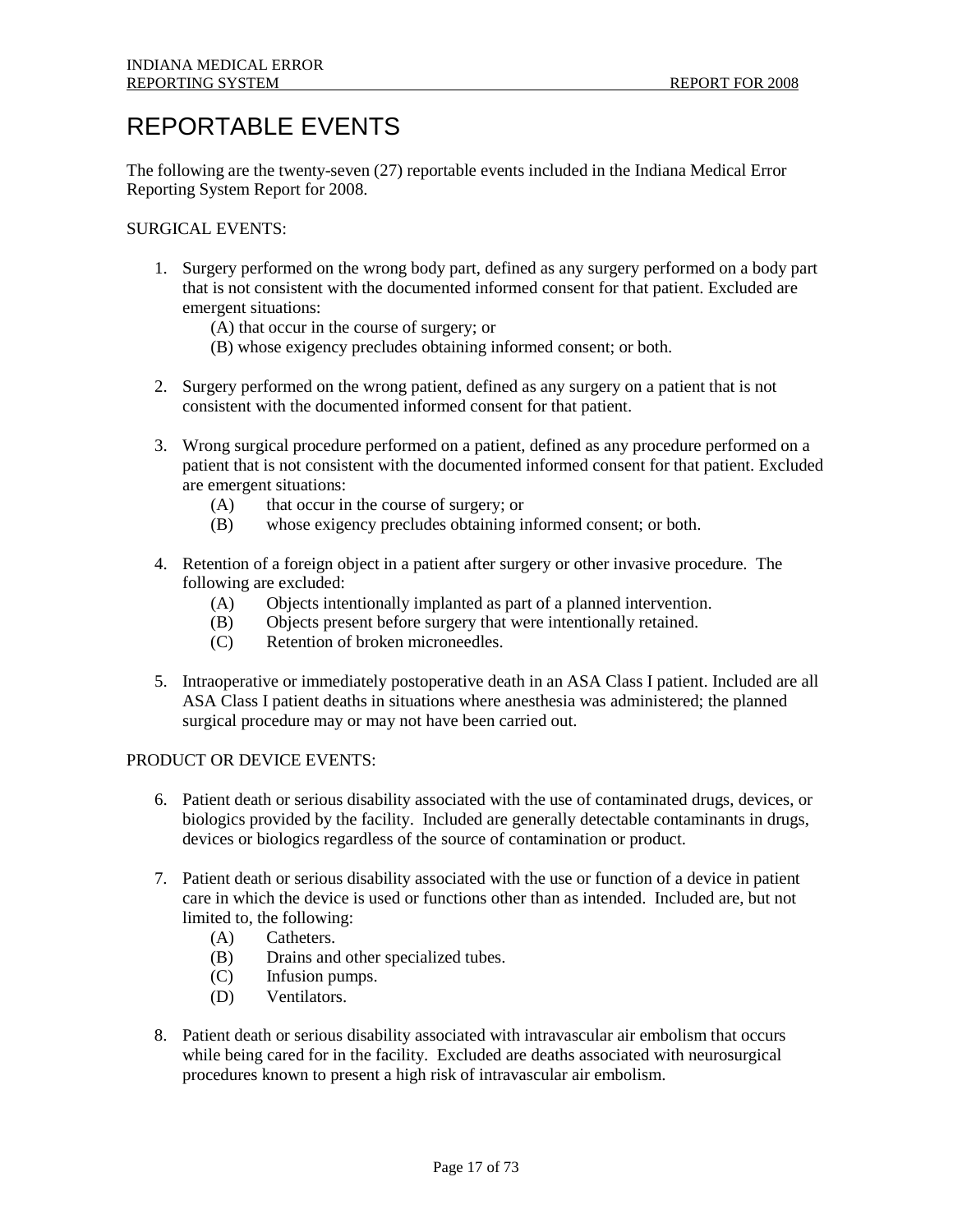#### PATIENT PROTECTION EVENTS:

- 9. Infant discharged to the wrong person.
- 10. Patient death or serious disability associated with patient elopement.
- 11. Patient suicide or attempted suicide resulting in serious disability, while being cared for in the facility, defined as events that result from patient actions after admission to the facility. Excluded are deaths resulting from self-inflicted injuries that were the reason for admission to the facility.

#### CARE MANAGEMENT EVENTS:

- 12. Patient death or serious disability associated with a medication error, for example, errors involving the wrong:
	- (A) drug;
	- (B) dose;
	- (C) patient;
	- (D) time;
	- (E) rate;
	- (F) preparation; or
	- (G) route of administration.

Excluded are reasonable differences in clinical judgment on drug selection and dose.

- 13. Patient death or serious disability associated with a hemolytic reaction due to the administration of ABO-incompatible blood or blood products.
- 14. Maternal death or serious disability associated with labor or delivery in a low-risk pregnancy while being cared for in the facility. Included are events that occur within forty-two (42) days postdelivery. Excluded are deaths from any of the following:
	- (A) Pulmonary or amniotic fluid embolism.
	- (B) Acute fatty liver of pregnancy
	- (C) Cardiomyopathy.
- 15. Patient death or serious disability associated with hypoglycemia, the onset of which occurs while the patient is being cared for in the facility.
- 16. Death or serious disability (kernicterus) associated with hyperbilirubinemia in neonates.
- 17. Stage 3 or Stage 4 pressure ulcers acquired after admission to the facility. Excluded is progression from State 2 or Stage 3 if the Stage 2 or Stage 3 pressure ulcer was recognized upon admission or unstageable due to the presence of eschar.
- 18. Patient death or serious disability due to joint movement therapy performed in the facility.

#### ENVIRONMENTAL EVENTS:

19. Patient death or serious disability associated with an electric shock while being cared for in the facility. Excluded are events involving planned treatment, such as electrical countershock.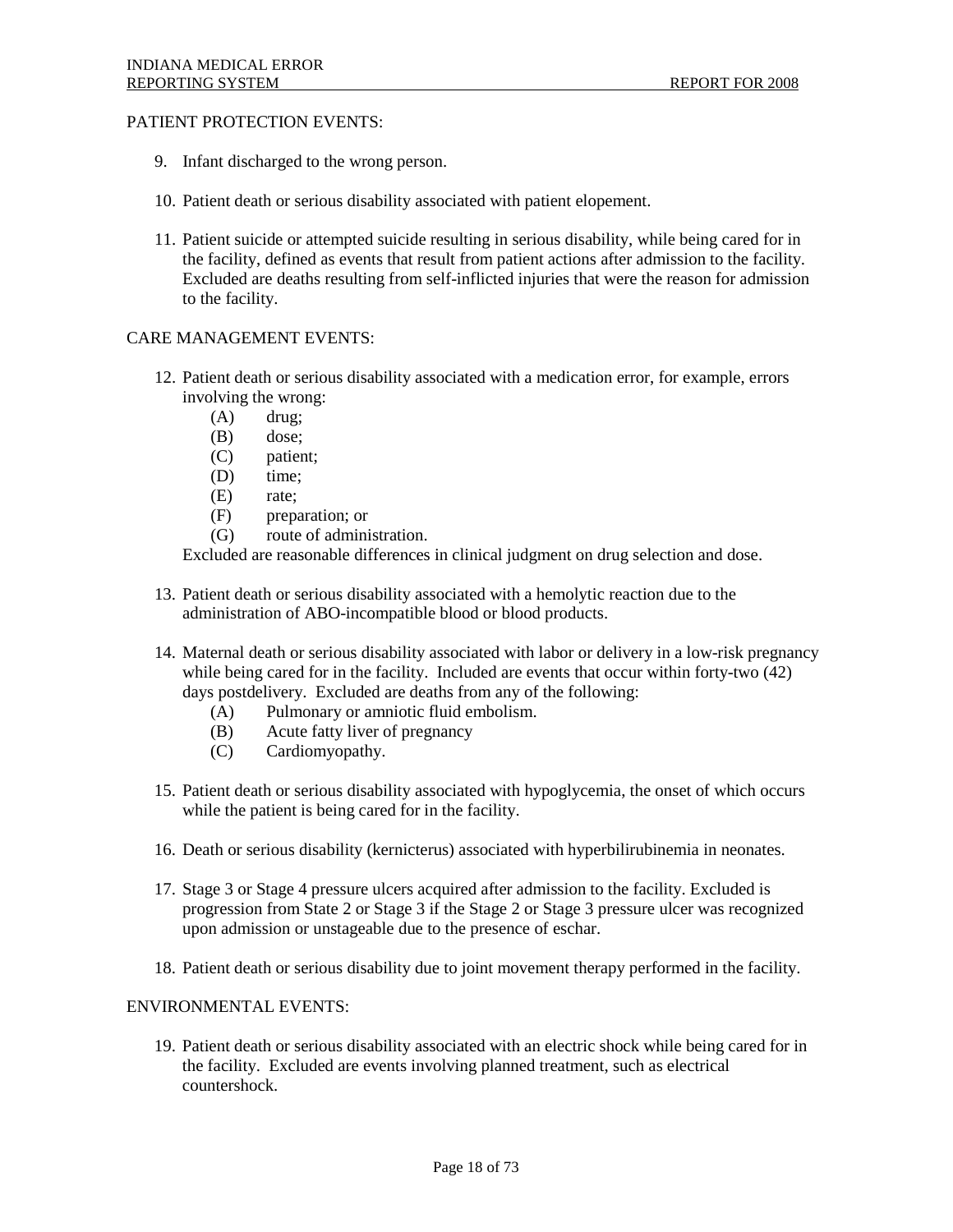- 20. Any incident in which a line designated for oxygen or another gas to be delivered to a patient: (A) contains the wrong gas: or
	- (B) is contaminated by toxic substances.
- 21. Patient death or serious disability associated with a burn incurred from any source while being cared for in the facility.
- 22. Patient death associated with a fall while being cared for in the facility.
- 23. Patient death of serious disability associated with the use of restraints or bedrails while being cared for in the facility.

#### CRIMINAL EVENTS:

- 24. Any instance of care ordered by or provided by someone impersonating a physician, nurse, pharmacist, or other licensed health care provider.
- 25. Abduction of a patient of any age.
- 26. Sexual assault on a patient within or on the grounds of the facility.
- 27. Death or significant injury of a patient or staff member resulting from a physical assault, that is, battery, that occurs within or on the grounds of the facility.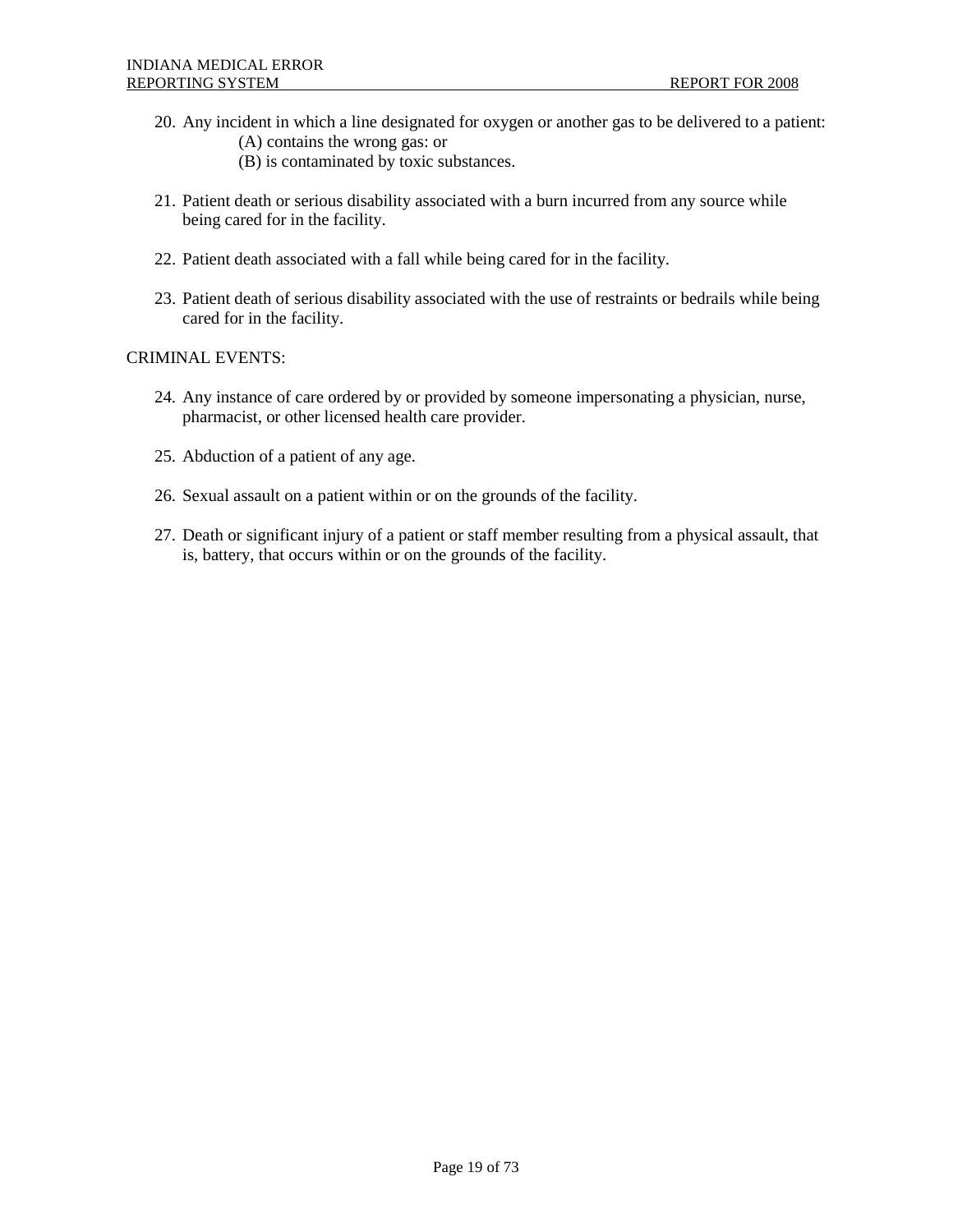# REPORT FOR 2008

#### Using this report

The best use of this report by consumers is as a guide for increasing awareness of patient safety issues. Informed consumers are better prepared to ask questions about issues that are important to them and contribute to achievement of their healthcare goals. By learning about patient safety issues, patients may be better able to communicate with their health care providers. If patients have questions or concerns about their medical care, patients should not hesitate in discussing these questions with their health care provider or facility and ask what he or she can do to assist in the prevention of medical errors.

This report provides information about activities that have been implemented by facilities and coalitions to improve patient safety. Patients should inquire of their health care facilities about possible consumer groups or activities that promote healthcare quality and patient safety. Collaboration of consumers with facilities is an important part of improving the quality of healthcare and many facilities have a wide variety of programs and resources designed to promote and improve public health. Links to healthcare quality organizations are provided at the end of this report. Many of these links provide information as to how patients can assist in ensuring their safety.

It is important to remember that this report should not be used to make comparisons of the safety or quality of the facilities. The number and type of reported events can vary based on factors other than differences in safety or quality of care, including:

- Size of the facility.
- The scope, complexity, and number of procedures performed at a facility.
- Interpretation differences of reportable events by each facility.

#### How to read this report

The data used in this Report for 2008 is based on data received prior to August 1, 2009 and covers the reporting period of January 1, 2008 through December 31, 2008. The rules require a facility to report events within six months of discovery.

A table of reported events is provided for every Indiana health care facility that was required to report 2008 events. The individual tables are grouped according to the type of facility and the county of the facility. Appendix A is a summary of health care facilities that reported at least one event. Appendix B is the reported events for hospitals and begins with hospitals located in Adams County. Appendix C is the reported events for ambulatory surgery centers. Appendix D is the reported events for abortion clinics and Appendix E is the reported events for birthing centers. All licensed health care facilities in the above facility types that were open during 2008 are included in the Appendices.

Licensed health care facilities often include a wide range of services. A hospital, for instance, might include under their license a hospital, home health service, off-site clinics, and a long term care unit. Any reportable event occurring in any service included under a given license is reported under that license.

Facilities are reported by licensed facilities. In some cases, hospitals have more than one hospital under one license. The individual facility tables found in the appendices will indicate if there is more than one hospital included under that license.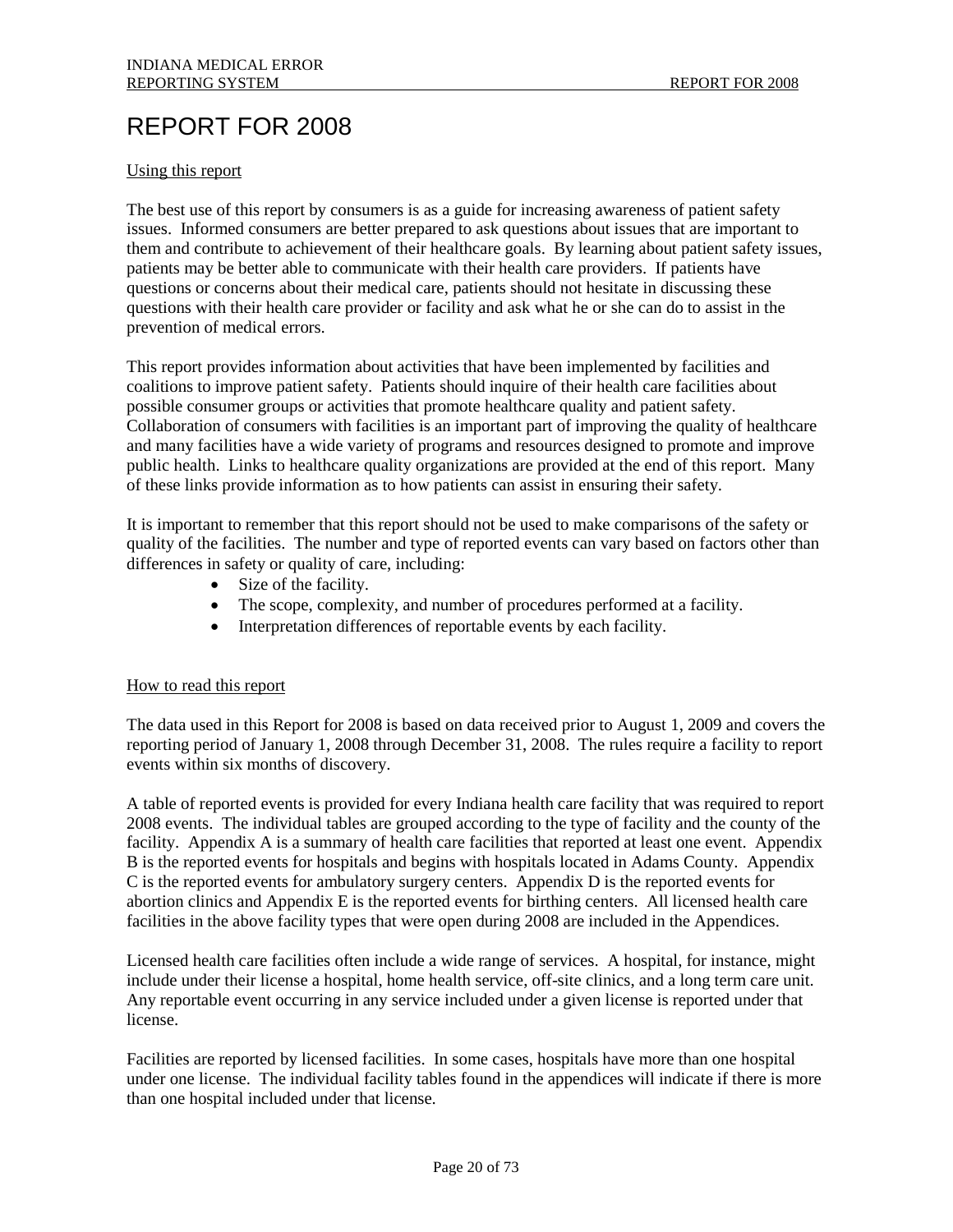#### Data on number of procedures performed at a facility

The reports for individual hospitals found in Appendix B provide the number of hospital inpatient discharges, the number of hospital outpatient visits, and the number of combined inpatient and outpatient surgical procedures performed at each hospital. This data is provided in this report for the purpose of comparison of how many patients are treated and how many surgical procedures are performed by each hospital in relation to the number of events reported. This data is required to be reported by hospitals to the Indiana State Department of Health through the Indiana Hospital Association no later than 120 days after the end of each calendar quarter. More information on this data is found at the beginning of Appendix B.

The Indiana State Department of Health has separated inpatient discharges from outpatient visits. Some of the reportable events apply only to an individual admitted to a hospital. By separating the data for inpatient discharges and outpatient visits, a more appropriate comparison with the specific reportable event is possible. The Indiana State Department of Health has limited the "surgical procedures" number to the primary procedures rather than all procedure codes. This improves clarity and accuracy by accounting for multiple codes applying to a specific procedure.

Appendix C similarly includes data for each ambulatory surgery center. For each ambulatory surgery center, the number of surgical procedures performed at the facility is listed. This data is directly reported to the Indiana State Department of Health by each ambulatory surgery center as part of their annual report.

In order to eliminate mistakes in the report and give facilities the opportunity to review their data for accuracy, the Indiana State Department of Health sent to each facility their draft Report for 2008. Facilities were instructed to review their data for correctness and completeness. Facilities then returned to the Indiana State Department of Health a verification of data. In July 2008, the Indiana State Department of Health called all facilities that had not returned their verification form to request that the form be returned. A few facilities failed to return the verification prior to the publishing of the report. The report for each facility reflects whether the data was verified by the facility.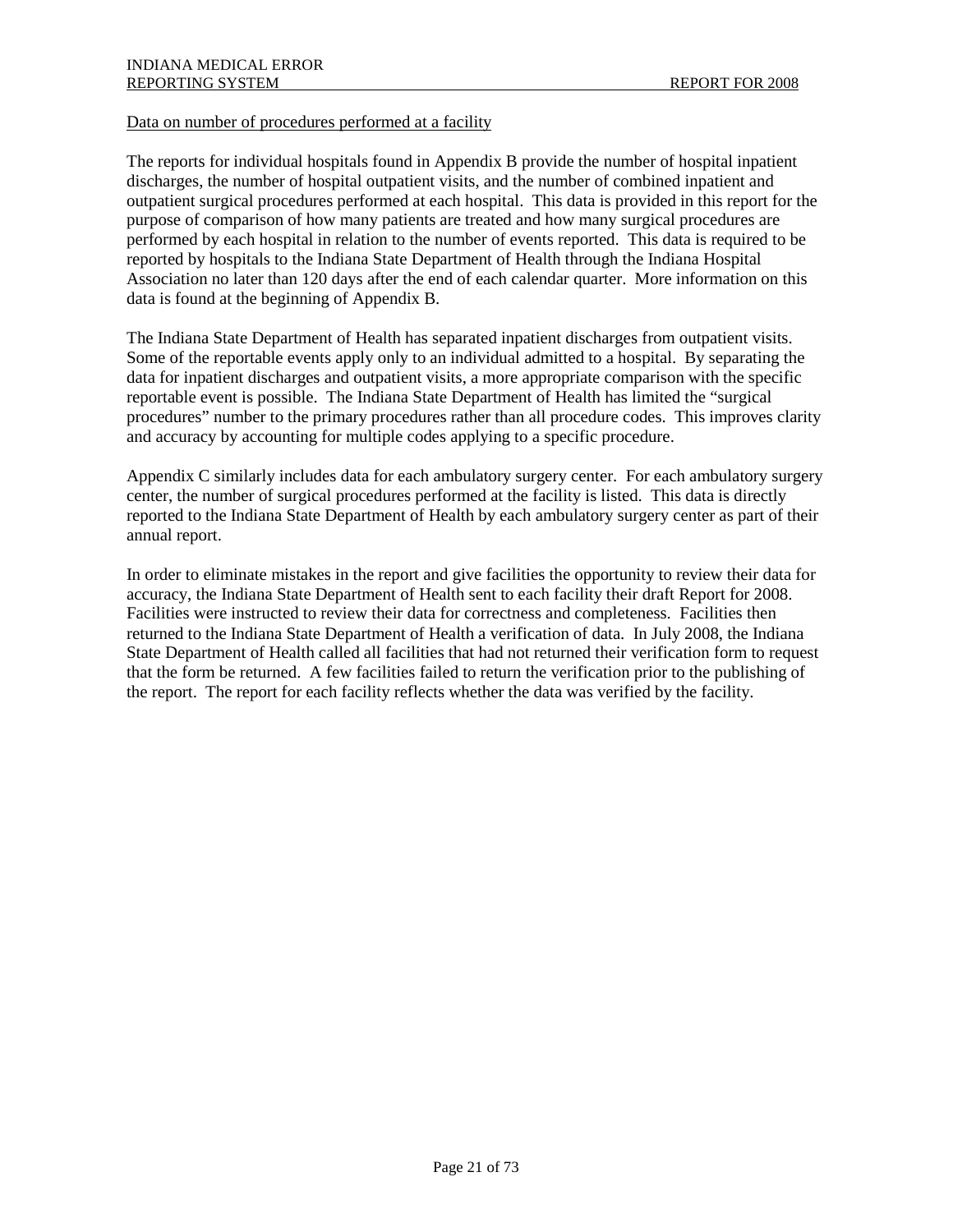## Combined 2008 Data for All Heath Care Facilities

TABLE 1 (2008): Number of health care facilities included in this report

| Type of Health Care<br>Facility      | Number of<br><b>Facilities</b> |
|--------------------------------------|--------------------------------|
| Hospitals                            | 144                            |
| <b>Ambulatory Surgery</b><br>Centers | 138                            |
| <b>Abortion Clinics</b>              | 9                              |
| <b>Birthing Centers</b>              |                                |
| <b>TOTAL</b>                         | 295                            |

TABLE 2 (2008): Total number of reported events by type of health care facility

| Type of Health Care<br>Facility      | <b>Total Number</b><br>of Reported<br>Events |
|--------------------------------------|----------------------------------------------|
| Hospitals                            | 99                                           |
| <b>Ambulatory Surgery</b><br>Centers | 6                                            |
| <b>Abortion Clinics</b>              |                                              |
| <b>Birthing Centers</b>              |                                              |
| TOTAL                                | 105                                          |

TABLE 3 (2008): Total number of reported events by categories for all facilities combined

| Category of Event         | Number of<br><b>Reported Events</b> |
|---------------------------|-------------------------------------|
| Surgical                  | 48                                  |
| <b>Product or Device</b>  | З                                   |
| <b>Patient Protection</b> |                                     |
| Care Management           | 42                                  |
| Environmental             | 8                                   |
| Criminal                  |                                     |
| TOTAL                     | 105                                 |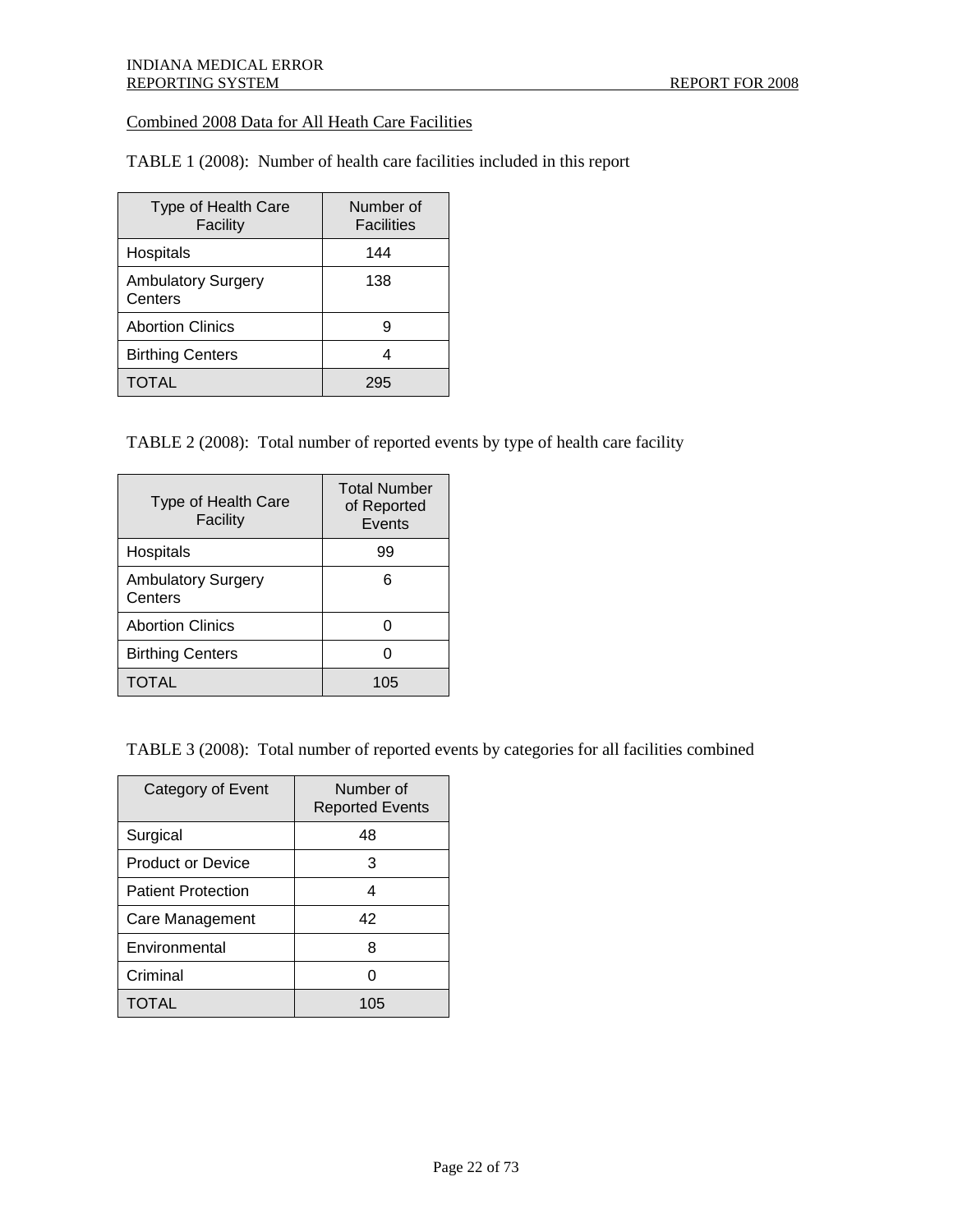|  |  | TABLE 4 (2008): Total number of health care facilities reporting one or more events |
|--|--|-------------------------------------------------------------------------------------|
|--|--|-------------------------------------------------------------------------------------|

| Type of Health Care<br>Facility      | <b>Total Number of</b><br><b>Facilities</b><br>Reporting at<br><b>Least One Event</b> | Number of<br><b>Facilities</b> | Percent of<br><b>Facilities</b><br>Reporting at<br><b>Least One Event</b> |
|--------------------------------------|---------------------------------------------------------------------------------------|--------------------------------|---------------------------------------------------------------------------|
| Hospitals                            | 50                                                                                    | 144                            | 34.7%                                                                     |
| <b>Ambulatory Surgery</b><br>Centers | 6                                                                                     | 138                            | 4.3%                                                                      |
| <b>Abortion Clinics</b>              | 0                                                                                     | 9                              | $0\%$                                                                     |
| <b>Birthing Centers</b>              | 0                                                                                     | 4                              | 0%                                                                        |
| <b>TOTAL</b>                         | 56                                                                                    | 295                            | 19%                                                                       |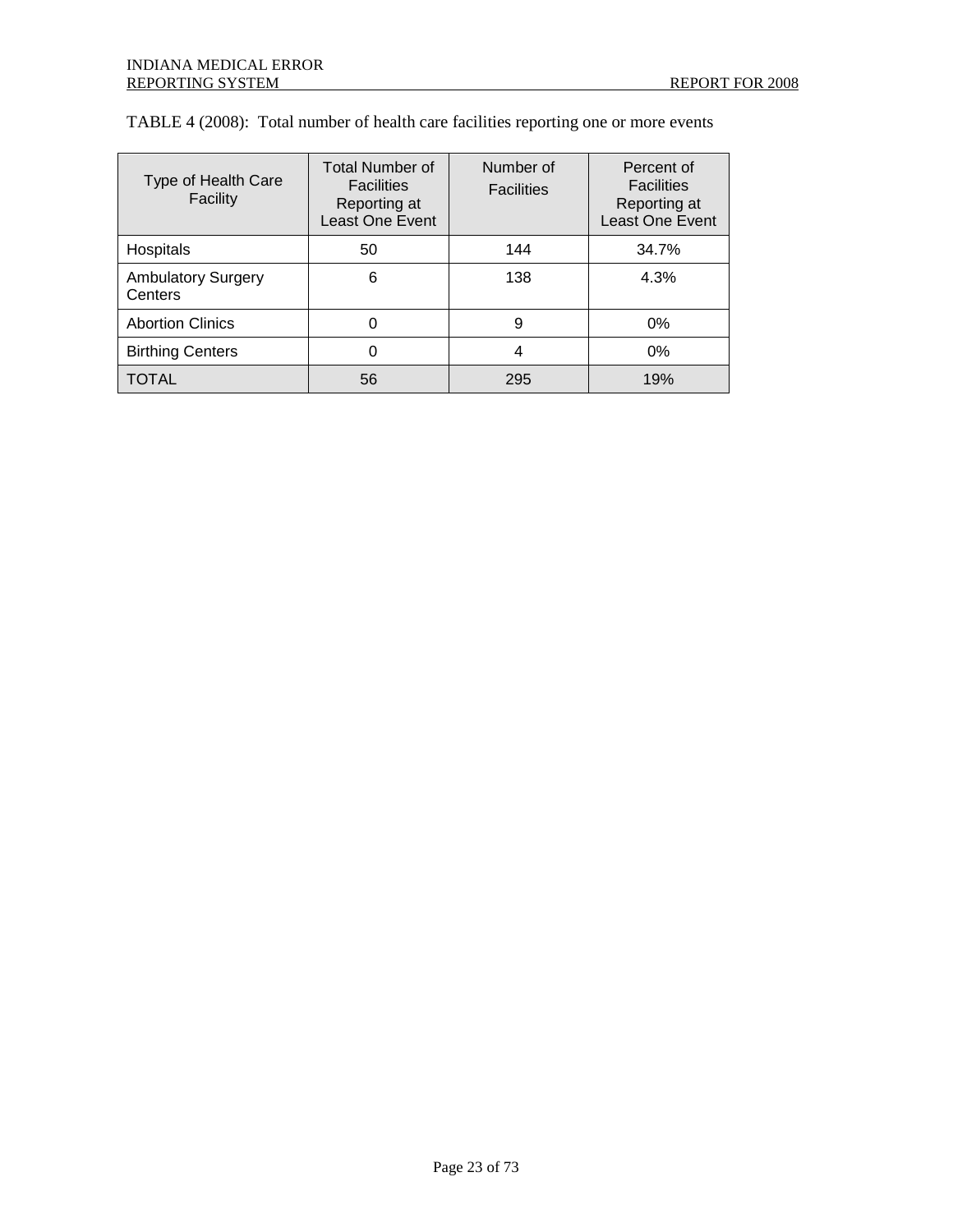## Combined Data for All Facilities

Table 5 (2008): Total 2008 reported events by all facilities by reportable event categories

| Reportable Event                                                                              | Number<br>Reported              | Totals   |
|-----------------------------------------------------------------------------------------------|---------------------------------|----------|
| <b>SURGICAL</b>                                                                               |                                 | 48       |
| 1. Surgery performed on the wrong body part                                                   | 16                              |          |
| 2. Surgery performed on the wrong patient                                                     | $\boldsymbol{0}$                |          |
| 3. Wrong surgical procedure performed on a patient                                            | 1                               |          |
| 4. Retention of a foreign object in a patient after surgery                                   | 30                              |          |
| 5. Intra-operative or post-operative death in a normal, healthy patient                       | 1                               |          |
| PRODUCTS OR DEVICES                                                                           |                                 | 3        |
| 6. Death or serious disability associated with contaminated drugs, devices, or biologics      | 0                               |          |
| 7. Death or serious disability associated with misuse or malfunction of device                | $\overline{c}$                  |          |
| 8. Death or serious disability associated with intravascular air embolism                     | 1                               |          |
|                                                                                               |                                 |          |
| PATIENT PROTECTION                                                                            |                                 | 4        |
| 9. Infant discharged to wrong person                                                          | $\theta$                        |          |
| 10. Death or serious disability associated with patient elopement                             | 1                               |          |
| 11. Suicide or attempted suicide resulting in serious disability                              | 3                               |          |
|                                                                                               |                                 |          |
| <b>CARE MANAGEMENT</b>                                                                        |                                 | 42       |
| 12. Death or serious disability associated with medication error                              | 7                               |          |
| 13. Death or serious disability associated with hemolytic reaction                            | $\theta$                        |          |
| 14. Maternal death or serious disability associated with low risk pregnancy labor or delivery | $\overline{0}$                  |          |
| 15. Death or serious disability associated with hypoglycemia                                  | $\overline{2}$                  |          |
| 16. Death or serious disability (kernicterus) associated with hyperbilirubinemia in neonates  | $\mathbf{0}$<br>$\overline{33}$ |          |
| 17. Stage 3 or 4 pressure ulcers acquired after admission                                     |                                 |          |
| 18. Death or serious disability due to joint movement therapy                                 | $\Omega$                        |          |
| ENVIRONMENTAL                                                                                 |                                 | 8        |
| 19. Death or serious disability associated with electric shock                                | $\mathbf{0}$                    |          |
| 20. Wrong gas / contamination in patient gas line                                             | $\theta$                        |          |
| 21. Death or serious disability associated with a burn                                        | $\overline{0}$                  |          |
| 22. Death associated with a fall                                                              | 8                               |          |
| 23. Death or serious disability associated with restraints or bedrails                        | $\theta$                        |          |
|                                                                                               |                                 |          |
| <b>CRIMINAL</b>                                                                               |                                 | $\Omega$ |
| 24. Care ordered by someone impersonating a health care provider                              | $\Omega$                        |          |
| 25. Abduction of patient of any age                                                           | $\theta$                        |          |
| 26. Sexual assault of a patient on the facility grounds                                       | $\theta$                        |          |
| 27. Death / injury of patient or staff from physical assault occurring on facility grounds    | $\theta$                        |          |
|                                                                                               |                                 |          |
| <b>TOTAL NUMBER OF REPORTED EVENTS</b>                                                        |                                 | 105      |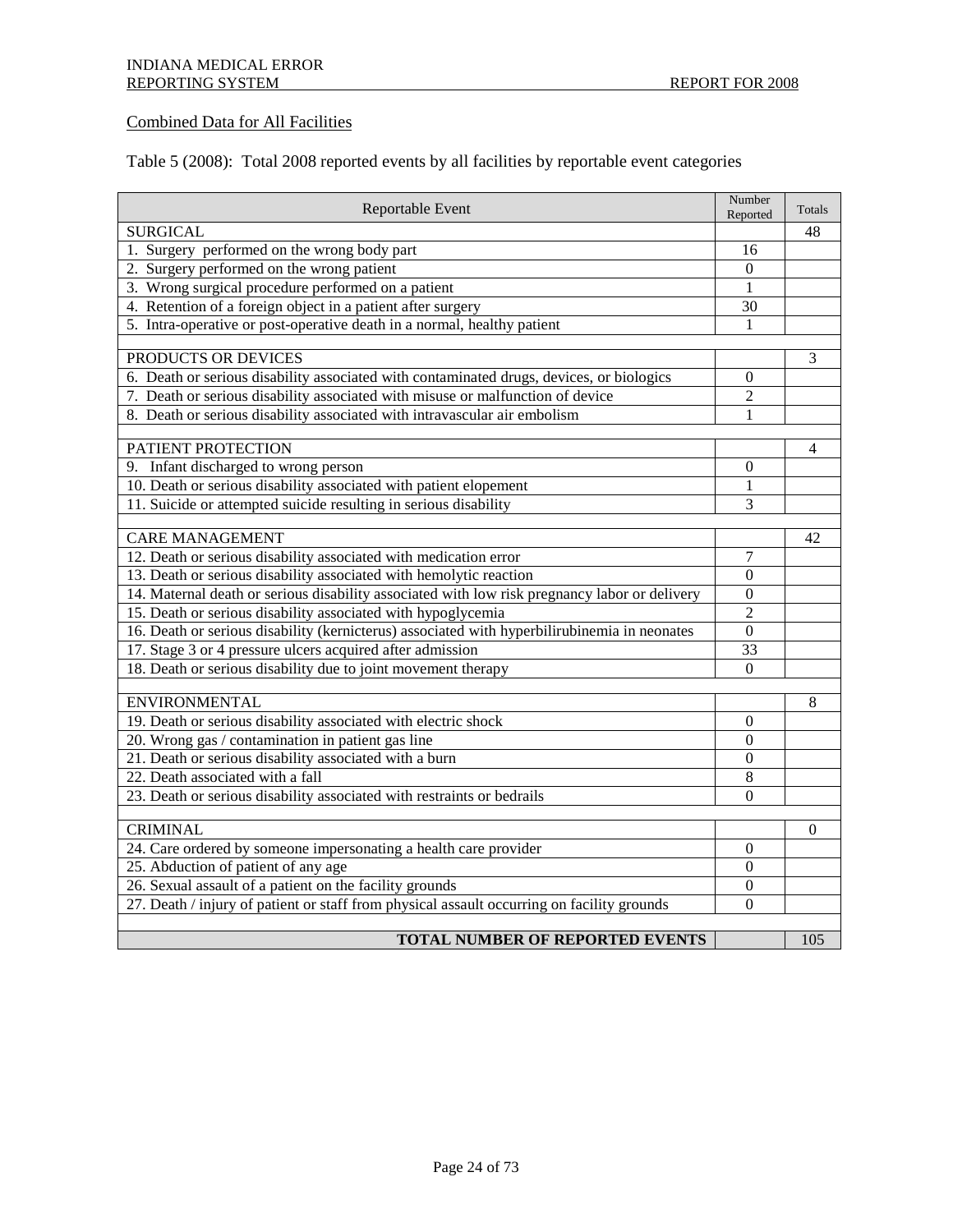## Combined Data for Hospitals

Table 6 (2008): Total 2008 reported events by hospitals by reportable event categories

| Reportable Event                                                                                       | Number<br>Reported | Totals         |
|--------------------------------------------------------------------------------------------------------|--------------------|----------------|
| <b>SURGICAL</b>                                                                                        |                    | 42             |
| 1. Surgery performed on the wrong body part                                                            | 13                 |                |
| 2. Surgery performed on the wrong patient                                                              | $\mathbf{0}$       |                |
| 3. Wrong surgical procedure performed on a patient                                                     | 1                  |                |
| 4. Retention of a foreign object in a patient after surgery                                            | 28                 |                |
| 5. Intra-operative or post-operative death in a normal, healthy patient                                | $\Omega$           |                |
|                                                                                                        |                    |                |
| PRODUCTS OR DEVICES                                                                                    |                    | 3              |
| 6. Death or serious disability associated with contaminated drugs, devices, or biologics               | $\Omega$           |                |
| 7. Death or serious disability associated with misuse or malfunction of device                         | $\overline{2}$     |                |
| 8. Death or serious disability associated with intravascular air embolism                              | 1                  |                |
| PATIENT PROTECTION                                                                                     |                    | $\overline{4}$ |
| 9. Infant discharged to wrong person                                                                   | $\overline{0}$     |                |
| 10. Death or serious disability associated with patient elopement                                      | 1                  |                |
| 11. Suicide or attempted suicide resulting in serious disability                                       | 3                  |                |
|                                                                                                        |                    |                |
| <b>CARE MANAGEMENT</b>                                                                                 |                    | 42             |
| 12. Death or serious disability associated with medication error                                       | $\overline{7}$     |                |
| 13. Death or serious disability associated with hemolytic reaction                                     | $\Omega$           |                |
| 14. Maternal death or serious disability associated with low risk pregnancy labor or delivery          | $\mathbf{0}$       |                |
| 15. Death or serious disability associated with hypoglycemia                                           | $\overline{2}$     |                |
| 16. Death or serious disability (kernicterus) associated with hyperbilirubinemia in neonates           | $\overline{0}$     |                |
| 17. Stage 3 or 4 pressure ulcers acquired after admission                                              |                    |                |
| 18. Death or serious disability due to joint movement therapy                                          | $\Omega$           |                |
|                                                                                                        |                    |                |
| <b>ENVIRONMENTAL</b>                                                                                   |                    | 8              |
| 19. Death or serious disability associated with electric shock                                         | $\mathbf{0}$       |                |
| 20. Wrong gas / contamination in patient gas line                                                      | $\mathbf{0}$       |                |
| 21. Death or serious disability associated with a burn                                                 | $\Omega$           |                |
| 22. Death associated with a fall                                                                       | 8                  |                |
| 23. Death or serious disability associated with restraints or bedrails                                 | $\Omega$           |                |
| <b>CRIMINAL</b>                                                                                        |                    | $\theta$       |
| 24. Care ordered by someone impersonating a health care provider                                       | $\Omega$           |                |
| 25. Abduction of patient of any age                                                                    | $\overline{0}$     |                |
| 26. Sexual assault of a patient on the facility grounds                                                | $\mathbf{0}$       |                |
| 27. Death / injury of patient or staff from physical assault occurring on facility grounds<br>$\Omega$ |                    |                |
|                                                                                                        |                    |                |
| TOTAL NUMBER OF REPORTED EVENTS                                                                        |                    | 99             |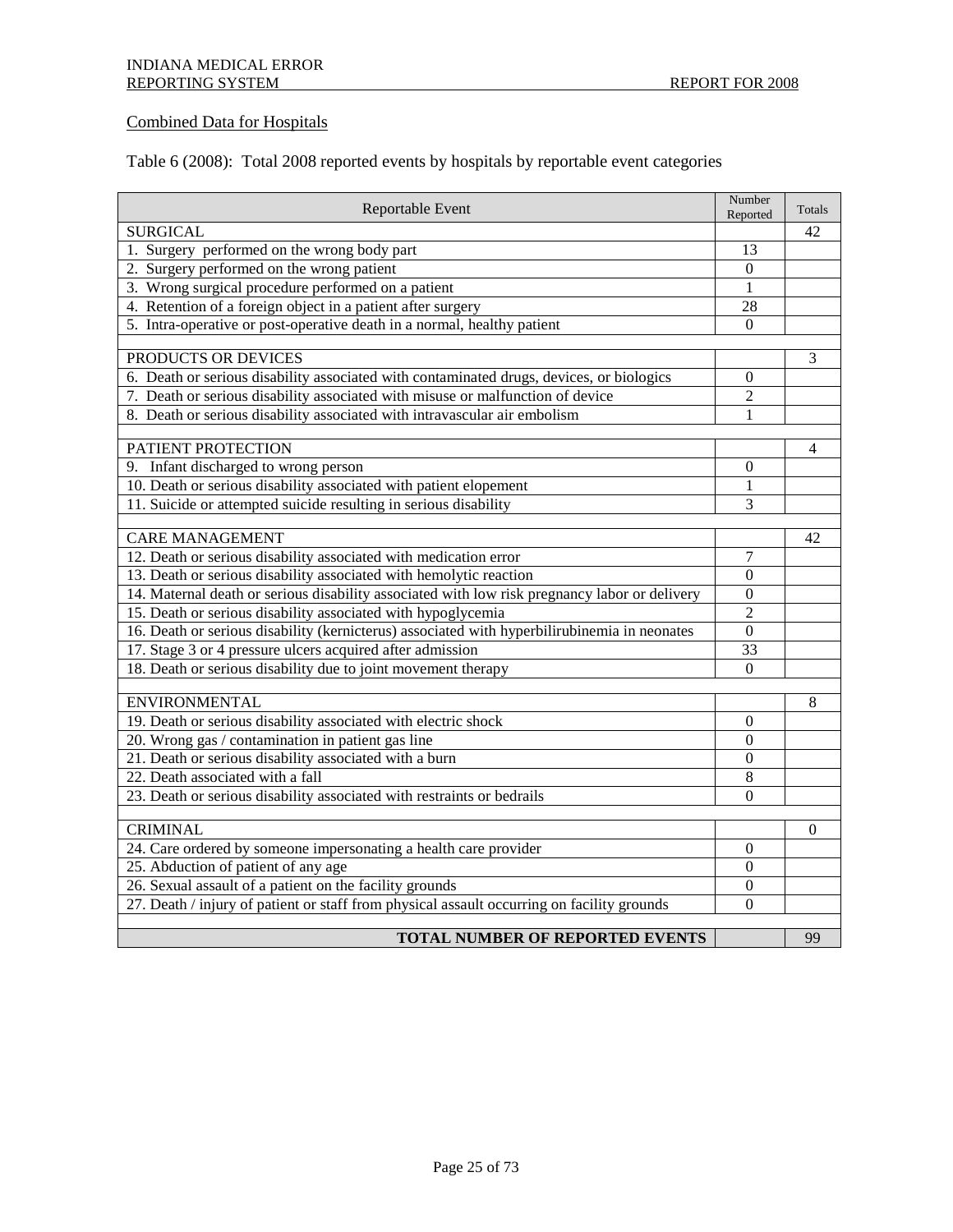## Combined Data for Ambulatory Surgery Centers

Table 7 (2008): Total 2008 reported events by ambulatory surgery centers by reportable event categories

| Reportable Event                                                                              | Number<br>Reported         | Totals           |
|-----------------------------------------------------------------------------------------------|----------------------------|------------------|
| <b>SURGICAL</b>                                                                               |                            | 6                |
| 1. Surgery performed on the wrong body part                                                   | 3                          |                  |
| 2. Surgery performed on the wrong patient                                                     | $\theta$                   |                  |
| 3. Wrong surgical procedure performed on a patient                                            | $\overline{0}$             |                  |
| 4. Retention of a foreign object in a patient after surgery                                   | 2                          |                  |
| 5. Intra-operative or post-operative death in a normal, healthy patient                       | 1                          |                  |
| PRODUCTS OR DEVICES                                                                           |                            | $\Omega$         |
| 6. Death or serious disability associated with contaminated drugs, devices, or biologics      | $\Omega$                   |                  |
| 7. Death or serious disability associated with misuse or malfunction of device                | $\theta$                   |                  |
| 8. Death or serious disability associated with intravascular air embolism                     | $\theta$                   |                  |
|                                                                                               |                            |                  |
| PATIENT PROTECTION                                                                            |                            | 0                |
| 9. Infant discharged to wrong person                                                          | $\Omega$                   |                  |
| 10. Death or serious disability associated with patient elopement                             | $\overline{0}$             |                  |
| 11. Suicide or attempted suicide resulting in serious disability                              | $\Omega$                   |                  |
|                                                                                               |                            |                  |
| <b>CARE MANAGEMENT</b>                                                                        |                            | $\theta$         |
| 12. Death or serious disability associated with medication error                              | $\boldsymbol{0}$           |                  |
| 13. Death or serious disability associated with hemolytic reaction                            | $\overline{0}$             |                  |
| 14. Maternal death or serious disability associated with low risk pregnancy labor or delivery | $\theta$                   |                  |
| 15. Death or serious disability associated with hypoglycemia                                  | $\theta$                   |                  |
| 16. Death or serious disability (kernicterus) associated with hyperbilirubinemia in neonates  | $\overline{0}$<br>$\theta$ |                  |
| 17. Stage 3 or 4 pressure ulcers acquired after admission                                     |                            |                  |
| 18. Death or serious disability due to joint movement therapy                                 | $\overline{0}$             |                  |
| <b>ENVIRONMENTAL</b>                                                                          |                            | $\Omega$         |
| 19. Death or serious disability associated with electric shock                                | 0                          |                  |
| 20. Wrong gas / contamination in patient gas line                                             | $\theta$                   |                  |
| 21. Death or serious disability associated with a burn                                        | $\theta$                   |                  |
| 22. Death associated with a fall                                                              | $\overline{0}$             |                  |
| 23. Death or serious disability associated with restraints or bedrails                        | $\theta$                   |                  |
|                                                                                               |                            |                  |
| <b>CRIMINAL</b>                                                                               |                            | $\boldsymbol{0}$ |
| 24. Care ordered by someone impersonating a health care provider                              | $\theta$                   |                  |
| 25. Abduction of patient of any age                                                           | $\Omega$                   |                  |
| 26. Sexual assault of a patient on the facility grounds                                       | $\theta$                   |                  |
| 27. Death / injury of patient or staff from physical assault occurring on facility grounds    | $\Omega$                   |                  |
| TOTAL NUMBER OF REPORTED EVENTS                                                               |                            | 6                |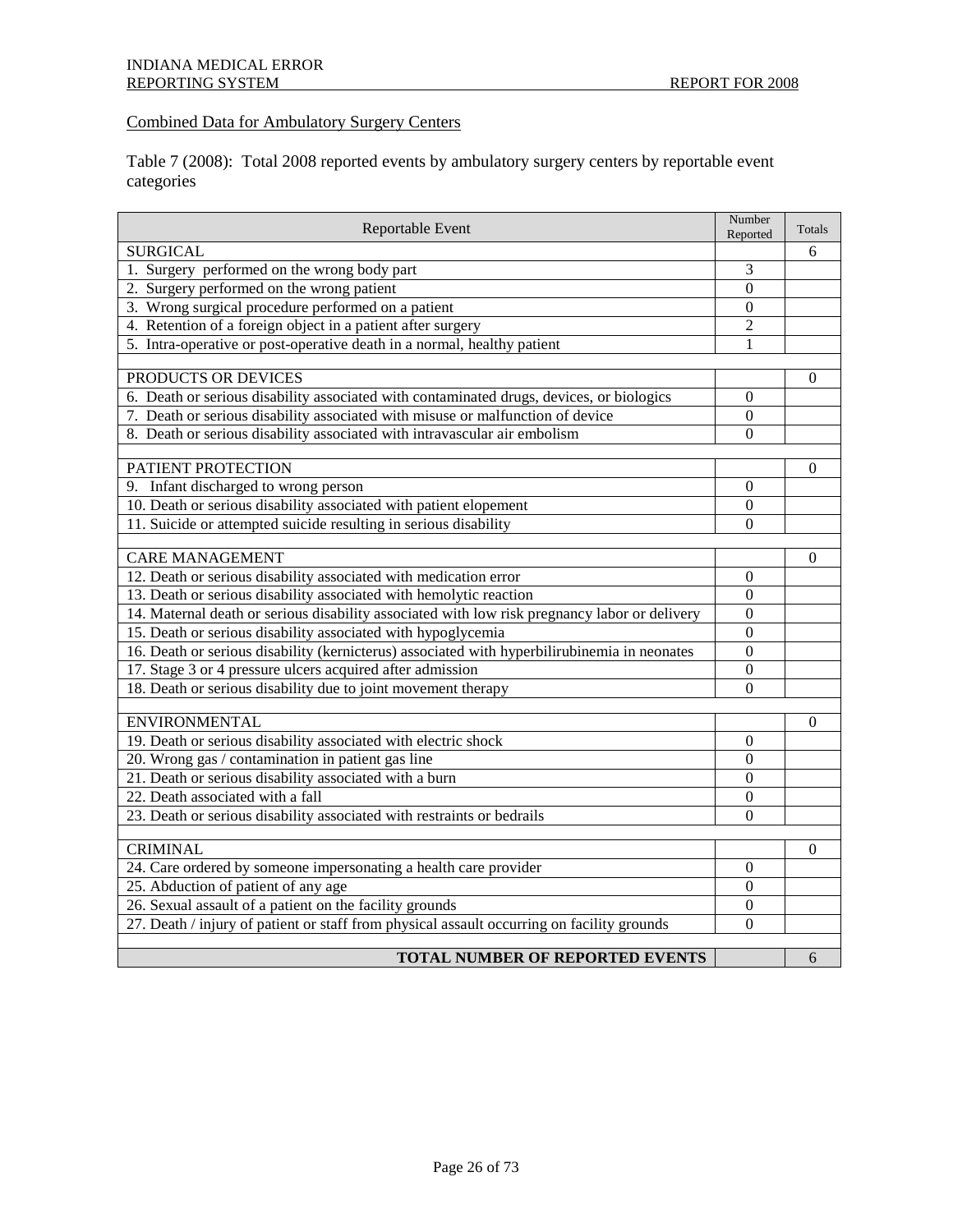## Combined Data for Abortion Clinics

Table 8 (2008): Total 2008 reported events by abortion clinics by reportable event categories

| Reportable Event                                                                              | Number<br>Reported | Totals       |
|-----------------------------------------------------------------------------------------------|--------------------|--------------|
| <b>SURGICAL</b>                                                                               |                    | $\Omega$     |
| 1. Surgery performed on the wrong body part                                                   | $\Omega$           |              |
| 2. Surgery performed on the wrong patient                                                     | $\mathbf{0}$       |              |
| 3. Wrong surgical procedure performed on a patient                                            | $\mathbf{0}$       |              |
| 4. Retention of a foreign object in a patient after surgery                                   | $\Omega$           |              |
| 5. Intra-operative or post-operative death in a normal, healthy patient                       | $\theta$           |              |
| PRODUCTS OR DEVICES                                                                           |                    | $\Omega$     |
| 6. Death or serious disability associated with contaminated drugs, devices, or biologics      | $\boldsymbol{0}$   |              |
| 7. Death or serious disability associated with misuse or malfunction of device                | $\boldsymbol{0}$   |              |
| 8. Death or serious disability associated with intravascular air embolism                     | $\Omega$           |              |
|                                                                                               |                    |              |
| PATIENT PROTECTION                                                                            |                    | $\mathbf{0}$ |
| 9. Infant discharged to wrong person                                                          | $\overline{0}$     |              |
| 10. Death or serious disability associated with patient elopement                             | $\mathbf{0}$       |              |
| 11. Suicide or attempted suicide resulting in serious disability                              | $\Omega$           |              |
|                                                                                               |                    |              |
| <b>CARE MANAGEMENT</b>                                                                        |                    | $\theta$     |
| 12. Death or serious disability associated with medication error                              | $\Omega$           |              |
| 13. Death or serious disability associated with hemolytic reaction                            | $\Omega$           |              |
| 14. Maternal death or serious disability associated with low risk pregnancy labor or delivery | $\theta$           |              |
| 15. Death or serious disability associated with hypoglycemia                                  | $\Omega$           |              |
| 16. Death or serious disability (kernicterus) associated with hyperbilirubinemia in neonates  | $\Omega$           |              |
| 17. Stage 3 or 4 pressure ulcers acquired after admission                                     | $\overline{0}$     |              |
| 18. Death or serious disability due to joint movement therapy                                 | $\theta$           |              |
| <b>ENVIRONMENTAL</b>                                                                          |                    | $\mathbf{0}$ |
| 19. Death or serious disability associated with electric shock                                | $\theta$           |              |
| 20. Wrong gas / contamination in patient gas line                                             | $\theta$           |              |
| 21. Death or serious disability associated with a burn                                        | $\overline{0}$     |              |
| 22. Death associated with a fall                                                              | $\overline{0}$     |              |
| 23. Death or serious disability associated with restraints or bedrails                        | $\overline{0}$     |              |
|                                                                                               |                    |              |
| <b>CRIMINAL</b>                                                                               |                    | $\Omega$     |
| 24. Care ordered by someone impersonating a health care provider                              | $\mathbf{0}$       |              |
| 25. Abduction of patient of any age                                                           | $\Omega$           |              |
| 26. Sexual assault of a patient on the facility grounds                                       | $\overline{0}$     |              |
| 27. Death / injury of patient or staff from physical assault occurring on facility grounds    | $\theta$           |              |
|                                                                                               |                    |              |
| TOTAL NUMBER OF REPORTED EVENTS                                                               |                    | $\theta$     |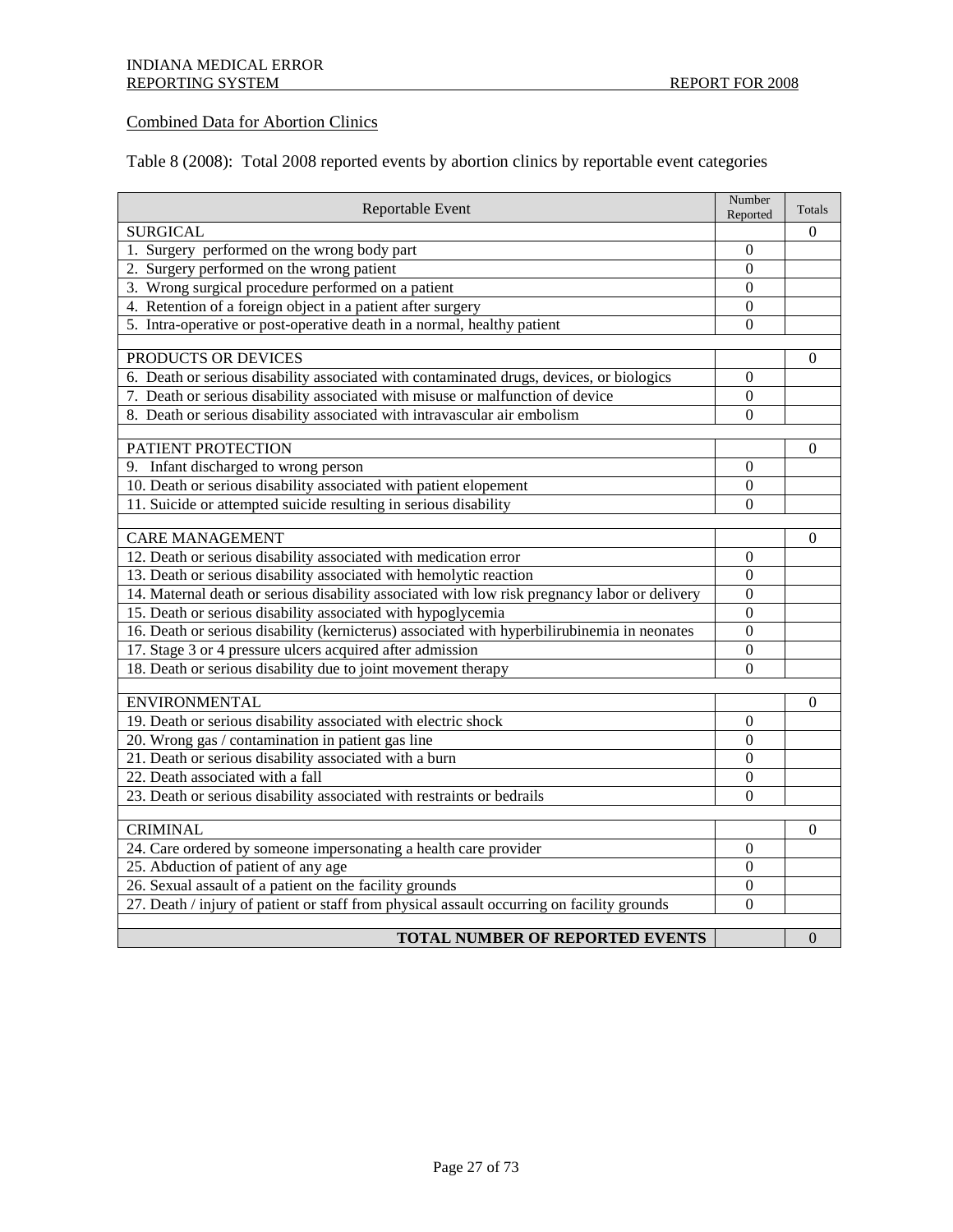## Combined Data for Birthing Centers

Table 9 (2008): Total 2008 reported events by birthing centers by reportable event categories

| Reportable Event                                                                              | Number<br>Reported | Totals           |
|-----------------------------------------------------------------------------------------------|--------------------|------------------|
| <b>SURGICAL</b>                                                                               |                    | $\Omega$         |
| 1. Surgery performed on the wrong body part                                                   | $\Omega$           |                  |
| 2. Surgery performed on the wrong patient                                                     | $\theta$           |                  |
| 3. Wrong surgical procedure performed on a patient                                            | $\Omega$           |                  |
| 4. Retention of a foreign object in a patient after surgery                                   | 0                  |                  |
| 5. Intra-operative or post-operative death in a normal, healthy patient                       | $\theta$           |                  |
| PRODUCTS OR DEVICES                                                                           |                    | $\Omega$         |
| 6. Death or serious disability associated with contaminated drugs, devices, or biologics      | 0                  |                  |
| 7. Death or serious disability associated with misuse or malfunction of device                | $\overline{0}$     |                  |
| 8. Death or serious disability associated with intravascular air embolism                     | $\overline{0}$     |                  |
|                                                                                               |                    |                  |
| PATIENT PROTECTION                                                                            |                    | $\theta$         |
| 9. Infant discharged to wrong person                                                          | $\overline{0}$     |                  |
| 10. Death or serious disability associated with patient elopement                             | $\Omega$           |                  |
| 11. Suicide or attempted suicide resulting in serious disability                              | $\theta$           |                  |
|                                                                                               |                    |                  |
| <b>CARE MANAGEMENT</b>                                                                        |                    | $\Omega$         |
| 12. Death or serious disability associated with medication error                              | $\overline{0}$     |                  |
| 13. Death or serious disability associated with hemolytic reaction                            | $\overline{0}$     |                  |
| 14. Maternal death or serious disability associated with low risk pregnancy labor or delivery | $\theta$           |                  |
| 15. Death or serious disability associated with hypoglycemia                                  | $\overline{0}$     |                  |
| 16. Death or serious disability (kernicterus) associated with hyperbilirubinemia in neonates  | $\mathbf{0}$       |                  |
| 17. Stage 3 or 4 pressure ulcers acquired after admission                                     | $\theta$           |                  |
| 18. Death or serious disability due to joint movement therapy                                 | $\theta$           |                  |
| <b>ENVIRONMENTAL</b>                                                                          |                    | $\theta$         |
| 19. Death or serious disability associated with electric shock                                | $\mathbf{0}$       |                  |
| 20. Wrong gas / contamination in patient gas line                                             | $\mathbf{0}$       |                  |
| 21. Death or serious disability associated with a burn                                        | $\overline{0}$     |                  |
| 22. Death associated with a fall                                                              | $\theta$           |                  |
| 23. Death or serious disability associated with restraints or bedrails                        | $\theta$           |                  |
|                                                                                               |                    |                  |
| <b>CRIMINAL</b>                                                                               |                    | $\Omega$         |
| 24. Care ordered by someone impersonating a health care provider                              | $\Omega$           |                  |
| 25. Abduction of patient of any age                                                           | $\overline{0}$     |                  |
| 26. Sexual assault of a patient on the facility grounds                                       | $\theta$           |                  |
| 27. Death / injury of patient or staff from physical assault occurring on facility grounds    | $\theta$           |                  |
| TOTAL NUMBER OF REPORTED EVENTS                                                               |                    | $\boldsymbol{0}$ |
|                                                                                               |                    |                  |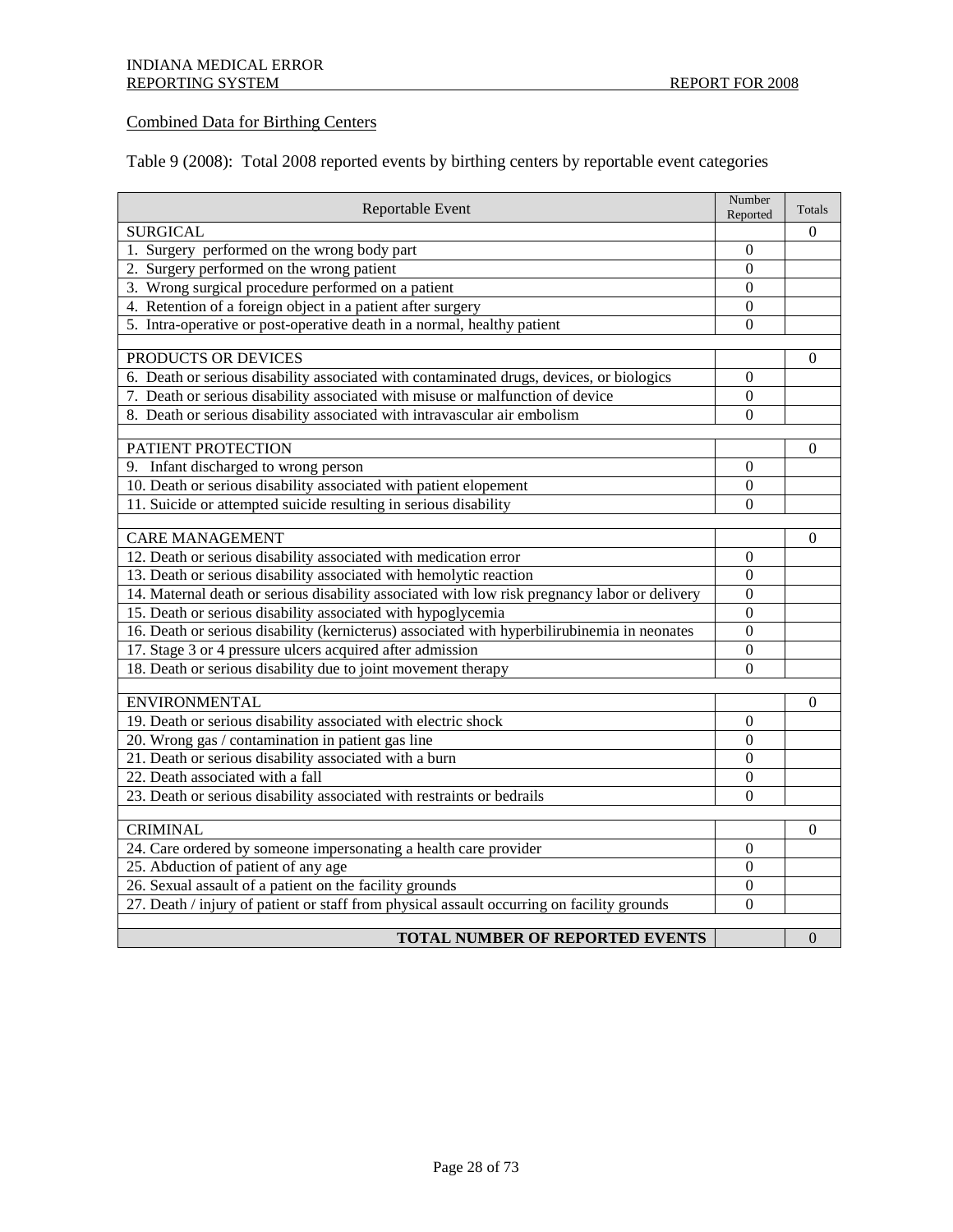# ANALYSIS OF REPORTED EVENTS FOR 2008

Significant Findings for 2008

- The total number of reported events was the same as reported in 2007
- The number of pressure ulcer events at hospitals increased
- The number of retained foreign objects after surgery increased
- Ambulatory surgery centers reported their first events related to retention of a foreign object
- The number of criminal events decreased to zero

#### Analysis of reported events

This is the third report of the Indiana Medical Error Reporting System. As compared to the Report for 2007, the number of reported events was the same. Based on experiences of other states, the Indiana State Department of Health expected an increase to occur in the second year with a leveling off to occur in either the third or fourth year of the report. There was an increase from 85 reported events in 2006 to the 105 events reported in 2007 and 2008.

In each of the first three reports (2006, 2007, and 2008), three reported events stood out as significant in the number of reports. These top three events were the same in each report and occurred in the same order of frequency. The top three events accounted for 75.2% of the reported events for 2008. The most frequent reported event was stage 3 or 4 pressure ulcers acquired after admission to the facility. In 2008 there were 33 reported pressure ulcer events. This was an increase from the 26 reported in 2006 and 27 reported in 2007. The second most reported event was retention of a foreign object in a patient after surgery or other invasive procedure. There were 30 of these events in 2008 which was an increase from 23 in 2006 and 24 in 2007. The third most reported event was surgery performed on the wrong body part. There were 16 of these events reported for 2008. This compared with 11 events in 2006 and 23 events in 2007.

A difference for 2008 was that death associated with a fall ranked as the fourth reported event ahead of death or serious disability associated with a medication error which fell to fifth place. Falls and medication errors were fairly close in numbers on the previous two reports so this is not particularly surprising.

One hundred and five (105) events were reported for 2008. Ninety-nine (99) events occurred at hospitals while six (6) events occurred at ambulatory surgery centers. That data is consistent with the scope of the facilities. Because an ambulatory surgery center does not have overnight stays and performs limited services, many of the twenty-seven (27) reporting categories would not be applicable to an ambulatory surgery center. The unlikely occurrence of many events at an ambulatory surgery center significantly reduces the expected number of reported events at those facilities. The data is consistent with that expectation.

For the first time, ambulatory surgery centers reported retention of foreign objects events. There were two (2) such events in 2008. All previous events at ambulatory surgery centers had been wrong body part surgeries. Hospitals continued to report more foreign object events than ambulatory surgery centers. Some of the difference may perhaps be attributable to the complexity of some hospital surgeries and the types of surgeries performed at the two types of facilities. It is still however a significant finding that there is a significant difference in foreign objects retentions between the two types of facilities.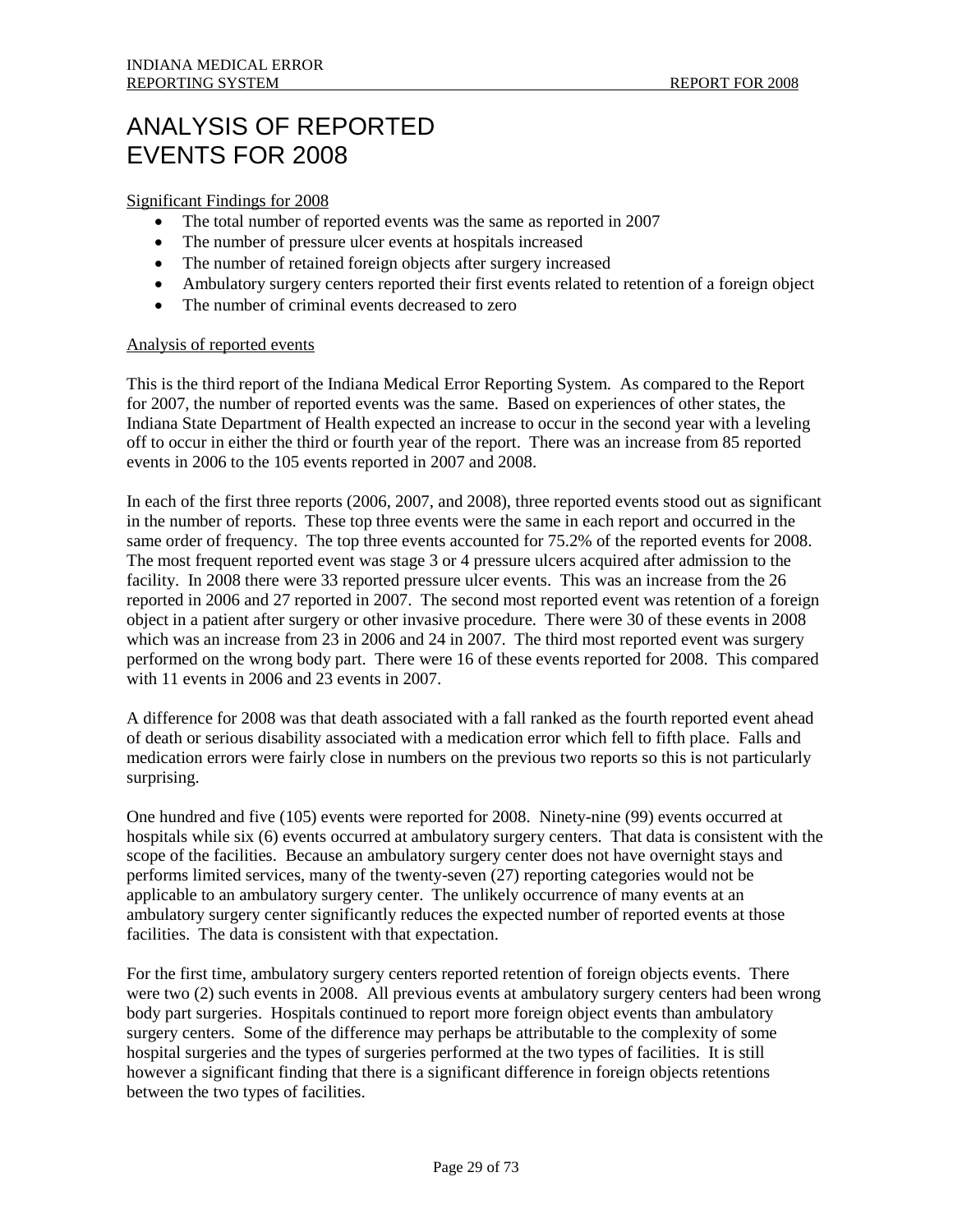In looking at the number of reported events by individual facilities, the licensing status of a health care facility likely is a consideration in analyzing the number of events occurring at a specific facility. Reports for individual facilities are by health care facility license. A facility may have more than one hospital under the license. One health care facility, Clarian Health Partners, accounted for seventeen of the reported events. In analyzing that information it should be noted that Clarian includes several large hospitals and services under the Clarian Health Partners license. Any reportable events occurring at Methodist Hospital of Indianapolis, Indiana University Hospital, and Riley Hospital for Children are reported under that one license.

No reportable events were submitted by abortion clinics or birthing centers for calendar year 2008. There have not been any reported events at these facilities over the three years of reporting. That is expected as abortion clinics and birthing centers have very limited services. Many of the twentyseven reporting categories would not be applicable to an abortion clinic or birthing center. Because abortion clinics and birthing centers are limited in services and the scope is much smaller than even an ambulatory surgery center, the Indiana State Department of Health expected to have few, if any, reported events by these facilities. The data is consistent with that expectation as there were no reported events.

#### Data Tables

| 2008 HOSPITAL DATA       |                                                                                                                                                                                                                                                                                                                                     |                              |
|--------------------------|-------------------------------------------------------------------------------------------------------------------------------------------------------------------------------------------------------------------------------------------------------------------------------------------------------------------------------------|------------------------------|
| Data Category            | Definition                                                                                                                                                                                                                                                                                                                          | <b>Total Number Reported</b> |
| Inpatient<br>Discharges  | Inpatient Discharge means the discharge of an<br>individual who had been admitted to the hospital as<br>an inpatient. It does not include hospice, skilled<br>nursing facility and observation patients.                                                                                                                            | 800,782                      |
| <b>Outpatient Visits</b> | Outpatient Visit refers to a visit to a facility for the<br>purpose of emergency services, outpatient surgery,<br>occupation and physical therapy/rehabilitation,<br>cardiac diagnostic and treatment procedures, or<br>psychiatric and social services. These classifications<br>are based on selected billing or diagnosis codes. | 3,629,371                    |
| Procedures               | Procedure includes any surgical procedure coded<br>"01.00" to "86.99" inclusive in the principal<br>procedure field as reported by the hospital for both<br>inpatient discharges and outpatient visits.                                                                                                                             | 1,227,757                    |

TABLE 10 (2008): 2008 Hospital Discharges, Visits and Procedures

#### TABLE 11 (2008): 2008 Ambulatory Surgery Center Procedure Data

| 2008 AMBULATORY SURGERY CENTER DATA |                                                                                                                                  |         |  |  |  |  |
|-------------------------------------|----------------------------------------------------------------------------------------------------------------------------------|---------|--|--|--|--|
| Data Category                       | <b>Total Number Reported</b><br>Definition                                                                                       |         |  |  |  |  |
| Procedures                          | Procedure includes any procedure reported by the<br>ambulatory surgery center on the ASC Utilization<br>Report, State Form 49933 | 522,251 |  |  |  |  |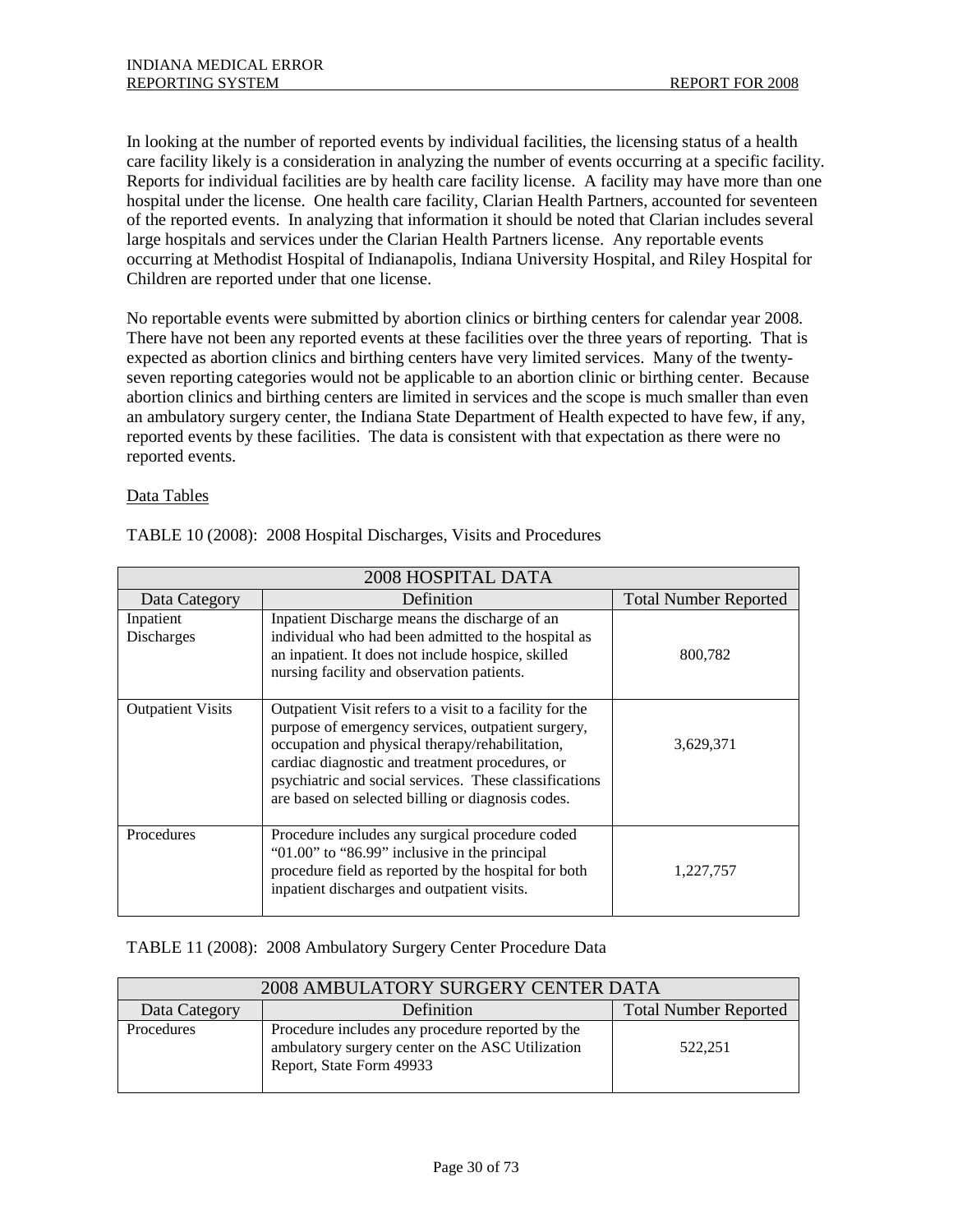## TABLE 12 (2008). Top Five Reported Events in Indiana for 2008

| Event                                                           | Number of<br>Reported<br>Events | Percent of<br><b>Total Number</b><br>of Reportable<br>Events | Ratio of Number of Reported<br>Events to Total Number of<br><b>Discharges or Surgical</b><br>Procedures |
|-----------------------------------------------------------------|---------------------------------|--------------------------------------------------------------|---------------------------------------------------------------------------------------------------------|
| Stage 3 or 4 pressure ulcers<br>acquired after admission        | 33                              | 31.4%                                                        | 1 event per 24,000 hospital<br>inpatient discharges                                                     |
| Retention of foreign object in<br>patient after surgery         | 30                              | 28.3%                                                        | 1 event per 26,000 surgical<br>procedures performed in<br>hospital and ambulatory<br>surgery centers    |
| Surgery performed on the wrong<br>body part                     | 16                              | 15.2%                                                        | 1 event per 111,000 surgical<br>procedures performed in<br>hospital and ambulatory<br>surgery centers   |
| Death associated with a fall                                    | 8                               | 7.6%                                                         | 1 event per 554,000 hospital<br>inpatient discharges and<br>outpatient visits                           |
| Death or serious disability<br>associated with medication error | $\overline{7}$                  | 6.7%                                                         | 1 event per 633,000 hospital<br>inpatient discharges and<br>outpatient visits                           |

### TABLE 13 (2008). Percentage of Category of Events

| Category of Event         | Number of<br><b>Reported Events</b> | Percentage of all<br><b>Reported Events</b> |
|---------------------------|-------------------------------------|---------------------------------------------|
| Surgical                  | 48                                  | 45.7%                                       |
| <b>Product or Device</b>  | 3                                   | 2.9%                                        |
| <b>Patient Protection</b> | 4                                   | 3.8%                                        |
| Care Management           | 42                                  | 40.0%                                       |
| Environmental             | 8                                   | 7.6%                                        |
| Criminal                  | Ω                                   | 0.0%                                        |
| <b>TOTAL</b>              | 105                                 | 100%                                        |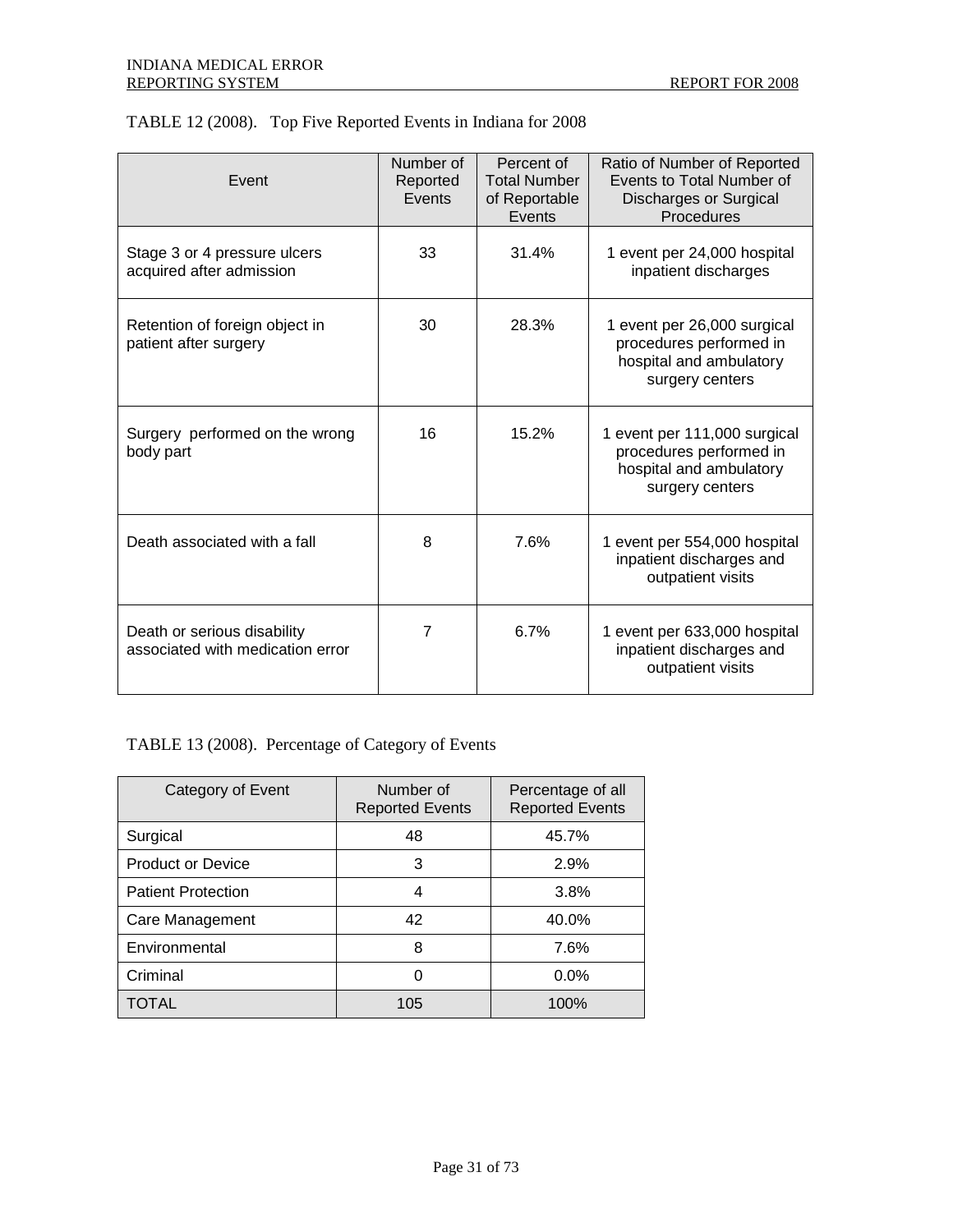TABLE 14 (2008). Comparison of reported events for surgical procedures for hospitals and ambulatory surgery centers (ASC)

| Event                                                                         | Number of<br><b>ASC</b><br>Reported<br>Events | Ratio of Number of<br><b>Reported Events to</b><br>Number of Surgical<br>Procedures        | Number of<br>Hospital<br>Reported<br>Events | Ratio of Number of<br><b>Reported Events to</b><br>Number of Surgical<br>Procedures |
|-------------------------------------------------------------------------------|-----------------------------------------------|--------------------------------------------------------------------------------------------|---------------------------------------------|-------------------------------------------------------------------------------------|
| Surgery performed<br>on the wrong body<br>part                                | 3                                             | 1 event per 174,000<br>surgical procedures<br>performed in<br>ambulatory surgery<br>center | 13                                          | 1 event per 94,000<br>surgical procedures<br>performed in hospital                  |
| Surgery performed on<br>the wrong patient                                     | $\mathbf 0$                                   | 0 event per 522,251<br>surgical procedures<br>performed in<br>ambulatory surgery<br>center | $\mathbf 0$                                 | 0 event per 1,227,757<br>surgical procedures<br>performed in hospital               |
| Wrong surgical<br>procedure performed<br>on a patient                         | $\mathbf 0$                                   | 0 event per 522,251<br>surgical procedures<br>performed in<br>ambulatory surgery<br>center | 1                                           | 1 event per 1,227,000<br>surgical procedures<br>performed in hospital               |
| Retention of foreign<br>object in patient after<br>surgery                    | 2                                             | 1 event per 261,000<br>surgical procedures<br>performed in<br>ambulatory surgery<br>center | 28                                          | 1 event per 44,000<br>surgical procedures<br>performed in hospital                  |
| Intra-operative or<br>post-operative death<br>in a normal, healthy<br>patient | 1                                             | 1 event per 522,000<br>surgical procedures<br>performed in<br>ambulatory surgery<br>center | $\mathbf 0$                                 | 0 event per 1,227,757<br>surgical procedures<br>performed in hospital               |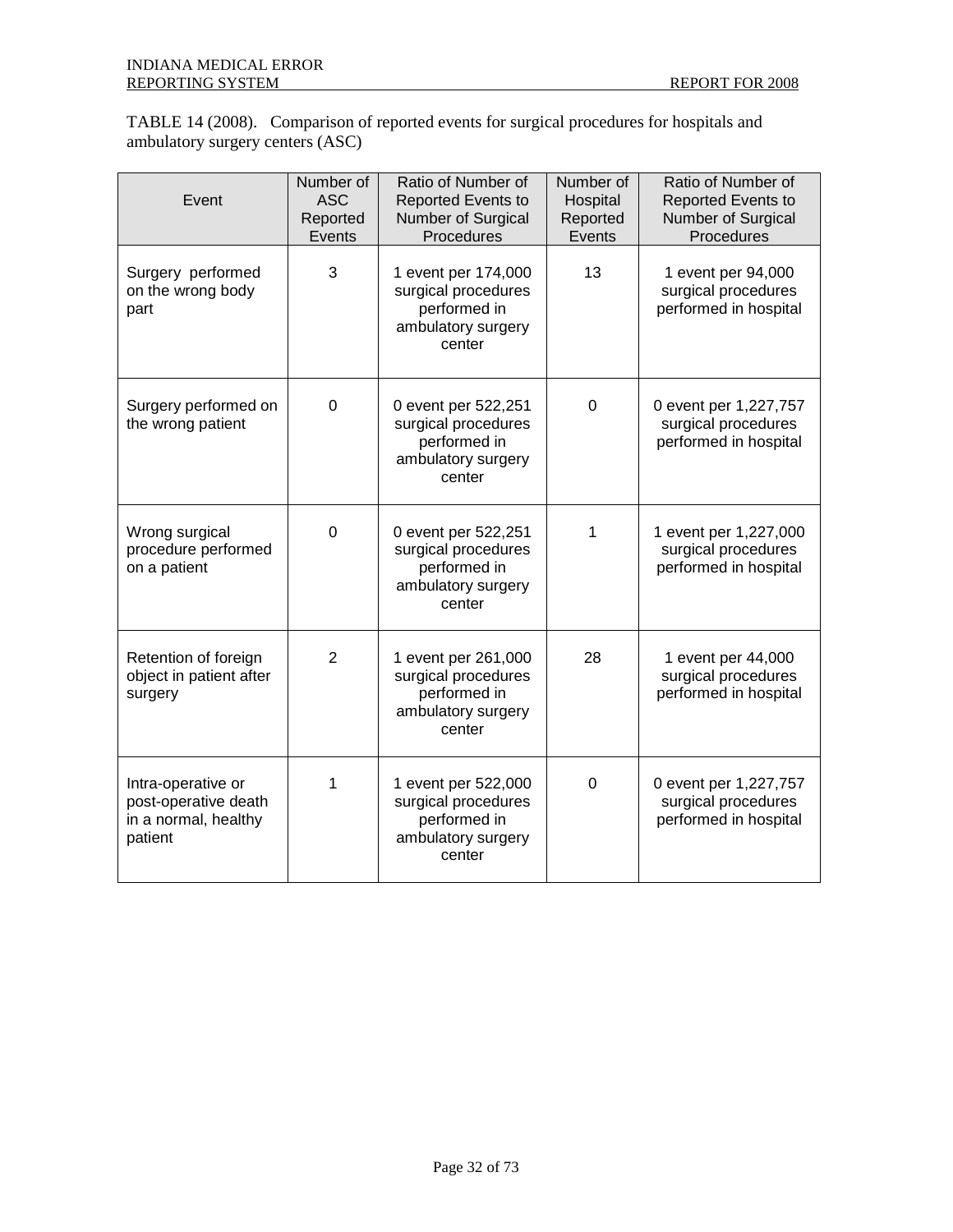# COMPARISON OF ANNUAL REPORTS

This Report for 2008 is the third report of the Indiana Medical Error Reporting System. The following tables provide a few comparisons between the 2006, 2007 and 2008 reported events.

TABLE 15 (2008). Top Five Reported Events in Indiana for 2006 through 2008

| Event                                                           | Number of<br>Reported<br>Events for<br>2006 | Number of<br>Reported<br>Events for<br>2007 | Number of<br>Reported<br>Events for<br>2008 |
|-----------------------------------------------------------------|---------------------------------------------|---------------------------------------------|---------------------------------------------|
| Stage 3 or 4 pressure ulcers<br>acquired after admission        | 26                                          | 27                                          | 33                                          |
| Retention of foreign object in<br>patient after surgery         | 23                                          | 24                                          | 30                                          |
| Surgery performed on the wrong<br>body part                     | 11                                          | 23                                          | 16                                          |
| Death or serious disability<br>associated with medication error | 6                                           | 8                                           |                                             |
| Death associated with a fall                                    | 4                                           | 5                                           | 8                                           |

TABLE 16 (2008): Total number of reported events by type of health care facility for 2006 - 2008

| Type of Health Care<br>Facility      | Number of<br><b>Reported Events</b><br>for 2006 | Number of<br><b>Reported Events</b><br>for 2007 | Number of<br><b>Reported Events</b><br>for 2008 |
|--------------------------------------|-------------------------------------------------|-------------------------------------------------|-------------------------------------------------|
| Hospitals                            | 79                                              | 101                                             | 99                                              |
| <b>Ambulatory Surgery</b><br>Centers | 6                                               | 4                                               | 6                                               |
| <b>Abortion Clinics</b>              | ი                                               | ი                                               | O                                               |
| <b>Birthing Centers</b>              |                                                 |                                                 |                                                 |
| TOTAL                                | 85                                              | 105                                             | 105                                             |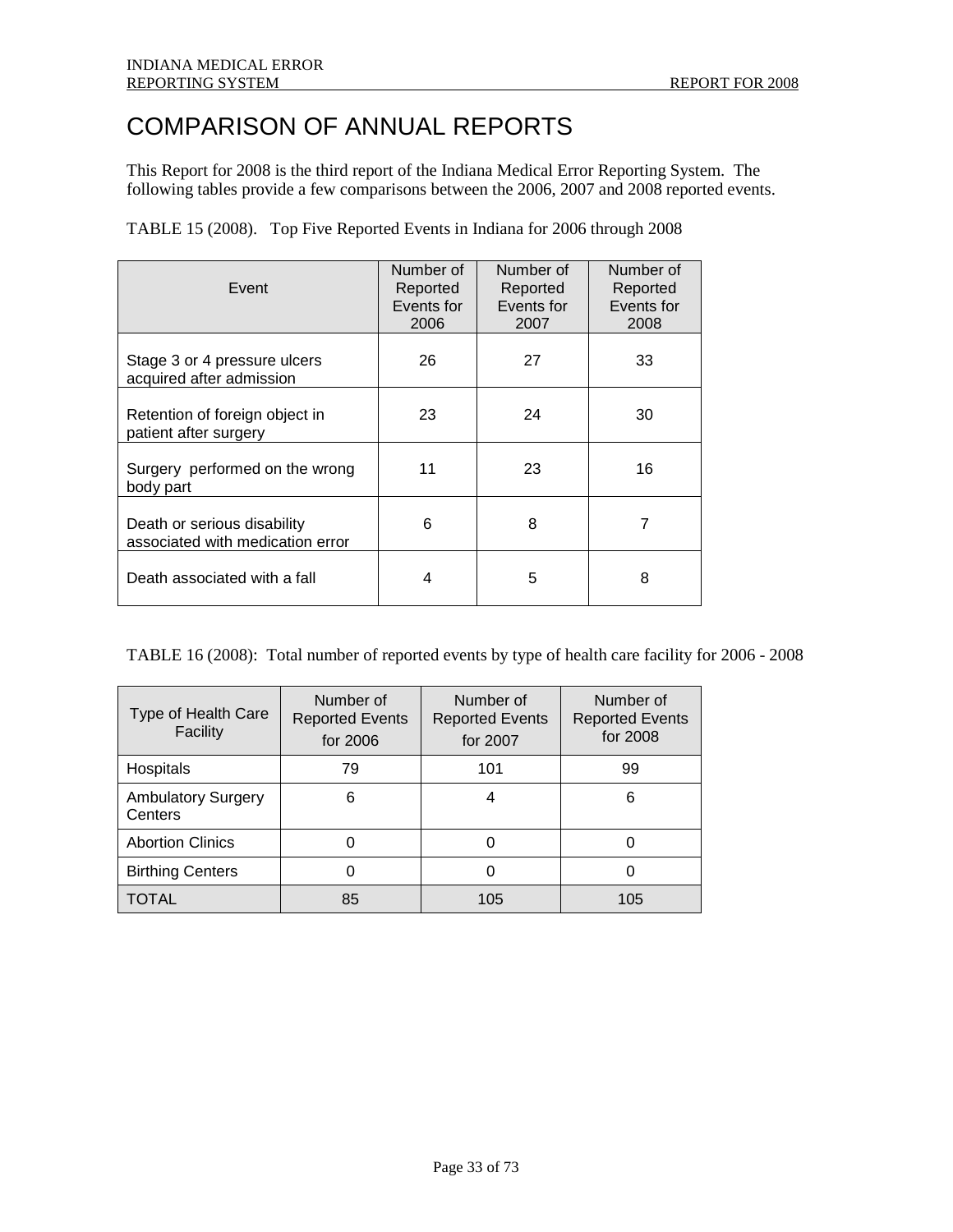| Category of Event         | Number of<br>Number of<br><b>Reported Events</b><br><b>Reported Events</b><br>For 2007<br>For 2006 |     | Number of<br><b>Reported Events</b><br>For 2008 |
|---------------------------|----------------------------------------------------------------------------------------------------|-----|-------------------------------------------------|
| Surgical                  | 39                                                                                                 | 49  | 48                                              |
| <b>Product or Device</b>  | 4                                                                                                  | 2   | 3                                               |
| <b>Patient Protection</b> |                                                                                                    | 2   |                                                 |
| Care Management           | 33                                                                                                 | 38  | 42                                              |
| Environmental             | 6                                                                                                  | 5   | 8                                               |
| Criminal                  | 3                                                                                                  | 9   |                                                 |
| <b>TOTAL</b>              | 85                                                                                                 | 105 | 105                                             |

TABLE 17 (2008): Combined total number of reported events by categories for 2006 - 2008

TABLE 18 (2008): Comparison of reported events for surgical events for 2006 - 2008

| Event                                            | Type of<br>facility | Number of<br><b>Reported Events</b> | Number of<br><b>Reported Events</b> | Number of<br><b>Reported Events</b> |
|--------------------------------------------------|---------------------|-------------------------------------|-------------------------------------|-------------------------------------|
|                                                  |                     | For 2006                            | For 2007                            | For 2008                            |
| Surgery performed on<br>the wrong body part      | <b>ASC</b>          | 6                                   | 4                                   | 3                                   |
|                                                  | Hospital            | 5                                   | 19                                  | 13                                  |
|                                                  |                     |                                     |                                     |                                     |
| Surgery performed on<br>the wrong patient        | <b>ASC</b>          | 0                                   | $\Omega$                            | 0                                   |
|                                                  | Hospital            | $\overline{2}$                      | 0                                   | $\Omega$                            |
|                                                  |                     |                                     |                                     |                                     |
| Wrong surgical<br>procedure performed on         | <b>ASC</b>          | 0                                   | $\Omega$                            | 0                                   |
| a patient                                        | Hospital            | 3                                   | 1                                   |                                     |
|                                                  |                     |                                     |                                     |                                     |
| Retention of foreign<br>object in patient after  | <b>ASC</b>          | $\Omega$                            | $\Omega$                            | $\overline{2}$                      |
| surgery                                          | Hospital            | 23                                  | 24                                  | 28                                  |
|                                                  |                     |                                     |                                     |                                     |
| Intra-operative or post-<br>operative death in a | <b>ASC</b>          | $\Omega$                            | $\Omega$                            |                                     |
| normal, healthy patient                          | Hospital            | 0                                   | 1                                   | $\Omega$                            |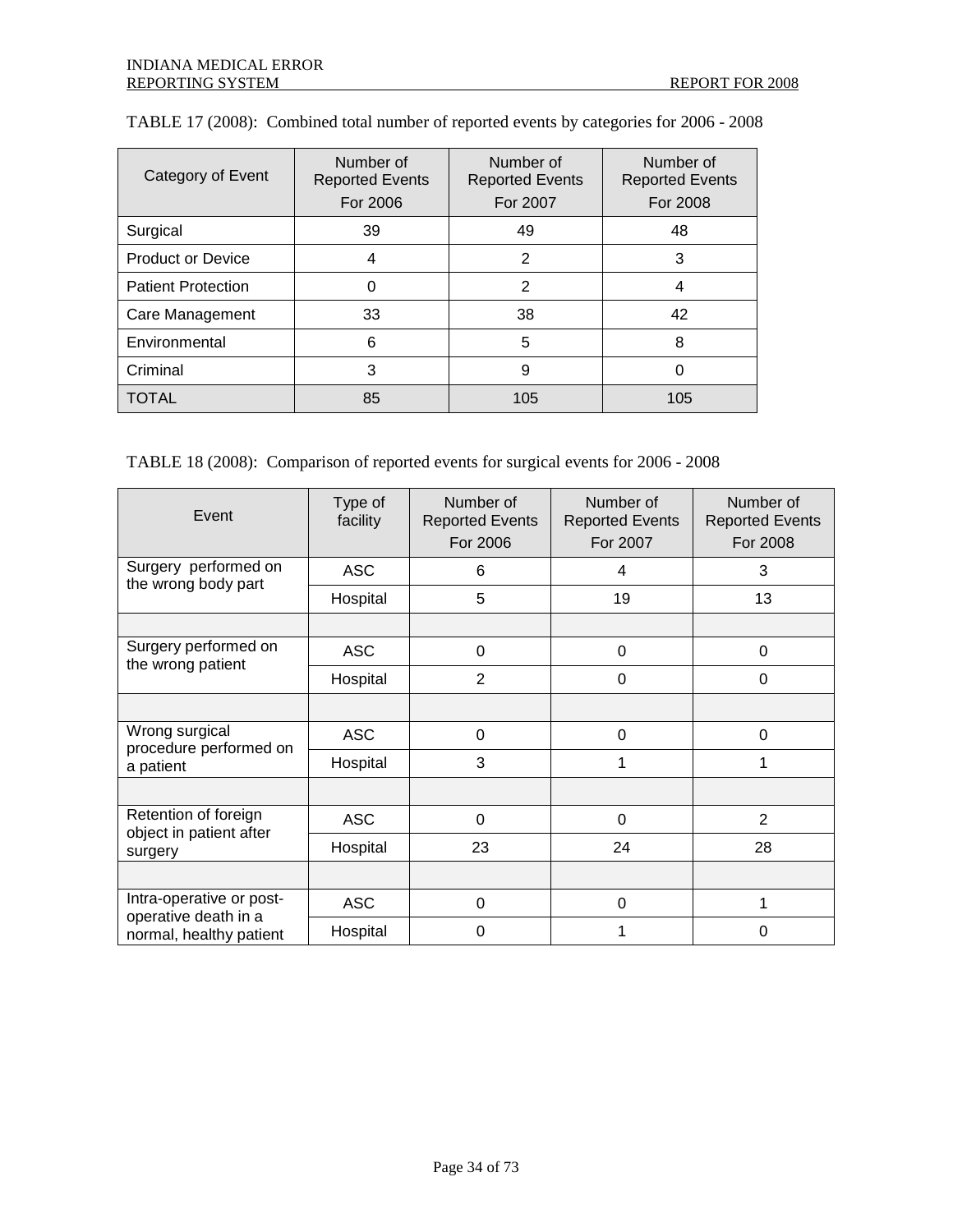# Combined Data for All Facilities

# TABLE 19: Total reported events by all facilities by reportable event categories for 2006 - 2008

| Reportable Event                                                                                               | Number<br>Reported<br>for $2006$ | Number<br>Reported<br>for 2007 | Number<br>Reported<br>for $2008\,$ |  |
|----------------------------------------------------------------------------------------------------------------|----------------------------------|--------------------------------|------------------------------------|--|
| <b>SURGICAL - Total Reported Events</b>                                                                        | 39                               | 49                             | 48                                 |  |
| 1. Surgery performed on the wrong body part                                                                    | 11                               | 23                             | 16                                 |  |
| 2. Surgery performed on the wrong patient                                                                      | $\overline{c}$                   | $\overline{0}$                 | $\mathbf{0}$                       |  |
| 3. Wrong surgical procedure performed on a patient                                                             | 3                                | $\mathbf{1}$                   | $\mathbf{1}$                       |  |
| 4. Retention of a foreign object in a patient after surgery                                                    | 23                               | $24*$                          | 30                                 |  |
| 5. Intra-operative or post-operative death in a normal, healthy patient                                        | $\boldsymbol{0}$                 | $\mathbf{1}$                   | $\mathbf{1}$                       |  |
|                                                                                                                |                                  |                                |                                    |  |
| PRODUCTS OR DEVICES - Total Reported Events                                                                    | 4                                | 2                              | 3                                  |  |
| 6. Death or serious disability associated with contaminated drugs, devices, or                                 | $\mathbf{1}$                     | $\Omega$                       | $\mathbf{0}$                       |  |
| biologics                                                                                                      |                                  |                                |                                    |  |
| 7. Death or serious disability associated with misuse or malfunction of device                                 | 3                                | 1                              | 2                                  |  |
| 8. Death or serious disability associated with intravascular air embolism                                      | $\Omega$                         | 1                              | 1                                  |  |
| <b>PATIENT PROTECTION - Total Reported Events</b>                                                              | $\boldsymbol{0}$                 | $\overline{2}$                 | $\overline{4}$                     |  |
| 9. Infant discharged to wrong person                                                                           | $\overline{0}$                   | $\Omega$                       | $\boldsymbol{0}$                   |  |
| 10. Death or serious disability associated with patient elopement                                              | $\overline{0}$                   | $\boldsymbol{0}$               | 1                                  |  |
| 11. Suicide or attempted suicide resulting in serious disability                                               | $\theta$                         | $\overline{2}$                 | 3                                  |  |
|                                                                                                                |                                  |                                |                                    |  |
| <b>CARE MANAGEMENT - Total Reported Events</b>                                                                 | 33                               | 38                             | 42                                 |  |
| 12. Death or serious disability associated with medication error                                               | 6                                | 8                              | 7                                  |  |
| 13. Death or serious disability associated with hemolytic reaction                                             | $\mathbf{0}$                     | 1                              | $\boldsymbol{0}$                   |  |
| 14. Maternal death or serious disability associated with low risk pregnancy labor                              | $\boldsymbol{0}$                 | 1                              | $\theta$                           |  |
| or delivery                                                                                                    |                                  |                                |                                    |  |
| 15. Death or serious disability associated with hypoglycemia                                                   | 1                                | 1                              | $\overline{2}$                     |  |
| 16. Death or serious disability (kernicterus) associated with hyperbilirubinemia in                            | $\overline{0}$                   | $\Omega$                       | $\theta$                           |  |
| neonates                                                                                                       |                                  |                                |                                    |  |
| 17. Stage 3 or 4 pressure ulcers acquired after admission                                                      | 26                               | $27*$                          | 33                                 |  |
| 18. Death or serious disability due to joint movement therapy                                                  | $\Omega$                         | $\mathbf{0}$                   | $\Omega$                           |  |
|                                                                                                                |                                  |                                | $8\,$                              |  |
| <b>ENVIRONMENTAL</b> - Total Reported Events<br>19. Death or serious disability associated with electric shock | 6<br>$\overline{0}$              | 5<br>$\boldsymbol{0}$          | $\overline{0}$                     |  |
| 20. Wrong gas / contamination in patient gas line                                                              | $\overline{0}$                   | $\overline{0}$                 | $\overline{0}$                     |  |
| 21. Death or serious disability associated with a burn                                                         | $\overline{c}$                   | $\boldsymbol{0}$               | $\overline{0}$                     |  |
| 22. Death associated with a fall                                                                               | $\overline{4}$                   | 5                              | 8                                  |  |
| 23. Death or serious disability associated with restraints or bedrails                                         | $\boldsymbol{0}$                 | $\overline{0}$                 | $\overline{0}$                     |  |
|                                                                                                                |                                  |                                |                                    |  |
| <b>CRIMINAL</b> - Total Reported Events                                                                        | 3                                | 9                              | $\mathbf{0}$                       |  |
| 24. Care ordered by someone impersonating a health care provider                                               | $\overline{0}$                   | $\overline{0}$                 | $\theta$                           |  |
| 25. Abduction of patient of any age                                                                            | $\boldsymbol{0}$                 | 1                              | $\boldsymbol{0}$                   |  |
| 26. Sexual assault of a patient on the facility grounds                                                        | $\overline{c}$                   | 6                              | $\theta$                           |  |
| 27. Death / injury of patient or staff from physical assault occurring on facility                             | $\mathbf{1}$                     | $\overline{2}$                 | $\Omega$                           |  |
| grounds                                                                                                        |                                  |                                |                                    |  |
|                                                                                                                |                                  |                                |                                    |  |
| TOTAL NUMBER OF REPORTED EVENTS                                                                                | 85                               | 105                            | 105                                |  |

\* Includes one event that occurred in 2006 but was reported after the release of the Report for 2006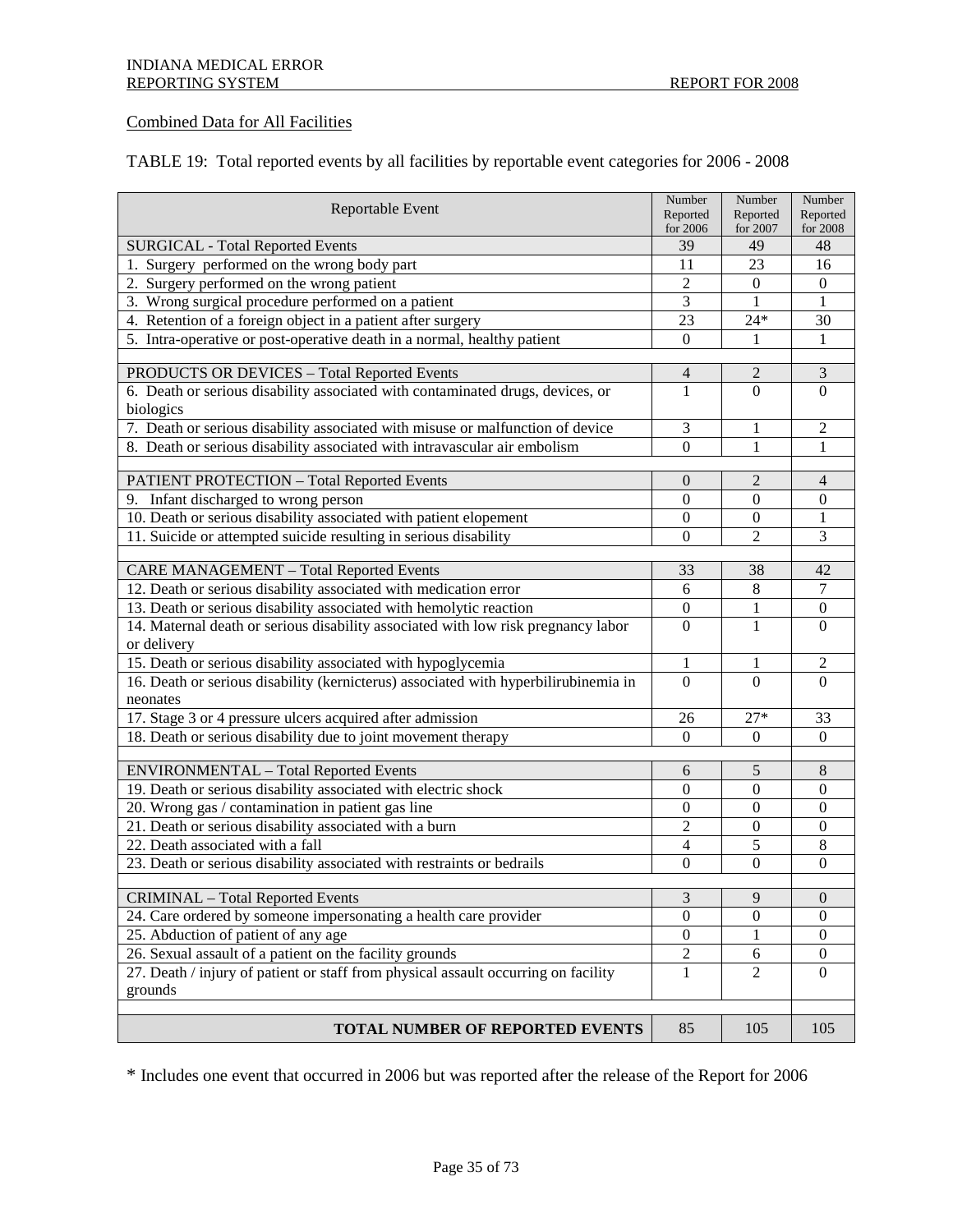# ISDH HEALTH CARE QUALITY INITIATIVES for 2008

As part of its mission to promote public health and provide health care leadership, the Indiana State Department of Health partners with providers, associations, advocate groups, and academic institutions to develop and implement health care quality improvement programs. The Indiana Health Care Quality Initiative has developed programs to address health care issues such as Alzheimer's, falls, restraints, and pressure ulcers. The resulting healthcare improvement campaigns include the following components:

Evidence-based to promote proven solutions Implementation of system-based approaches Collaboration between providers on quality issues Transparency through the utilization of metrics that can be tracked Care coordination to assure communication between facilities Incorporation of culture change to include consistent assignments and patient-centered care Improved education and training on patient safety and quality issues Educating patients/residents and families as to their role in improving health care quality Implementation of common assessment tools to be used across facilities

The following are some of the health care quality initiatives implemented by the Indiana State Department of Health in the past year.

# **Indiana Pressure Ulcer Initiative**

The development of stage three or four pressure ulcers while admitted to a hospital has been the number one reported event in the Indiana Medical Error Reporting System for each of the three years of the report. To address this problem, the Indiana State Department of Health developed and implemented the Indiana Pressure Ulcer Initiative to promote the prevention of pressure ulcers.

On August 26, 2009, the Indiana State Department of Health will host an Outcomes Congress for the Indiana Pressure Ulcer Initiative. At the time of writing of this report, outcome data has not been finalized. Preliminary data suggests a decrease in pressure ulcers. Based on data from the Centers for Medicare and Medicaid Services, the Indiana rate of pressure ulcer in nursing homes declined from the fourth quarter of 2008 to the first quarter of 2009 from 8.3% to 8.0%. This represents a decline of 171 pressure ulcers which is a 5.8% decrease over one quarter.

#### Initiative Overview

In early 2007 the Indiana State Department of Health (ISDH) began development of a statewide campaign to prevent pressure ulcers. The campaign was initiated in response to data indicating that Indiana health care facilities had a high rate of pressure ulcers. Pressure ulcers are a challenging health care problem. For health care providers, pressure ulcers are difficult to prevent, assess, and treat. For residents and their families, pressure ulcers are a serious detriment to quality of life.

The ISDH planned a three-phase initiative to assist with the prevention of pressure ulcers. The threephase initiative included the following phases:

1. The Indiana Pressure Ulcer Quality Improvement Initiative formally kicked off on October 30, 2007 with a Leadership Conference focusing on pressure ulcers. The conference was attended by nearly 1,100 participants from over 400 health care facilities.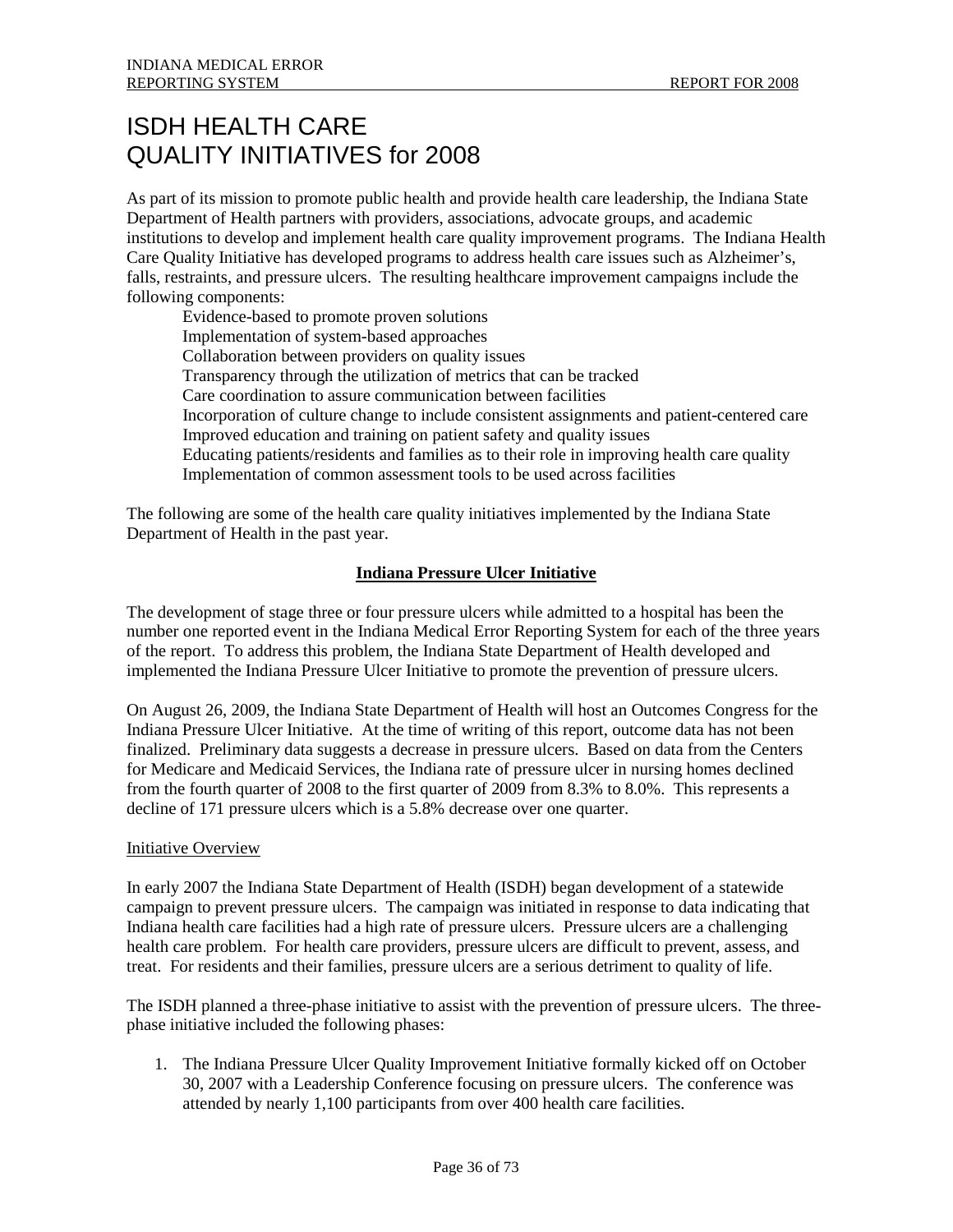- 2. The ISDH purchased a high-end pressure redistribution mattress and wheelchair cushions for every Indiana nursing home and provided training on their use. This ensured the availability of at least one mattress at every nursing home for immediate needs of at-risk residents at the time of admission. Distribution of the products occurred in January 2008.
- 3. Implementation of a 15-month collaborative initiative utilizing a system-based approach to preventing and treating pressure ulcers. The collaborative initiative included nursing homes, hospitals, and home health agencies. The collaborative initiative began in June 2008 and ends in August 2009. A second phase of the collaborative initiative began in August 2009.

#### Indiana Pressure Ulcer Initiative

The ISDH selected the University of Indianapolis Center for Aging & Community to coordinate the collaborative initiative. The Center for Aging and Community has a history of academic excellence along with experience in collaborative efforts to improve healthcare. The Center is one of Indiana's leading centers for aging studies, with an interdisciplinary approach to developing partnerships between higher education, business organizations and the community to improve the quality of life for older adults.

A collaborative team was assembled in June 2008 to plan the initiative. An evidence-based initiative was designed to assist health care facilities implement improved pressure ulcer prevention and care coordination systems. A component of the initiative was that direct assistance would be provided to participating facilities and families by expert faculty. In recent years, states such as New Jersey and Minnesota had undertaken successful initiatives to reduce the number of pressure ulcers reported in their hospitals and long term care facilities.

In developing the initiative, the collaborative team identified the following benefits of participation:

- First and foremost, increased patient quality of life for Hoosiers
- Improved care coordination between hospitals, home health agencies, and long term care facilities
- Educational opportunities for health care providers and caregivers
- Opportunity for improved quality of care through the prevention of pressure ulcers
- Opportunity for improved reputation within the community
- Opportunity to work with and learn from expert faculty
- Cost savings from fewer pressure ulcers requiring treatment

#### Participants

In the summer of 2008, the collaborative team invited Indiana health care facilities and agencies to participate in the initiative. Selected were 95 nursing homes, 40 hospitals, and 28 home health agencies. Also participating in the initiative are representatives from state surveyors and health care organizations.

#### Resources Provided

This initiative included many activities and resources. The following are a few of the resources provided to participants through the initiative:

• Participating facilities received a tool kit that included assessment and coordination tools.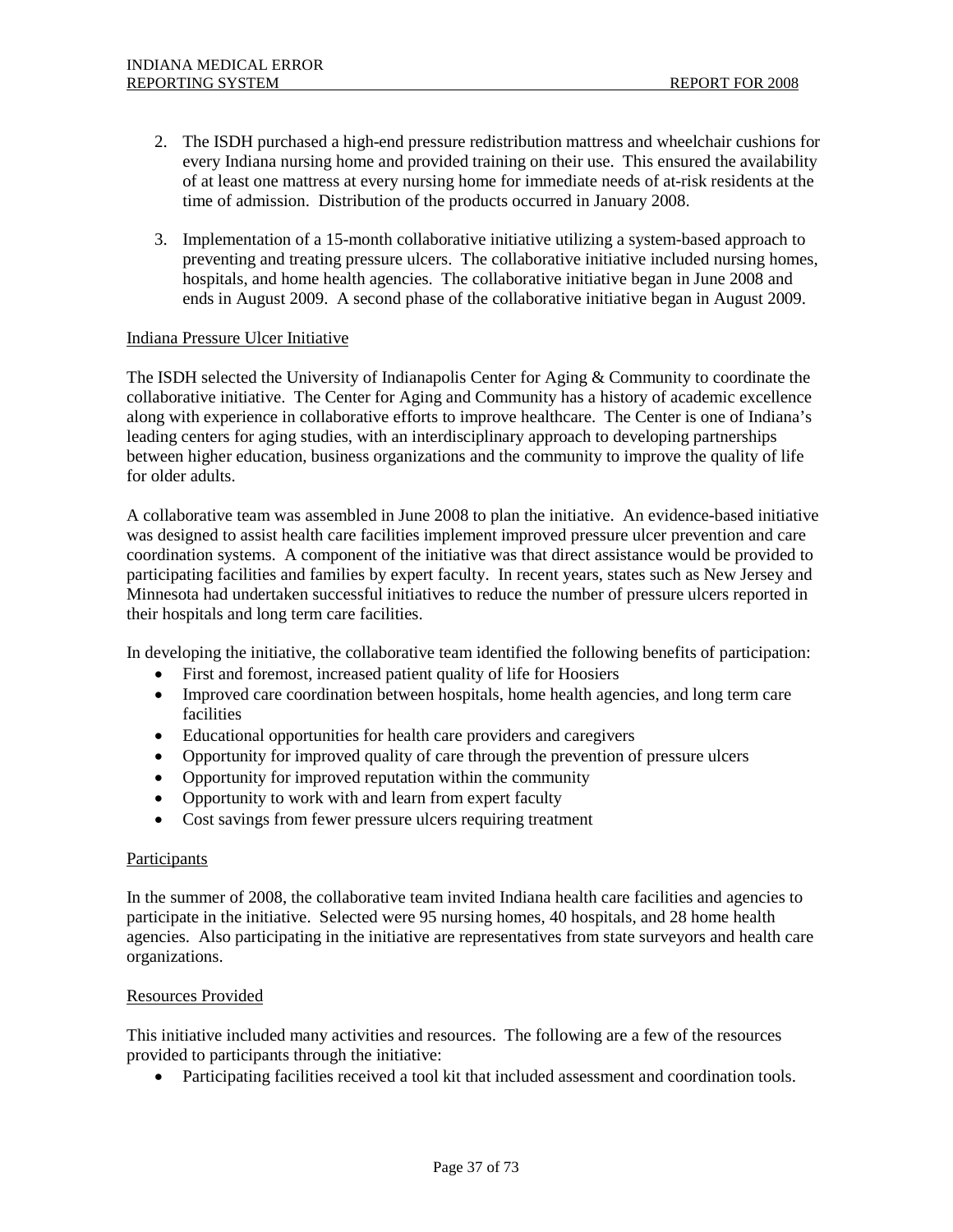- Participating facilities were provided onsite technical assistance in implementing the initiative.
- Three one-day implementation meetings with expert faculty were provided for representatives of participating facilities to discuss their experiences and identify solutions.
- Six online education modules on pressure ulcer prevention were developed and provided to all Indiana nursing homes.
- A consumer guide/brochure was developed and published to provide information on pressure ulcers to residents, patients, family, and resident representatives.

# Description of Indiana Pressure Ulcer Initiative

The following are the activities and events of the initiative:

- June 2008: Collaborative team formed to begin planning the initiative
- September 2008: Selection of participants
- September/October 2008: A knowledge exam was administered to staff of the participating facilities and agencies to determine their level of knowledge about pressure ulcers
- September/October 2008: Each participating facility and agency completed a self-assessment to determine the components of their pressure ulcer prevention system
- Throughout initiative: Each participant tracked pressure ulcer data for their facility or agency
- October/November 2008: An all day learning session was conducted regionally for participating facilities and agencies. There were seven total sessions. Separate sessions were provided for nursing home, hospital, and home health participants. Each participant sent up to five staff members. The first learning session provided information on the essentials of pressure ulcer prevention, risk assessment, rapid improvement events, and skin inspection. A toolkit was provided with resources for those areas.
- October/November 2008: Webinars were conducted for nursing home, hospital, and home health participants as well as a webinar for consumers
- Ongoing throughout the initiative: Support visits to each participating facility from initiative partners to assist in implementing system improvements
- April 2009: A second learning session was conducted regionally for participating facilities and agencies. There were five sessions. The session focused on lessons learned, consistency (staging), and care coordination. All three provider types were integrated at each session to discuss care coordination issues. Additional tools and resources were provided on the topics.
- April 2009: A consumer brochure was published
- April/May 2009: A second set of webinars were conducted for nursing home, hospital, and home health participants as well as a webinar for consumers
- July 2009: Six online education modules were completed and posted on the ISDH Web site. The modules provide education on pressure ulcers.
- July 2009: An Indiana Health Care Quality Resource Center was developed and posted on the ISDH Web site. The Resource Center provides information, toolkits, and resources for health care topics. The Center includes all tools and materials included in the initiative as well as information and links to other resources.
- July 2009: A knowledge exam was administered to staff of the participating facilities and agencies to determine their level of knowledge about pressure ulcers post-initiative
- July 2009: Each participating facility and agency completed a self-assessment to determine the components of their pressure ulcer prevention system post-initiative
- August 26, 2009: An Outcomes Congress for all participants. The event will celebrate accomplishments and provide information on continuity.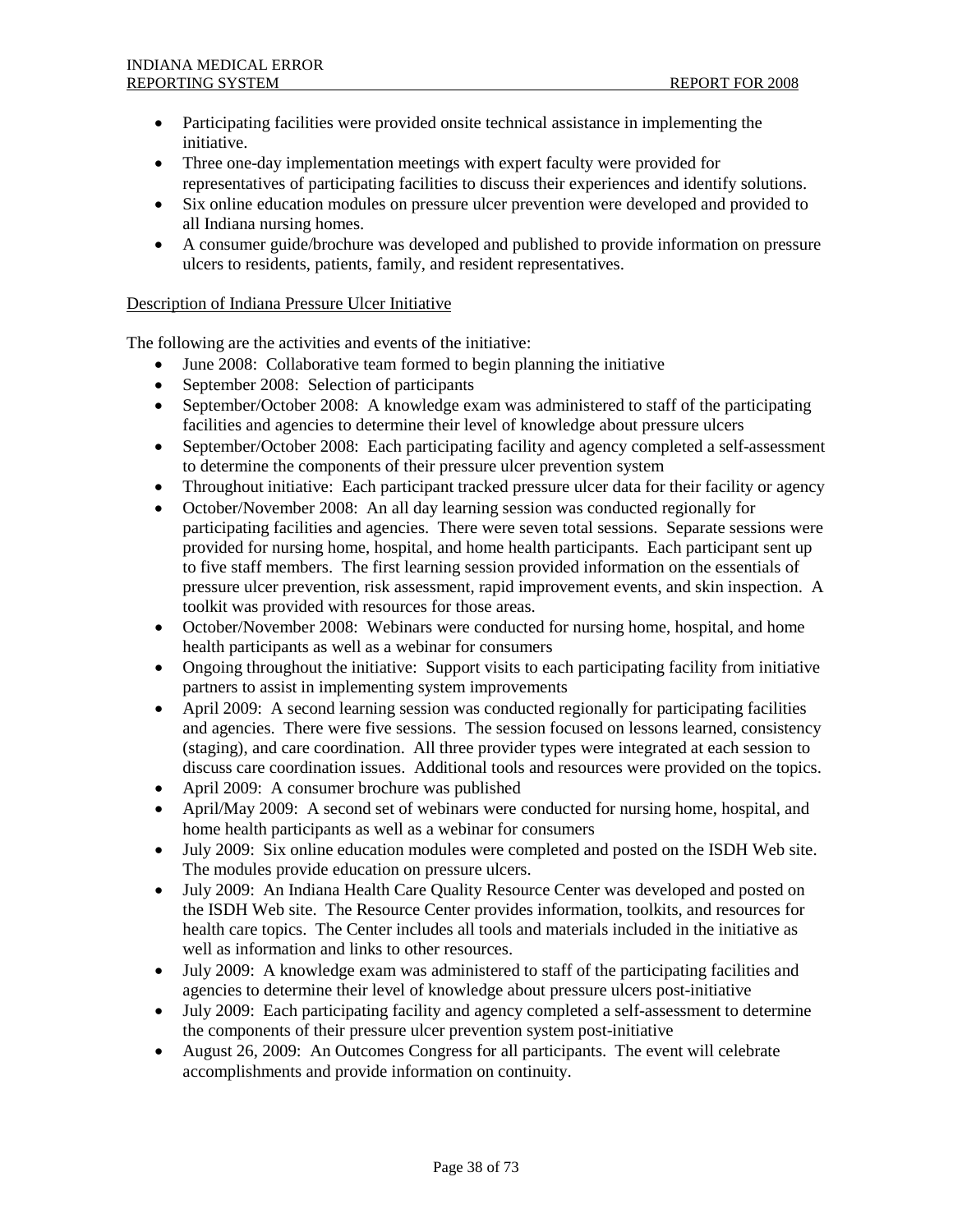# **Pressure Ulcer Initiative Success Stories**

In September 2008 Initiative participants began their work in the Indiana Pressure Ulcer Initiative. Efforts have continued over the past year. In June and July 2009, several facilities and agencies provided a description of their activities and successes. The following are a few of the success stories from the Initiative:

# COMPREHENSIVE CARE FACILITIES (NURSING HOMES)

#### Franklin United Methodist Community Franklin, IN

The main changes that have been made at our facility are:

- discussing the residents that are in their multi-data set (MDS) window and discussing all interventions that are in place or interventions that need to be in place to prevent pressure ulcers during our weekly wound meeting
- implementing our Pressure Ulcer Prevention (PUP) program
- providing cushions in beauty shop and transportation wheelchairs as residents may sit in those chairs for extended periods of time
- using special briefs from Medline on residents with a pressure ulcer and for those residents that have a history of skin breakdown
- using luggage tags on resident's wheelchairs to indicate what each resident needs in their wheelchair to prevent skin breakdown.

Our goal was to prevent coccyx pressure ulcers. All interventions appear to work well.

We are working with the medical surgical unit at Johnson Memorial Hospital in Franklin, Indiana. Since most of our residents use Johnson Memorial Hospital, Franklin United Methodist Community is working with the hospital on transfer information including areas of decubitus/skin breakdown, treatment orders, measurements, and interventions that are in place.

Since our facility is large, we chose one wing of one of the health center to begin with. Our goal was to have 5% or less coccyx pressure ulcers throughout the initiative. Our program was successful as our pressure ulcer rate is 2.3%. Both of the residents involved were hospice residents and had a decline in all areas. Since our program has been so successful we have initiated our interventions throughout the facility.

Contact: Joann Johnson, RN, ADON Phone: (317) 736-1136 E-mail: [jjohnson@fumeth.com](mailto:jjohnson@fumeth.com) 

Scenic Hills Care Center Ferdinand, Indiana

Changes since the team came back from Learning Session #1 have been that nurses do rounds and check to make sure their residents are turned, repositioned, or toileted every two hours. The nurse aides have became more focused on toileting and repositioning. The team did a great job of coming back and informing other line staff of the things they learned.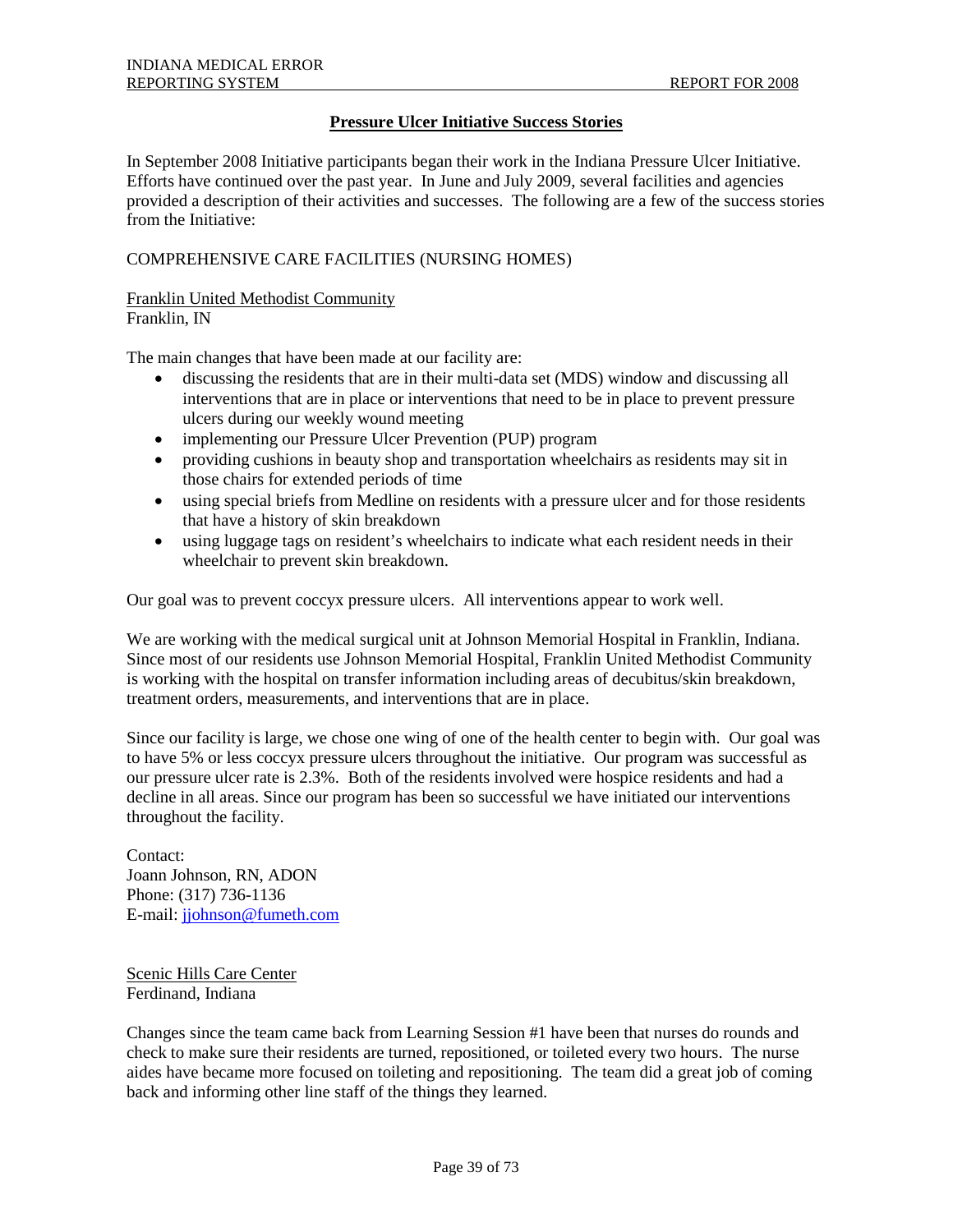All line staff has the skin report cards. The aides carry the report cards with them and when finding any areas they fill out the form and give the white copy to the nurse. The charge nurse assesses the area found and starts a treatment if needed. The form then goes to the wound nurse who assesses the treatment and area in question to make sure that the treatment is correct. The wound nurse then gives the information to the Director of Health Services (nursing) or the assistant so that on the next weekly wound and skin rounds the director goes along and re-assesses and makes sure the treatment is working and appropriate.

Family members have been involved in preventing pressure areas. They have joined in on the initiative by signing the commitment board, attending teleconferences, and informing staff when other residents need to be repositioned. They watch for their loved ones along with all the other residents in the health center.

We measure our success by looking weekly at the number of skin areas that we have. We have seen the number drop drastically since the Indiana Pressure Ulcer Initiative started. We continue to monitor and congratulate the line staff when we see the decline in areas. It is important to make sure that everyone knows that they play a part in reducing the number of skin issues in the health center.

Contact: Lisa Stallman, RN, ADHS Phone: (812) 367-2299 E-mail: [303-scenichills-dhs@trilogyhs.com](mailto:303-scenichills-dhs@trilogyhs.com)

Warsaw Meadows Care Center Warsaw, IN

Warsaw Meadows Care Center has benefited from being a part of the Indiana Pressure Ulcer Initiative. Since becoming part of the program, many changes have been implemented.

- We have a complete program set up to identify, track, and treat pressure wounds that did not exist in the past. The program includes tools such as the Braden scale, push tool, individualized turning and repositioning schedules, toileting programs (as well as other preventative measures) and tracking tools that have been created after researching and attending wound care seminars.
- We have begun an auditing system of the preventative measures that have been put in place for all residents at risk for skin breakdown.
- One person had been designated to measure and care for the wounds on a weekly basis as well as educate staff on the many options that are available for wound prevention and treatment. Education of the direct care staff on a routine basis is one of the most important changes that we have made.

All of the changes that have been implemented have been working well. The combination of all of the changes working together has decreased our number of pressure ulcers as well as increased the early identification of potential pressure ulcers. Explaining our involvement with the Initiative and our continued efforts to family members and residents has also had positive effects. Families and residents have been grateful, to say the least, when they are aware of preventative measures that have been put in place for them and are informed throughout the process of managing a wound. Our marketing department used the Initiative as a marketing tool to residents that we have accepted with wounds.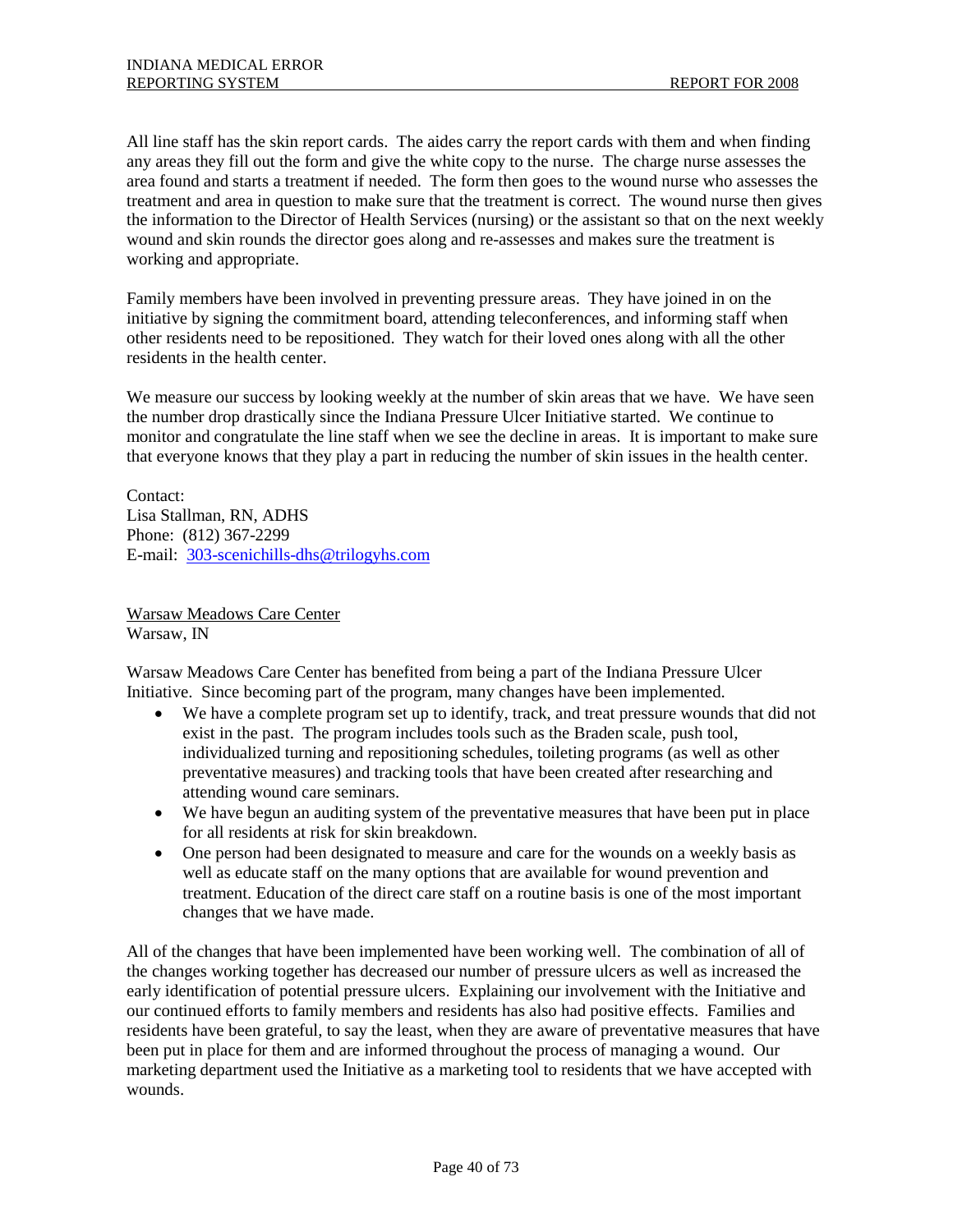Just having the above programs in place has been a measure of our buildings' success. The results of our audit tools have shown us that education has been successful. Staff has been putting preventative measures in place initially and with increased risk. They ask questions, follow preventative programs, and actually want to do wound rounds with the nurse weekly to see if wounds are healing. This Initiative has improved the quality of care that our building gives.

Contact: Sarah Clay, RN, DON Phone: (574)-267-8922 E-mail: [warsawdon@yahoo.com](mailto:warsawdon@yahoo.com)

Whispering Pines Health Care Center Valparaiso, IN

Activities implemented:

- We have changed how we address Braden Scale Scores by really keying in on preventative measures to include mattresses, cushions, boots, etc.
- What is working well is a new skin care line Remedy from Medline. Olive oil based, more adherent, subtle texture, with less amount used, and residents plus staff like the fragrance.
- Families are brought in through care plan meetings and informed what is in place for prevention. The pressure ulcer consumer brochure is distributed to families.
- We track pressure ulcers monthly for QA and are able to check progress along with the rate of occurrence.

Contact: Renel Hemmerling Phone: (219) 462-0508 E-mail: [rhemmerling@wphcc.org](mailto:rhemmerling@wphcc.org)

# HOME HEALTH AGENCIES

Saint John's Home Care Services Anderson, IN

This collaborative has allowed Saint John's Home Care Services the opportunity to address agency processes and protocols related to pressure ulcer prevention and reduction. With our increased awareness, the following have been implemented:

- a new pressure ulcer prevention protocol has been created and added to our process for identifying patients at risk
- a new clinical plan of care has been written to provide clinical interventions for patients at risk and those with current pressure ulcers
- a revamped patient education process that includes focused visits on pressure ulcer prevention/reduction
- an on-going educational program for staff
- A booth at our annual competency fair highlighted the Indiana Pressure Ulcer Initiative and each participant was informed of the initiative and our agency's progress. A scavenger hunt was issued to address the five most frequently missed questions from the Facility Specific Knowledge Questionnaire. Signatures were obtained for the poster *We Will Know the Facts*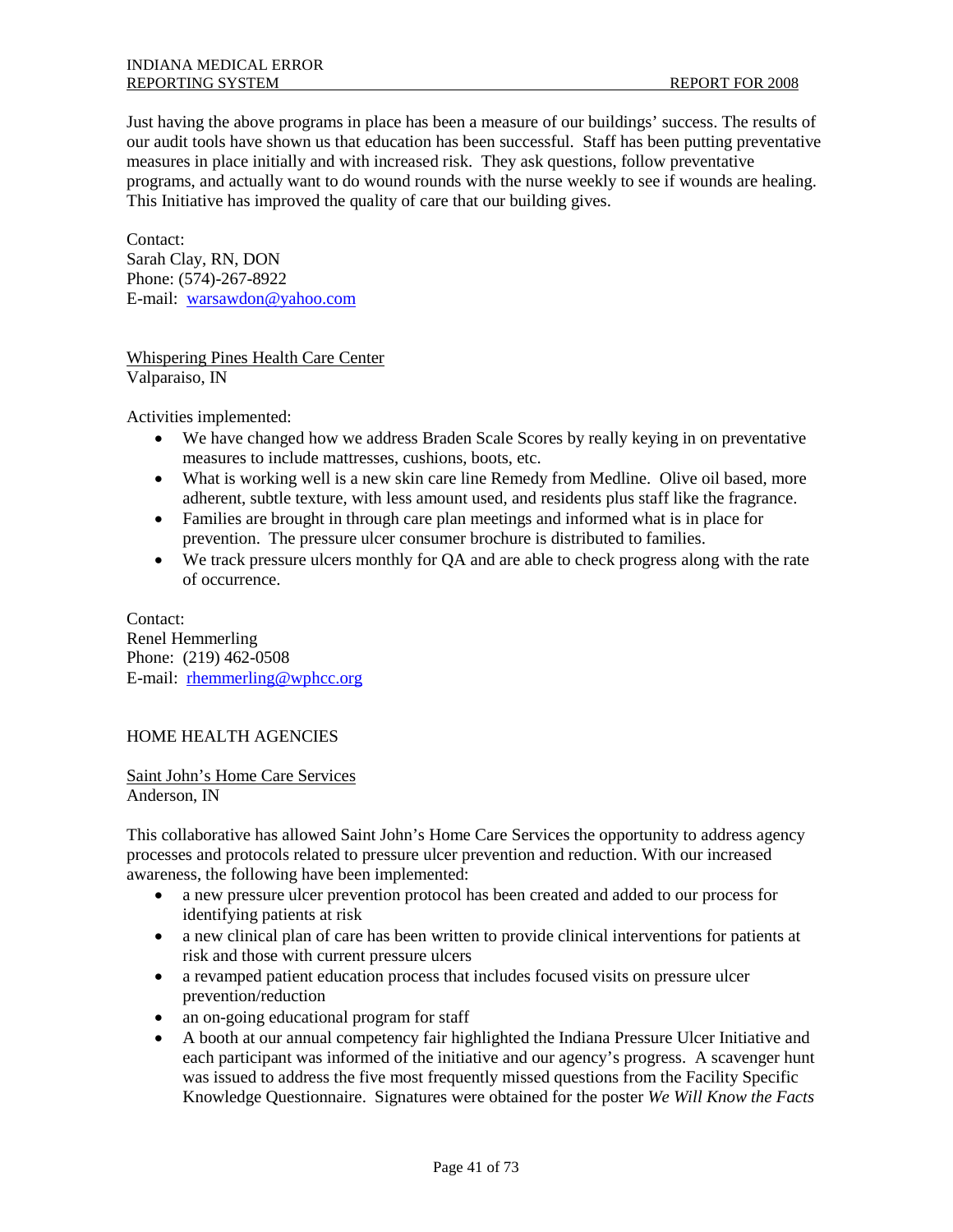*and Take Action* to confirm our commitment to the initiative and the storyboard was displayed.

Contact: Sharon McKnight, RN, BSN E-mail: [slmcknig@sjhsnet.org](mailto:slmcknig@sjhsnet.org)

# HOSPITALS

Bloomington Hospital Bloomington, IN

Improvements and changes that we have implemented since our involvement with the program:

Implemented changes:

- Pilot study to test the effectiveness of pressure ulcer alert signage in patient rooms for Braden scores  $< 18$ .
- Pilot study to evaluate the effectiveness of nurse, patient care tech, unit coordinator, and housekeeper education and involvement in pressure ulcer reduction.
- Hospital wide availability of perineal disposable wipes.
- Continual staff education at monthly unit meetings.
- Collection of pressure ulcer incidence data is being used to drive changes.

Positive Outcomes:

- Implementation of education visible when rounding (Example patient found with head of bed lowered when resting to reduce sacral pressure)
- New use for old product skin barrier protectant wipes used on heels to prevent shearing.
- Sharing information to implement changes hospital wide.

Measuring Our Successes:

- Pre and Post education testing of employees
- Monthly incidence data reviewed
- Incorporated changes into annual competencies for all staff.

Thank you for your inspiration.

Contacts: Mary Anne Proctor-Holmes, RN, BSN, PCCN Phone: (812) 353-2933

Jean Young RN, BSN, OCN Phone: (812) 353-9022

Gibson General Hospital Princeton, IN

Changes we have implemented:

• Policies and Procedures are in place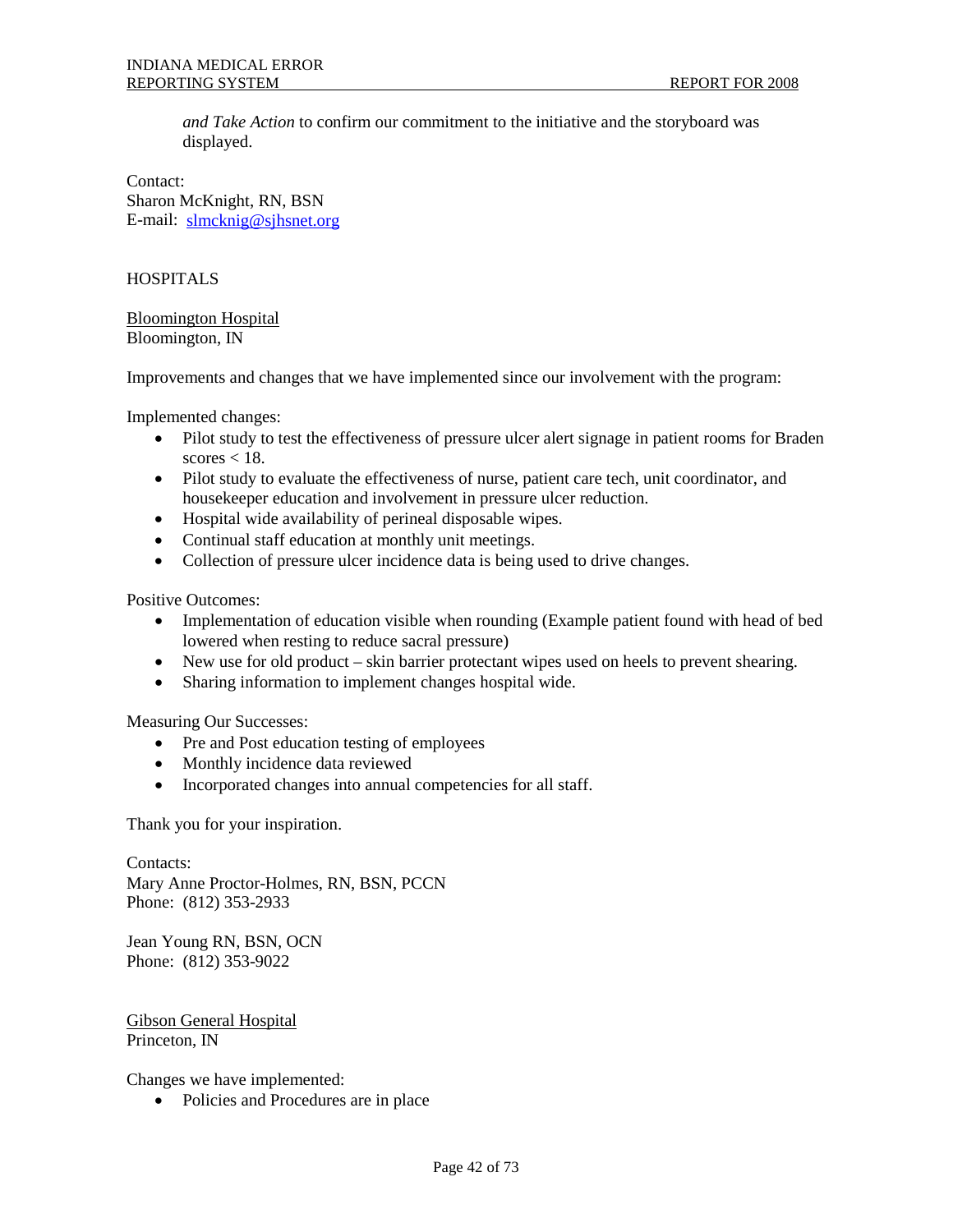- Initiated Medline Skin Care Products
- Have educated front line staff on Pressure Ulcer Prevention
- Have started tracking Pressure Ulcers on our patients

What is working well:

- Staff seem more knowledgeable about Pressure Ulcer Prevention
- Medline Products are working well for us

Community based collaborations:

• We are planning a community based skin fair in August

Measuring Success:

- We have been tracking all inpatients for 4 months and have found:
	- $\circ$  Hospital acquired Stage I 4
	- $\circ$  Hospital acquired Stage II 1
	- $\circ$  Hospital acquired Stage III or above 0

Contact:

Angie Brewer, RN Phone: (812) 385-9358 E-mail: [abrewer@gibsongeneral.com](mailto:abrewer@gibsongeneral.com)

Good Samaritan Hospital Vincennes, IN

We have seen many areas of success in regards to preventing pressure ulcers in the past six months. Changes Good Samaritan Hospital has implemented:

- Currently all patients in our facility have E-Z wraps to their O2 tubing in order to prevent pressure ulcers behind our patient's ears.
- We have Waffle Cushions for our patient's chairs available to the nursing staff on each unit. No longer does the nurse have to order the cushion from Central Service.
- We also have E-Z wraps on each unit and available to all staff.
- We have Braden score cards posted on each computer that is easily accessible for the staff. All staff members have a pocket Braden card and a pocket Charting Tool guide to assist them in charting correctly on their patient's skin

What is working well at Good Samaritan Hospital?

- Staff's participation!
- Nurse Managers participate in our weekly Prevalence study and assess patient's skin
- Easy access to products in preventing skin breakdown
- Increased awareness of staff's role in prevention of pressure ulcers

How is Good Samaritan Hospital measuring our success?

- We conduct weekly prevalence studies on 2 different units every week. Staff is unaware of what unit we will be on until we show up.
- We have a Skin Performance and Improvement committee that is made up of staff members, managers, wound care nurses, and skin team members where we discuss our plan of action to obtain ZERO percent hospital acquired pressure ulcers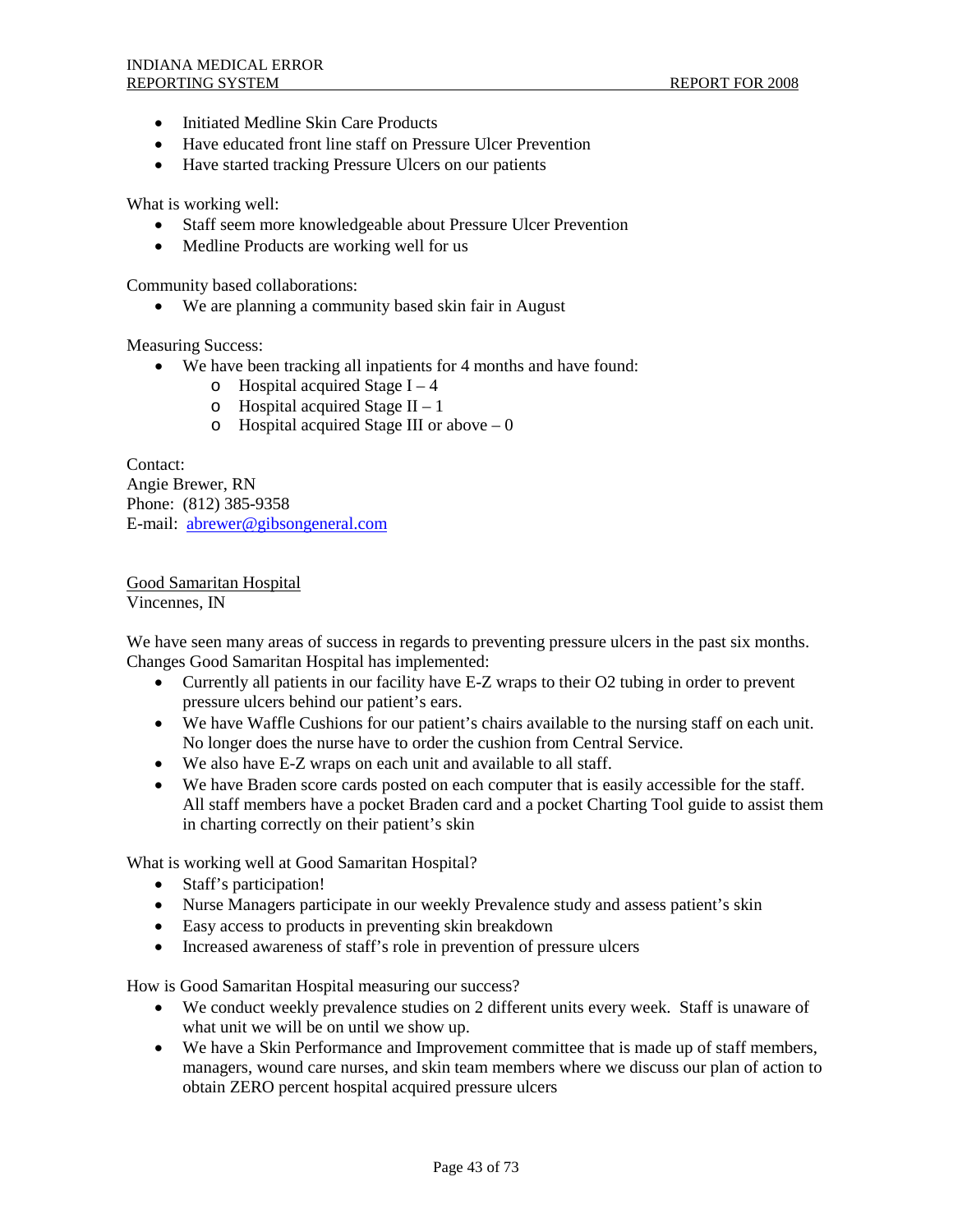Contacts: Colleen Clidienst, RN, BSN Cheryl Leimbach, RN, BSN, CWCN Wound Care Department Phone: (812) 885-3163

Hendricks Regional Health Danville, IN

Hendricks Regional's Medical Unit had no hospital acquired pressure ulcers for July. The Indiana Pressure Ulcer Initiative was instrumental in our success by showing us how important it is to daily track and provide one-on-one education needed to correct knowledge deficits. These were the two most instrumental interventions for us.

As a participant of the Indiana Pressure Ulcer Initiative the Medical Unit at Hendricks Regional Health has accomplished the following process changes:

- Monitoring--Skin Champions audit nursing skin care records for all patients on medical unit to ensure skin risk assessment is done and preventative interventions are initiated. When a pressure ulcer finding is present treatment interventions are assessed to ensure standards of care are met and are initiated with in twenty four hours of admission.
- Focused Education--Staff receives formal and informal education addressing knowledge gaps with best practice interventions for pressure ulcer assessment, prevention and care. Various methods include slide show, posted signage and one-on-one education. Auditing done by staff provided a source for determining educational needs. Inconsistencies were noted on staging ulcers which led to informal teaching to nursing staff by the Skin Champions.
- Staff Recognition-- An award system was implemented to recognize staff for assessment, prevention and treatment of pressure ulcers.

Community Collaboration:

- Initiation of educational handouts for patient and family. The handouts include information on risk factors, preventative measures and treatment for pressure ulcers.
- Planning is under way to share data collected through the initiative with the Directors of Extended Care Facilities that send patients to Hendricks Regional Health.

What Has Worked:

• All of the above process changes have worked however the monitoring intervention has had the most impact. When you can see and track what is happening with pressure ulcers, the data provides the impetus for further interventions using the PDSA process. Monitoring has been the most significant variable for us to determine which process changes need to be made and then initiate interventions to accomplish the changes.

Measuring Success through Outcomes:

• We chose to measure success by looking at the number of pressure ulcers acquired by patients after admission. From information on the daily data collection sheets we are able to determine how many pressure ulcers have occurred on the medical unit during a month. We examined all months of data collection for the initiative. Data revealed a significant decrease in monthly hospital acquired pressure ulcers. At the beginning of data collection we had fourteen hospital acquired pressure ulcers and last month that number was four.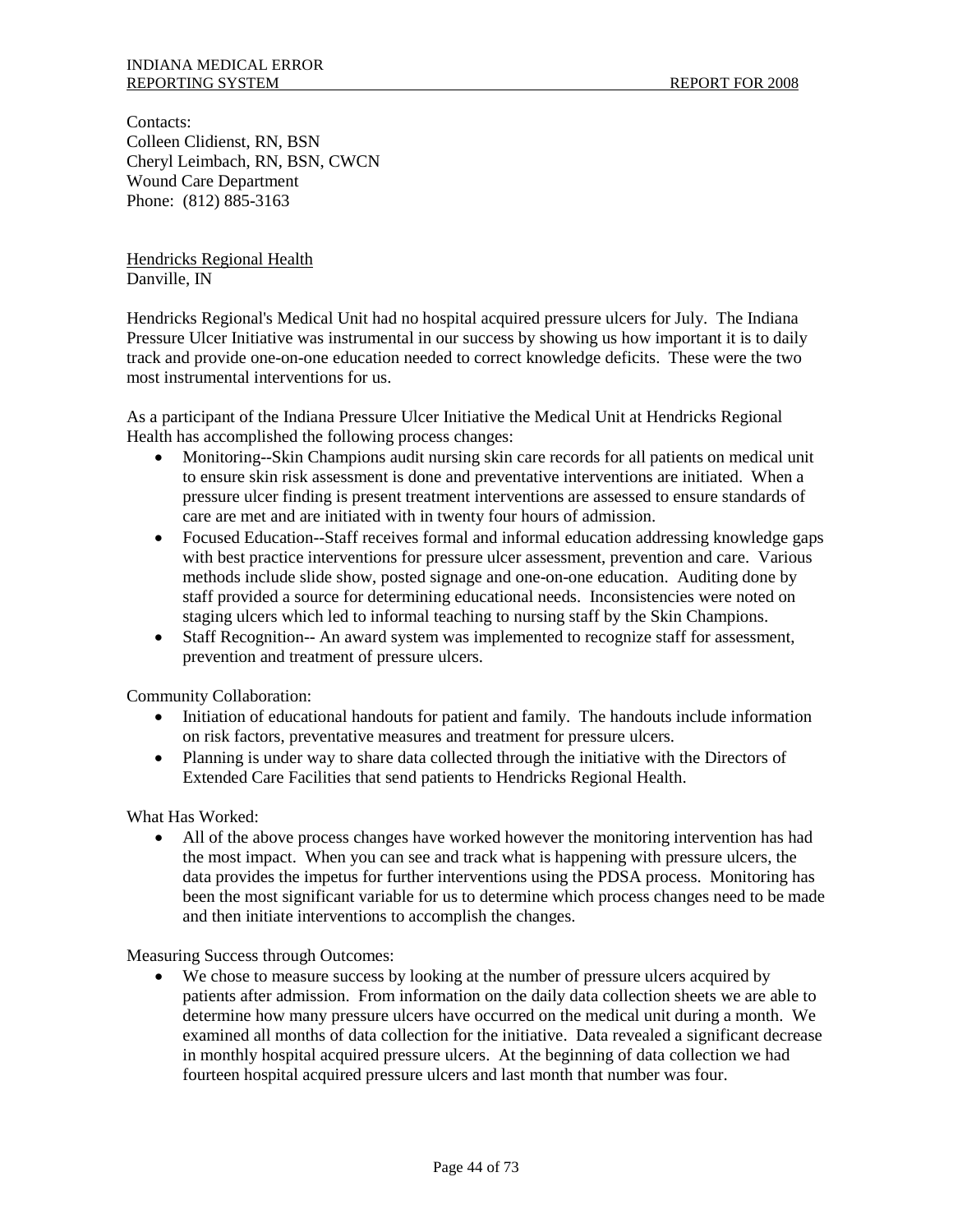• We also look at NDNQI Prevalence and since the beginning of the initiative we have been below the mean for unit acquired hospital pressure ulcers. We just finished the second quarter NDNQI Prevalence study. For the first time since doing NDNQI data collection the findings revealed no hospital acquired pressure ulcer.

Contacts: Lisa Imlay Phone: (317) 745-3496 E-mail: [laimlay@hendricks.org](mailto:laimlay@hendricks.org) 

Paula Spoonmore Phone: (317) 718-4616 E-mail: [pispoon@hendircks.org](mailto:pispoon@hendircks.org) 

Schneck Medical Center Seymour, IN

Changes implemented:

- "Skin Champions" Team Initiated
- Skin Champions Used Evidence Based Practice to Make Multiple Changes in Interventions
- Pre-albumins Versus Albumins
- Nurse Generated Nutrition Consults
- Wound Care Protocols
- Standardization of Products
- Improved Documentation
- Two Nurses Assessing Skin on Admission
- Aggressive Turning Schedule
- All Nurses Completed the NDNQI Pressure Ulcer Training Module
- Increased Education

What is working well:

- Monthly "SKIN CHAMPION" from every unit
- Monthly "UNIT CHAMPION" traveling trophy
- Mock Trials Educating Nurses on Pressure Ulcer Prevention Utilizing Evidence Based Practices

Community based collaborations:

- Increased Communication with Long Term Care Facilities/Home Health and Hospice
- Improved Transfer Report Form
- Providing Facilities with a Day Supply of Wound Care/Treatment Supplies

Measuring success:

- Monthly Pressure Ulcer Prevalence and Incidence Studies
- Chart Reviews
- Leadership Rounding on Patients
- Feedback from Long Term Care Facilities/Home Health/Hospice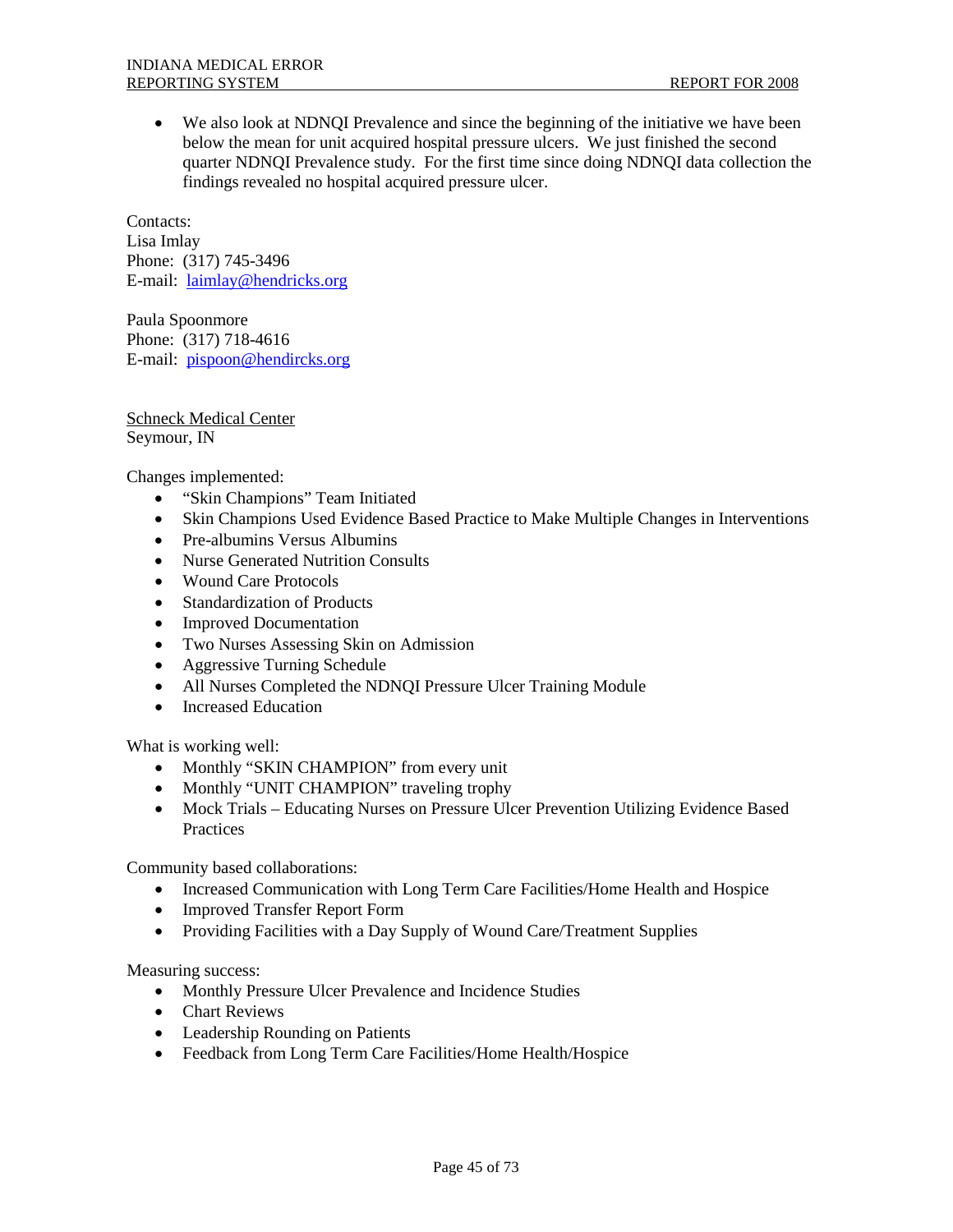Contact: Sarah Herb, RN, BSN, WCC Phone: (812) 522-0712 E-mail: [sherb@schneckmed.org](mailto:sherb@schneckmed.org)

St. Francis Hospital Beech Grove, IN

Our goal – To support and promote best nursing practice regarding skin care, prevention and treatment by standardizing skin care practices and utilizing algorithms to guide staff nurses to reduce hospital acquired pressure ulcers. Actions Taken to Reduce Hospital Acquired Pressure Ulcers at St. Francis Hospital:

Interventions:

- Establishment of a nurse driven committee that convenes on a monthly basis Skin Action Team, (SAT) with collaboration from the organizations certified wound care nurses (CWCN's). This collaborative team utilizes current best evidence to drive nursing practice and policy in regards to pressure ulcer prevention.
- We have conducted a pilot study which prominently reflects Institute for Healthcare Improvement (IHI) and National Pressure Ulcer Advisory Panel (NPUAP) guidelines and definitions for prevention of pressure ulcers.

Outcomes:

- Heightened awareness of pressure ulcer prevention strategies and visibility of Skin Action Team members on each nursing unit driving bedside practice.
- Successful implementation of IHI and NPUAP guidelines for pressure ulcer prevention.
- This initiative is expected to be implemented throughout the hospital by the end of third quarter 2009.

Measurement strategies:

- Skin Action Team members conduct monthly data collection on their respective units and focus on risk assessment and consistent implementation and documentation of preventative interventions.
- Quarterly pressure ulcer prevalence surveys are conducted.
- Monthly data collection for the Indiana Pressure Ulcer Quality Improvement Initiative has been underway on the pilot unit since the beginning of the project.

Contacts: Stephanie Heckman, RN, CMSRN Phone: (317)783-8525 E-mail: [Stephanie.heckman@ssfhs.org](mailto:Stephanie.heckman@ssfhs.org)

Amira Kehoe RN, BSN, CWCN, MBA Phone: (317)783-8732 E-mail: [amira.kehoe@ssfhs.org](mailto:amira.kehoe@ssfhs.org)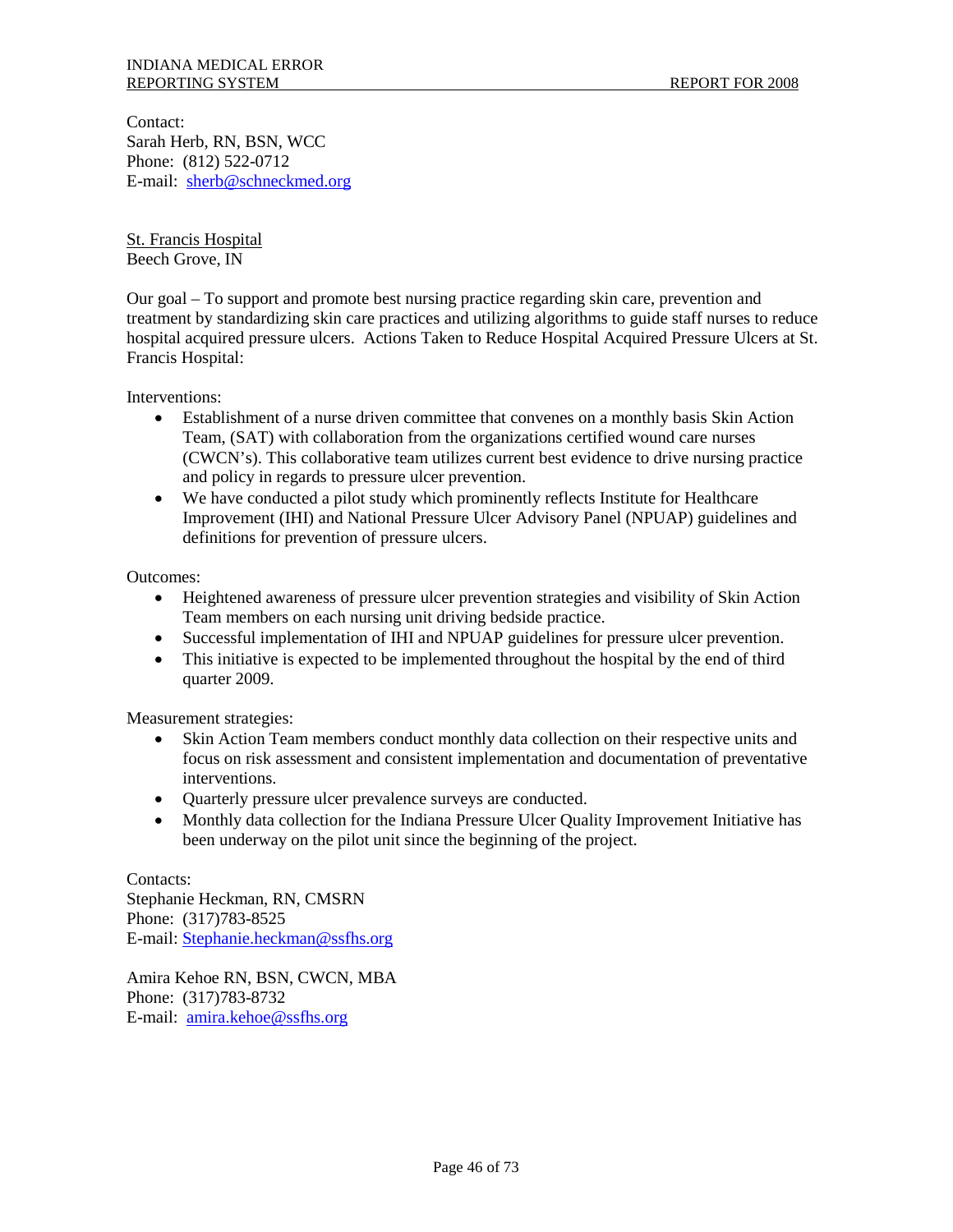#### Saint John's Health System Anderson, IN

Changes Saint John's Health System has implemented during the Indiana Pressure Ulcer Prevention Initiative are:

- Two nurse skin assessments on admission to hospital and by receiving units on transfer with documentation of findings.
- Care Coordination Unit for inpatient medical surgical admissions.
- Increased awareness and education.
- Wound, Ostomy, and Continence Nurses (WOCN) reporting to one person for inpatient nursing.
- WOCN's have regularly scheduled hours to round and consult and treat inpatients.
- Standardized documentation sheet for present on admission.

What is working well for us at Saint John's:

- The two nurse skin assessment system is working well on each floor.
- The Care Coordination Unit has provided consistency in present on admission documentation in the ERS reporting system, on the Nursing Health Admission History and on the nursing flow sheets.
- An interdisciplinary approach to increase awareness and education of staff has been implemented by providing education during education days and in traveling posters. A Wound Reference Guide is in the process of being placed on all inpatient floors, the Care Coordination Unit and the Emergency Department for reference on staging and products.
- WOCN's are more visible and staff is engaging them more with questions and asking for their opinion and suggestions.

Community based Collaborations:

• Saint John's hosts the Long Term Care Forum which includes hospital and long term care facilities throughout the county. Pressure ulcer awareness and increased communication between facilities is one of the focuses.

How are we measuring our success?

- We are measuring our success by the ERS reporting system, in documentation reviews and quarterly skin assessments.
- Weekly reviews at the Pressure Ulcer and Falls Meeting provide current information to staff.
- Documentation is placed on each individual unit balanced scorecard.

#### Contact:

Tracy McAllister, RN, BSN Director Critical Care Area/Clinical Processes Phone: (765) 646-8175 E-mail: [tpmcalli@sjhsnet.org](mailto:tpmcalli@sjhsnet.org)

St. Mary Medical Center Hobart, IN

St. Mary Medical Center has always taken a proactive approach to preventing pressure ulcers but it seemed we had reached a plateau when it came to fresh, creative ideas. We had already implemented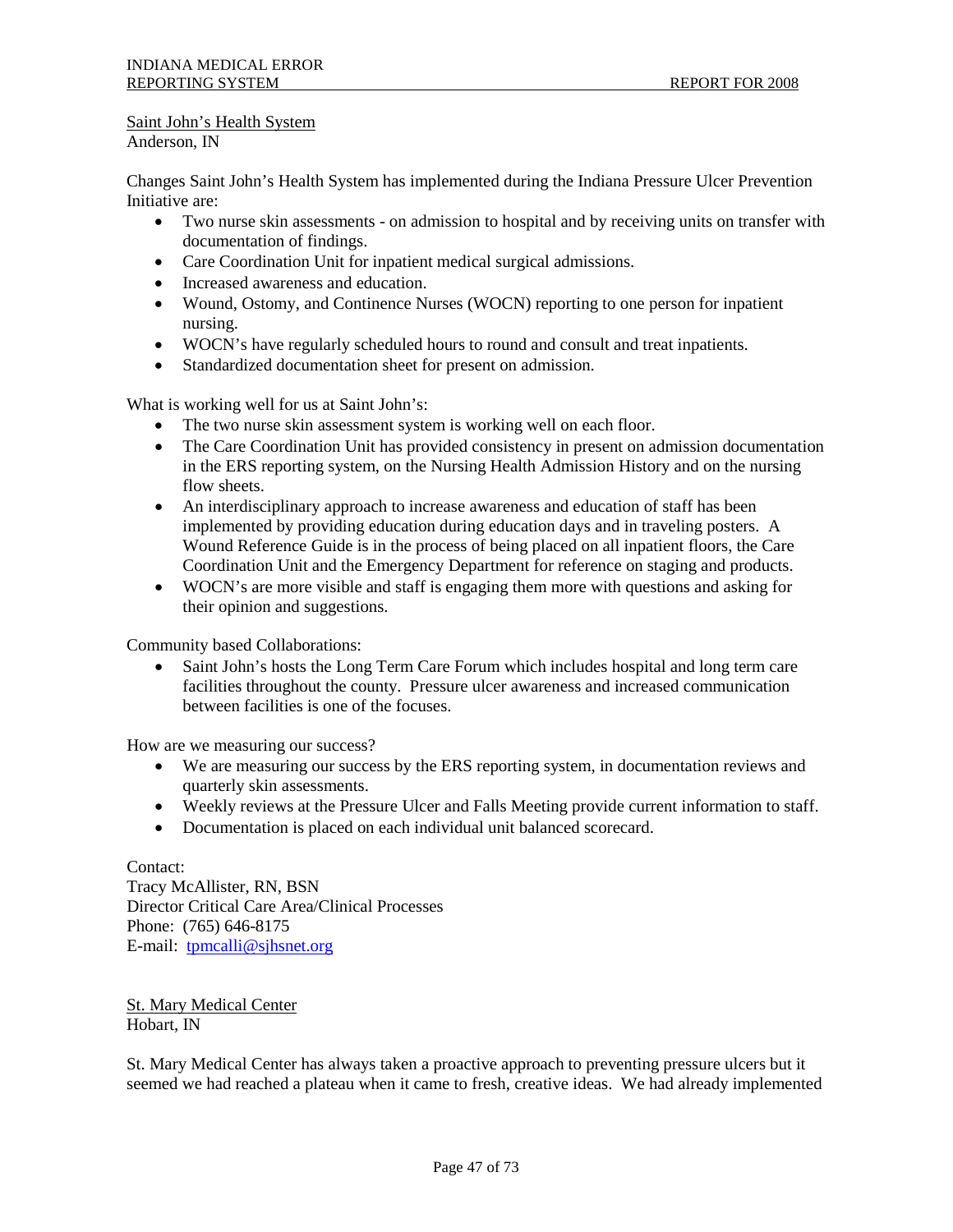several new products, had a variety of surfaces available, employed wound nurses and had educated staff.

Our decision to participate in the Indiana Pressure Ulcer Initiative project was just the shot in the arm we needed. The collaborative meetings of idea sharing generated rejuvenated interest and jump started our imaginations. As a result, we implemented several successful processes:

- Our pilot unit champion (a staff nurse) assures that all staff are compliant with unit PUP indicators (they are now at 98% compliance)
- A short informative "Paw Print" newsletter gives "bone bits" of pertinent information to the staff on a quarterly basis
- Every other hour, from 6a to 10p, overhead chimes cue staff to turn high risk patients
- Our inpatient units utilize the preprinted patient-family education pamphlet distributed at the Indiana Pressure Ulcer Initiative meeting
- We have a "group" email that includes participants from a variety of health care settings. The members of the group are those that were seated at our table at the last collaborative meeting.
- Any hospital acquired pressure ulcer is reviewed and correlated to the results of the units monthly quality indicators. The unit manager develops and implements an action plan.

Results: Zero hospital acquired ulcers on our pilot unit!

Thank you for what I hope is the first of many of these types of initiatives.

Contact: E-mail: [dkrejci@comhs.org](mailto:dkrejci@comhs.org)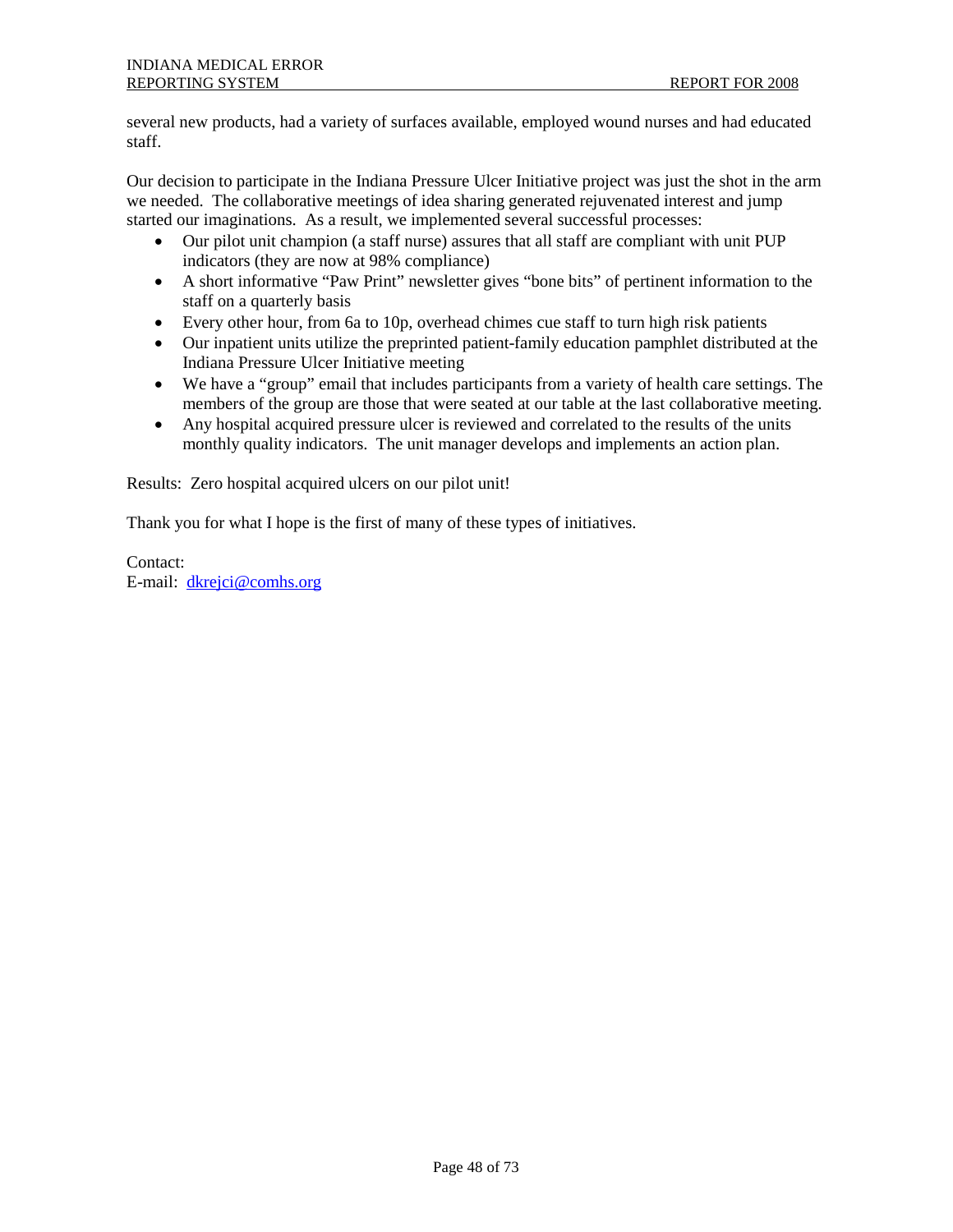# **Other ISDH Health Care Quality Initiatives**

#### Leadership Conference: Emergency Preparedness Planning

The Indiana State Department of Health held its fourth Long Term Care Leadership Conference on September 23, 2008. The conference focused on emergency preparedness planning for long term care facilities. There were 1,084 registrants for the conference to include staff from comprehensive long term care facilities (nursing homes), consultants, health care organizations, and state surveyors.

Speakers included Dr. Robert Roush, EdD discussing all hazards emergency planning. Susan Larsen, Centers for Medicare and Medicaid Services (CMS) Survey and Certification Emergency Preparedness Lead, provided an overview of the CMS survey and certification emergency preparedness initiative. A panel of Indiana health care providers affected by the flooding discussed their response and recovery to the disaster. Beverly Parota, M.Ed, and Karen Kolb, M.S., discussed details of putting together an emergency preparedness plan for long term care residents. Beth Kallmyer, L.C.S.W., discussed considerations for individuals with dementia in emergency preparedness planning. The ISDH then discussed the timetable for development of facility emergency preparedness plans.

# Leadership Conference: Managing Incontinence Care

The Indiana State Department of Health held its fifth Long Term Care Leadership Conference on March 24, 2009. The conference focused on managing incontinence care for residents of long term care facilities. There were 1,099 registrants for the conference to include staff from comprehensive long term care facilities (nursing homes), consultants, health care organizations, and state surveyors.

Speakers included Dr. Martina Mutone, M.D., discussing the anatomy and physiology of urinary incontinence. Dr. Mikel Gray, PhD, reviewed the epidemiology of urinary and fecal incontinence in nursing home residents and explored its impact on quality of life. Ms. Jeri Lundgren, RN, discussed the assessment and evaluation of urinary incontinence, identifying types of incontinence and treatment options. Ms. Rebecca Bartle, RN, discussed meeting regulatory requirements for incontinence care. Dr. Nadine Coudret, EdD, presented a study on the use of bladder ultrasound scanners in Indiana nursing homes.

# Alzheimer's and Dementia Care

With an aging population, Alzheimer's and dementia have become increasingly important care issues. Health care providers frequently do not receive specific education and training on Alzheimer's and dementia through their initial training. To address this issue, the Indiana State Department of Health has partnered with the Alzheimer's Association of Greater Indiana to develop educational and training resources for health care personnel. Beginning in 2003, the Indiana State Department of Health and Alzheimer's Association developed eight training courses and provided training to over 2,000 long term care providers.

In 2007, the Alzheimer's Association and Ivy Tech Community College launched a Dementia Professional Certification Program. This certification is the first of its kind in Indiana and recognizes health care professionals that have furthered their study in dementia care. The courses provide realistic best practices to provide quality dementia care. To earn the Dementia Professionals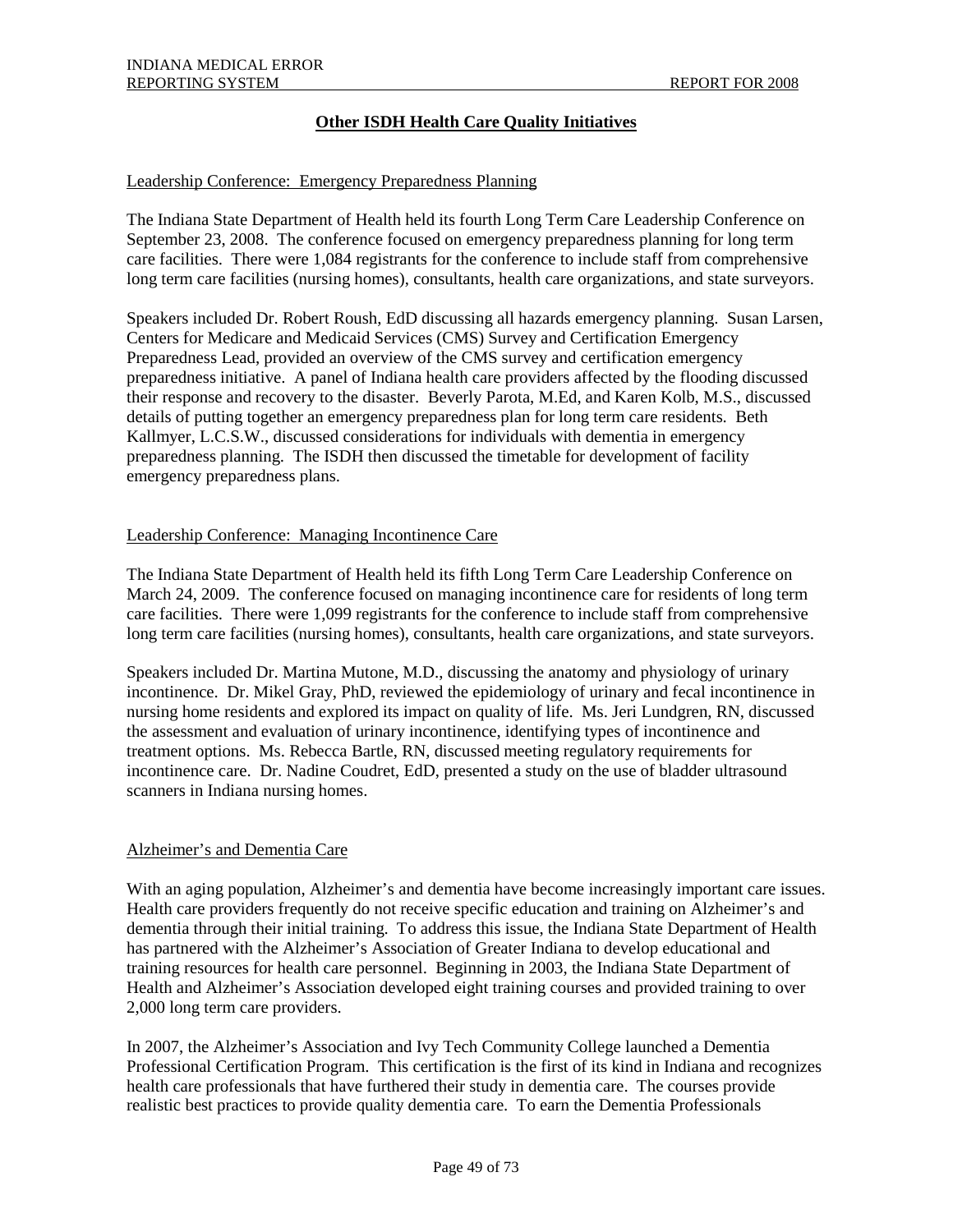Certification, health care professionals must have 40 hours of course work from courses offered through this program. This includes five core courses that are four hours each and twenty hours of electives. In 2007 the Indiana State Department of Health, Division of Long Term Care, provided funding to the Alzheimer's Association of Greater Indiana to provide 50 scholarships for this certification program. The Indiana State Department of Health would eventually like to have at least one certified individual in every acute care and long term care facility.

The Alzheimer's Association and Indiana State Department of Health are continuing to expand educational opportunities on Alzheimer's and dementia care. The following were 2008 programs:

- To address difficulties of rural health care providers in accessing training programs, the Alzheimer's Association presented educational programs in two rural Indiana communities. The programs provided over sixteen hours of educational activities.
- A seminar series by national speakers was presented at 18 sites throughout the state. Each seminar was a six-hour workshop consisting of ways to improve the quality of dementia care along with best practices.
- Two online educational programs were developed and made available to health care providers. This improves the ability of health care professionals to access accurate and quality education on Alzheimer's and dementia care.

# Residential Care Facility Consumer Report

The Indiana State Department of Health has consumer reports for nursing homes, hospitals, ambulatory surgery centers, home health agencies, and hospice agencies. These reports provide information about the facility or agency to include services provided and survey history. In May 2009 the Indiana State Department of Health added a consumer report for free-standing residential care facilities. There are slightly over 100 of these facilities. The consumer report does not include residential care units that are part of another licensed entity. The report will be expanded in the future to include those residential units.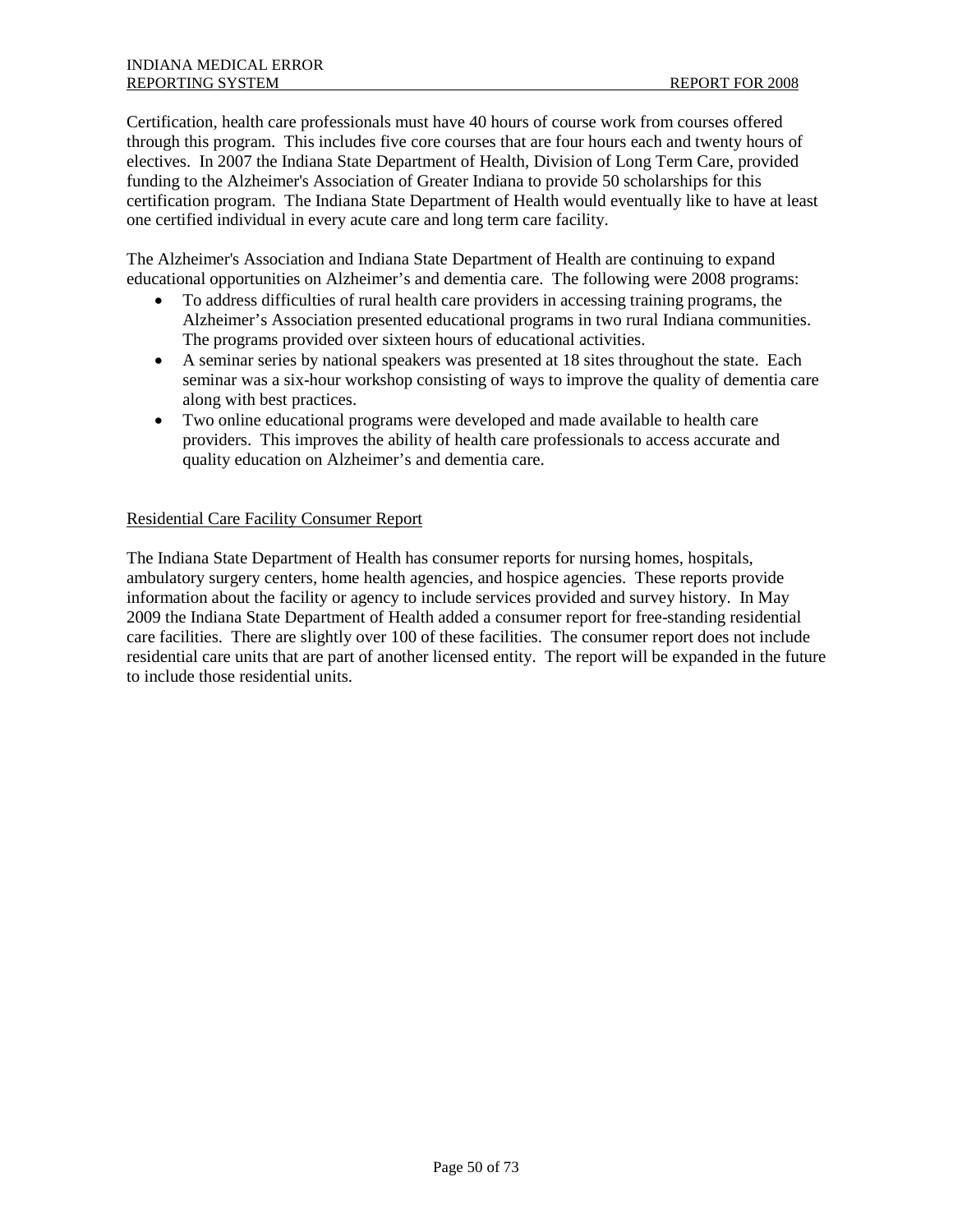# INDIANA PATIENT SAFETY and HEALTH CARE QUALITY IMPROVEMENT ORGANIZATIONS

Statewide Organizations

Health Care Excel 2901 Ohio Boulevard, Ste. 112 Post Office Box 3713 Terre Haute, IN 47803-0713 (812) 234-1499 [www.hce.org](http://www.hce.org/)

Indiana Patient Safety Center Director: Betsy Lee, RN, MSPH 1 American Square, Suite 1900 Indianapolis, IN 46282 317/423-7795 [blee@ihaconnect.org](mailto:blee@ihaconnect.org) [www.indianapatientsafety.org](http://www.indianapatientsafety.org/)

#### Regional Organizations

Evansville Community Patient Safety Coalition (Southern Indiana) Contact: Vicki Belangee [Vicki\\_Belangee@deaconess.com](mailto:Vicki_Belangee@deaconess.com)

Indianapolis Coalition for Patient Safety Director: Carol Birk, RPh, MS [cebirk@purdue.edu](mailto:cebirk@purdue.edu) [www.indypatientsafety.org](http://www.indypatientsafety.org/)

Michiana Patient Safety Coalition (South Bend) (Contact information not available)

Northeast Indiana Coalition for Patient Safety Contact: Jeffrey Brookes, MD [Jeffrey.brookes@parkview.com](mailto:Jeffrey.brookes@parkview.com)

Patient Safety Coalition of Northwest Indiana (PSCNWI) Contacts: Peggy Gerard, PhD, RN, Dean Purdue University Calumet, School of Nursing David Milen, PhD, Manager of Safety and Security, St. Margaret-Mercy [David.Milen@ssfhs.org](mailto:David.Milen@ssfhs.org)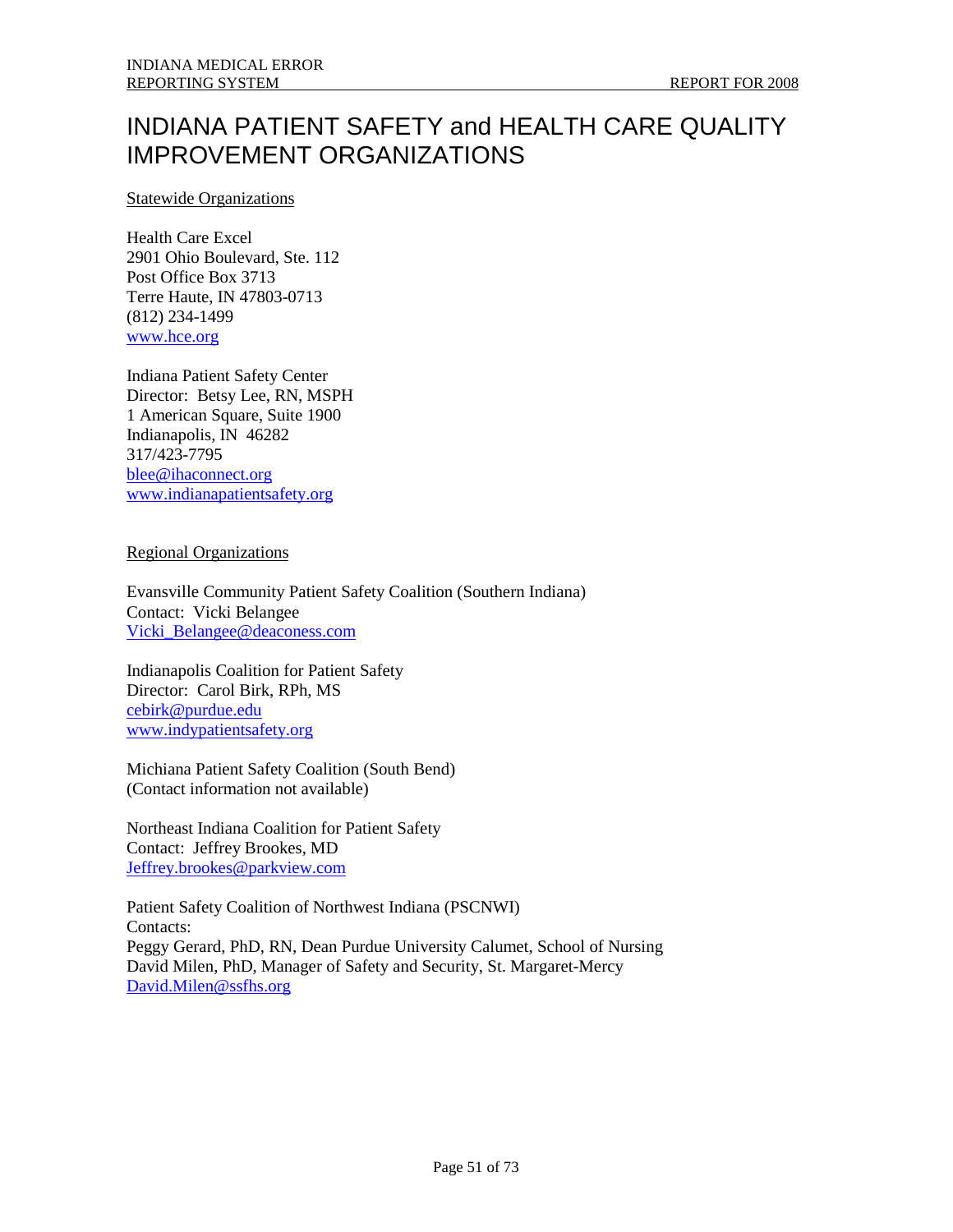# ORGANIZATION AND PROVIDER PATIENT SAFETY ACTIVITIES IN 2008

Numerous health care facilities and organizations conducted patient safety activities during 2008 and 2009. The following are patient safety activities and initiatives provided to the Indiana State Department of Health that were conducted subsequent to the Report for 2007 and through the date of publication of this report.

# STATE AND FEDERAL QUALITY CARE INITIATIVES

# CMS Hospital Quality Indicators

The Centers for Medicare and Medicaid Services (CMS) Hospital Quality Alliance (HQA) is a public-private collaboration that collects and reports hospital quality performance information. This effort is intended to make critical information about hospital performance accessible to the public and to inform and invigorate efforts to improve quality. Participating hospitals are voluntarily reporting the data. The goals are to promote the best medical practices associated with the targeted clinical disorders, prevent or reduce further instances of these selected clinical disorders, and prevent related complications. The Indiana State Department of Health added these quality measures to its hospital consumer report. The hospital consumer reports may be found at [http://www.in.gov/isdh/reports/Qamis/acc/hosrpt/index.htm.](http://www.in.gov/isdh/reports/Qamis/acc/hosrpt/index.htm)

#### CMS GPRA Goals

The Government Performance and Results Act of 1993 (GPRA) emphasized the identification of meaningful outcome-oriented performance goals that address the fundamental purpose of federal programs. In 2005, the Centers for Medicare and Medicaid Services established an 18-month program to focus on pressure ulcers and restraints in nursing homes. The initiative was led by state quality improvement organizations. Indiana's efforts were led by Health Care Excel. The initial focus period was completed in 2007.

The two performance goals in this initiative were for pressure ulcers and restraints. Prior to 2005, Indiana's pressure ulcer rate was as high as 9.7%. In 2005 the rate was 8.6% as compared with a national rate of 8.5% and the six-state regional rate of 7.8%. At the conclusion of the third quarter in 2007, Indiana's rate decreased to 8.1% as compared to the national rate of 8.1% and the CMS Region V rate of 7.5%. Indiana's rate increased to 8.5% by the first quarter of 2008. The Indiana Pressure Ulcer Initiative appears to have contributed to a decline in the pressure ulcer rate in late 2008. From the December 2008 to March 2009 Indiana's rate decreased from 8.3% to 8.0% dropping Indiana to third in the Region. Indiana was the only state in the Region whose pressure ulcer rate declined.

For restraints, Indiana's baseline restraint rate in 2005 was 5.8% as compared with a national rate of 6.4% and regional rate of 4.8%. At the conclusion of the third quarter in 2007, Indiana had a restraint rate in nursing homes of 4.4% as compared with the national average of 5.0% and the regional rate of 4.1%. Since 2007, Indiana's rate has dropped significantly. In March 2008 the ISDH held a Long Term Care Leadership Conference on the topic. As of the first quarter in 2009, Indiana's restraint rate had fallen to 2.8%, well below the national average of 3.6%.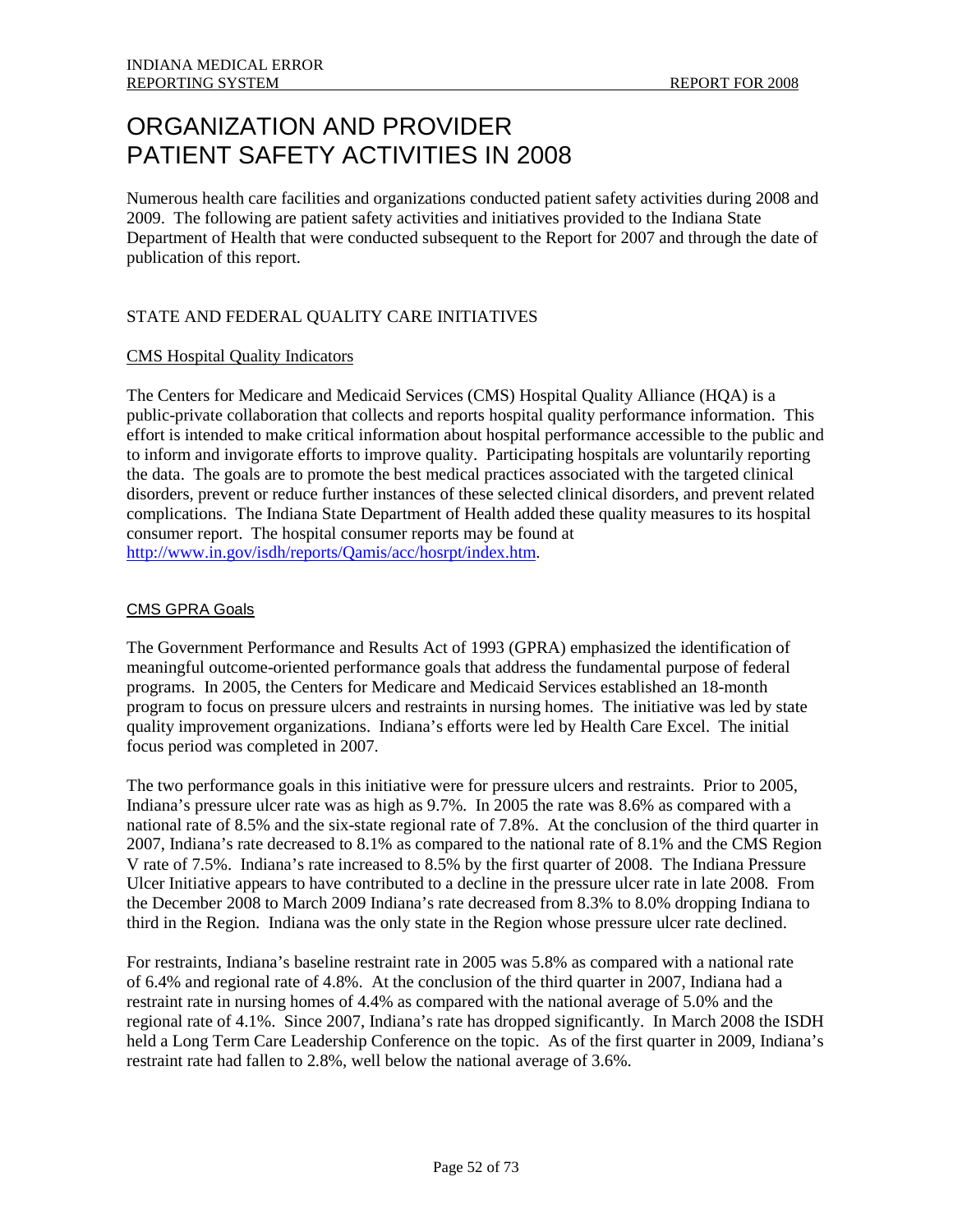# NATIONAL PATIENT SAFETY INITIATIVES

#### Institute for Healthcare Improvement - Protecting 5 Million Lives from Harm Campaign:

Building on the success of the Campaign to Save 100,000 Lives, the Institute for Healthcare Improvement launched the Campaign to Protect 5 Million Lives from Harm. This next phase of national campaign activity will reinforce the six interventions from the 100,000 Lives Campaign and add six new recommended interventions to prevent harm to patients to include: $17$ 

- Preventing harm from high alert medications (including anticoagulants such as heparin and warfarin, narcotics, sedatives and insulin)
- Preventing pressure ulcers by reliably using science-based guidelines for their prevention
- Reducing surgical complications by reliably implementing all of the changes recommended by the Surgical Care Improvement Project [\(www.medqic.org/scip\)](http://www.medqic.org/scip)
- Reducing Methicillin-Resistant *Staphylococcus Aureus* (MRSA) infections by reliably implementing scientifically proven infection control practices
- Delivering reliable, evidence-based care for congestive heart failure to avoid readmissions
- Getting boards of directors involved in quality and patient safety efforts.

# INDIANA PATIENT SAFETY ORGANIZATIONS

# Indiana Patient Safety Center

The Indiana Hospital Association launched the Indiana Patient Safety Center in July 2006 to provide a resource for patient safety policy, education, and collaboration. During the past three years, the Indiana Patient Safety Center has established a reputation for leadership in patient safety throughout the state. As evidenced by its support of regional patient safety coalitions, a consistently robust educational calendar, and the promotion of a measurement system for evaluating cultures of safety in hospitals, the Indiana Patient Safety Center has raised awareness related to patient safety and provided front-line care givers and managers access to evidence-based principles of improving quality and safety.

The Indiana Patient Safety Center's strategic vision and plan set the course of action for the next ten years as it strives to make Indiana the safest state in the nation for patients to receive health care. This strategic plan incorporates six guiding principles that drive the work:

- Visible and consistent leadership set the tone and agenda for the cultural changes necessary for patient safety.
- Working together accelerates the pace of improvement.
- All patient safety improvements are local, but centralized support is imperative for leverage and economies of scale.
- Patient safety is personal. Breakthrough performance is achieved by engaging patients and families and empowering the front line caregivers to redesign their systems and work processes.
- Measurement and analysis are essential to promote accountability and drive changes that improve the safety of health care systems.
- Broad scale improvement depends on the steady spread of good ideas, consistent and widespread communication, and reliable application of evidence-based practices.

<span id="page-54-0"></span><sup>&</sup>lt;sup>17</sup> Protecting 5,000,000 Lives from Harm Campaign: [www.ihi.org/IHI/Programs/Campaign](http://www.ihi.org/IHI/Programs/Campaign)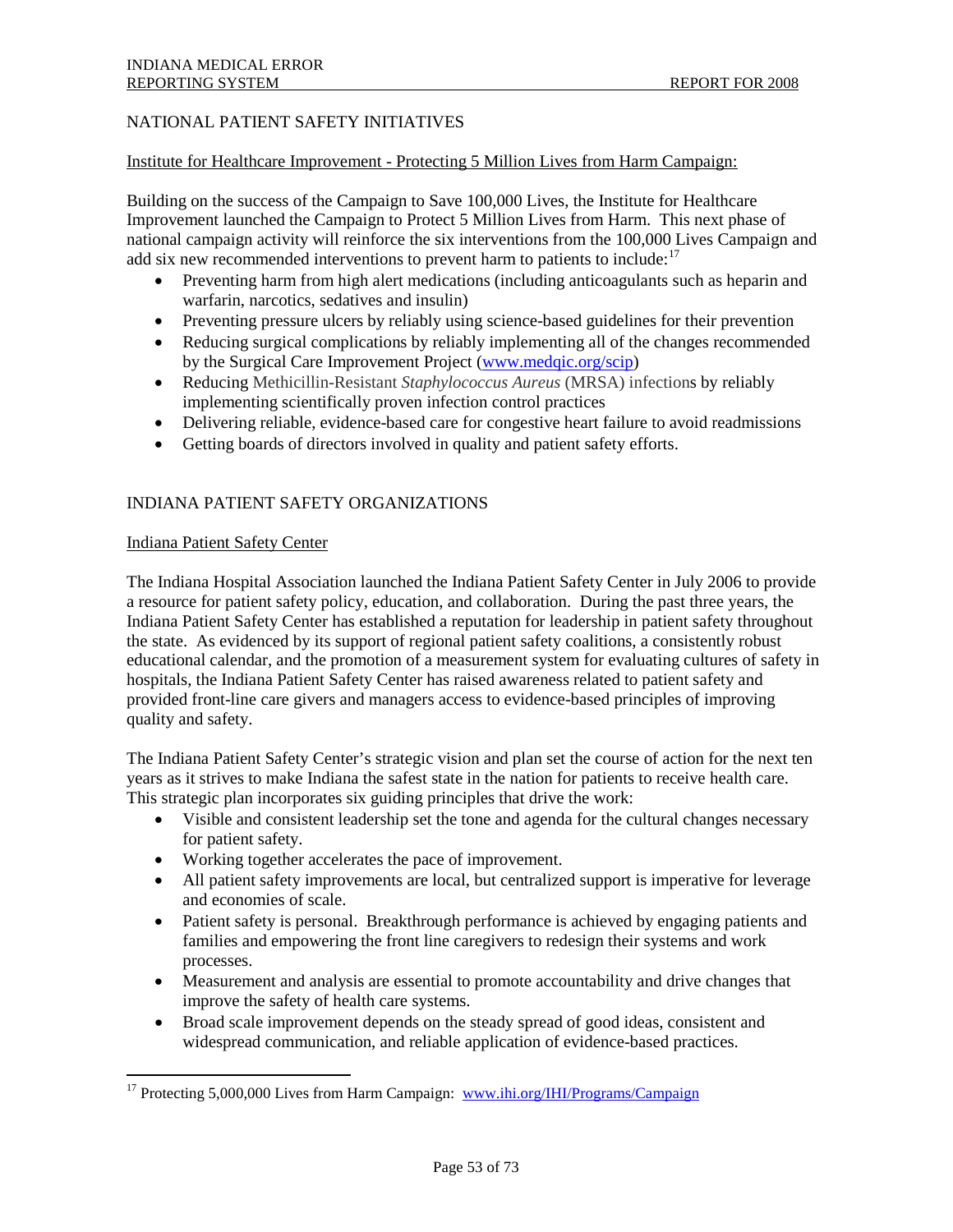Vision:By 2015 the Indiana Patient Safety Center will lead Indiana hospitals and other care providers and systems to create the safest health care in the United States.

Mission: To engage and inspire health care providers to create safe cultures and reliable systems of care to prevent harm to patients in Indiana.

Values:Interdisciplinary leadership, collaboration, inclusiveness, innovation, transparency, integrity, consistency of message, evidence-based science, continuous improvement, and proactive transformational change.

The Indiana Patient Safety Center strives to elevate and expand its efforts as the leading resource for assisting Indiana hospitals, physicians, nurses, pharmacists, and other provider organizations in preventing harm to patients through improving the cultures of their organizations and spreading evidence-based practices and designs. In order to accelerate patient safety efforts throughout the state, the Indiana Patient Safety Center activities in the past year align with four specific goals central to improving patient safety in Indiana. These include:

1. Collaborative Learning and Education: Promote accelerated safety improvement through collaboration and coalition-building.

The educational strategy of the Center is to focus education and learning for safety at three levels within health care organizations: senior leaders and trustees; mid-level managers and safety professionals; and the front-line caregivers (including doctors and nurses). The strategy also includes a blend of training in safety tools and methods with collaborative learning opportunities to develop cultures of safety and to focus on high-risk clinical conditions.

Between July 2008 and July 2009, the Indiana Patient Safety Center offered or participated in the following educational programs:

- Tools training courses based upon the National Patient Safety Improvement Corps to enhance patient safety core competencies and create more reliable systems of care, including:
	- o Root cause analysis
	- o Healthcare failure modes and effects analysis
	- o Error proofing
	- o TeamSTEPPS, a program designed by the Agency for Healthcare Research and Quality and the Department of Defense
	- o Advanced patient safety tools training in July 2009, including socio-technical probabilistic risk assessment and Just Culture
- Clinical safety improvement initiatives, including the following programs:
	- o Surgical Safety Webinar featuring the World Health Organization (WHO) Surgical Safety Checklist and the adoption of a common protocol in all Indianapolis hospitals:
	- o Eliminating Pressure Ulcers program in August 2008;
	- o Eliminating Harm from Falls in November 2008;
	- o Coordination of participation by over 40 hospitals in the Indiana Pressure Ulcer Initiative, spearheaded by the Indiana Department of Health and the University of Indianapolis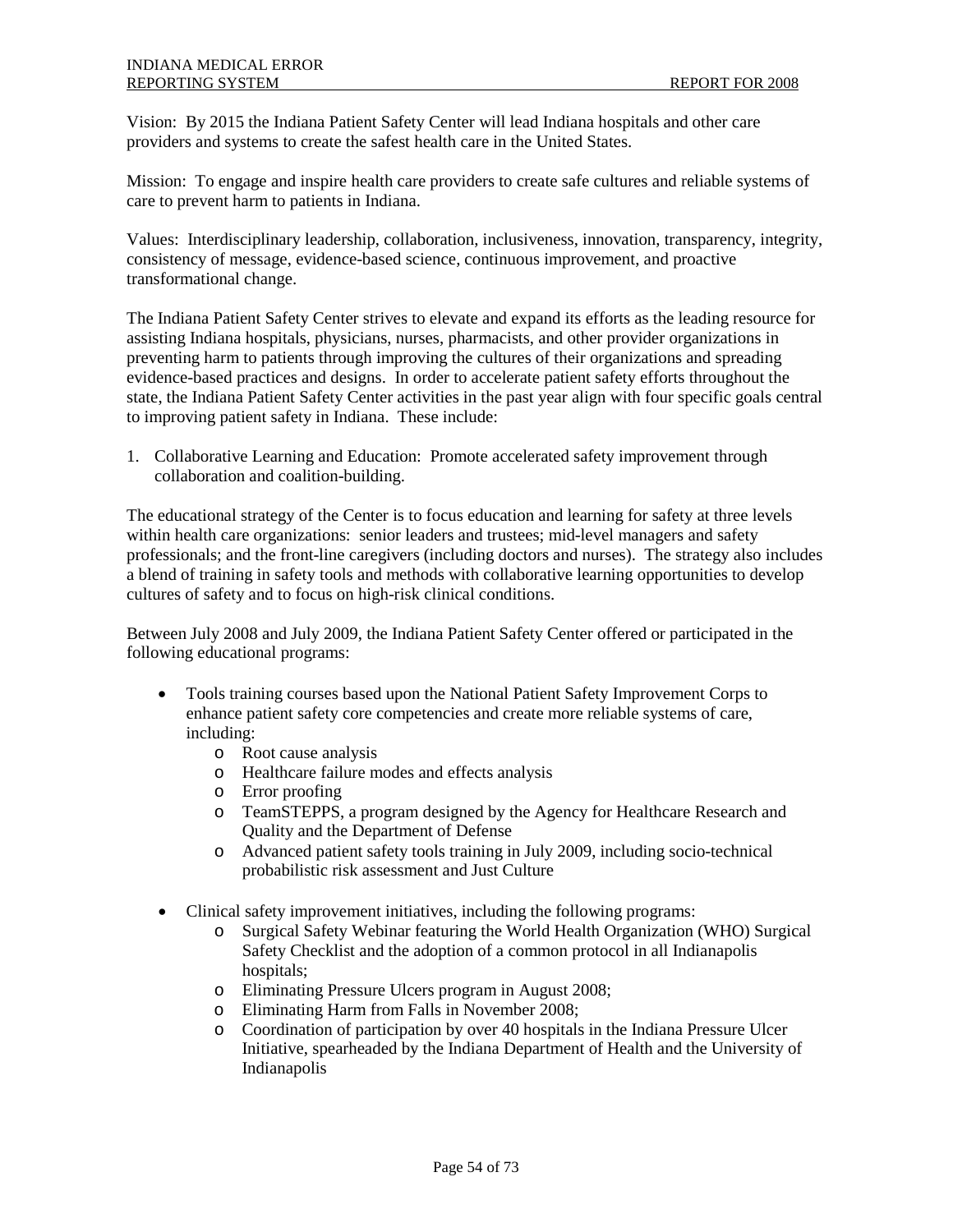- One-day program at the 2008 Indiana Hospital Association Annual Meeting featuring best practices in patient safety, clinical quality improvement, and service excellence.
- A graduate level inter-professional patient safety course was offered for the third consecutive year in the spring of 2009 for masters' level students in nursing, health administration, and public health at IUPUI.
- 2. Communication and Culture Change**:** Achieve safe cultures and heightened system "mindfulness" among leaders, patients, and front-line caregivers.

Communications plays a key role in patient safety improvement. The strategic communications goals of the Indiana Patient Safety Center are to accelerate the dissemination of existing evidence-based safety knowledge, to create a new safety culture in Indiana, and to provide Indiana with patient safety leadership.

To accomplish this, the Center has established regular communications flows with numerous stakeholder groups that have an interest in patient safety. Information is communicated through web sites, direct email, newsletters, educational meetings, media relations, stakeholder group meetings, statewide and national learning collaboratives, and regional safety coalitions.

While the Indiana Patient Safety Center continually shares global safety knowledge and developments, it also showcases the innovative safety improvement programs in Indiana. Each year, the Center offers a full day of patient safety programming during the Indiana Hospital Association Annual Meeting. Additionally, successful local safety programs are introduced at meetings and resources are posted on the Indiana Hospital Association and Indiana Patient Safety Center Web sites.

The Indiana Patient Safety Center initiated a statewide Just Culture Initiative in September 2008 that promotes a common algorithm for improving systems and addressing behaviors related to safe outcomes. The Just Culture algorithm, designed by David Marx of Outcomes Engineering, provides the framework for this statewide initiative. Specific components of the Indiana Just Culture Initiative have included:

- An introductory session by David Marx for leaders at the 2008 Indiana Hospital Association Annual meeting
- Just Culture Coaches Champions' Training in March 2009
- Development of a Just Culture Stakeholders group including representatives from professional organizations, licensing boards, and the Indiana State Department of Health
- Three Just Culture coaching webinars in Spring 2009
- Just Culture and Socio-Technical Probabilistic Risk Assessment in July 2009

Additionally, the Indiana Patient Safety Center provides access to relevant patient safety tools at [http://www.indianapatientsafety.org/links.aspx.](http://www.indianapatientsafety.org/links.aspx) Posted toolkits include:

- Wristband color standardization toolkit
- Hand hygiene toolkit
- Anticoagulant toolkit
- Building a higher language services program toolkit
- Assessment tool: Reducing adverse drug events with anticoagulants
- Assessment tool: Multi-drug resistant organisms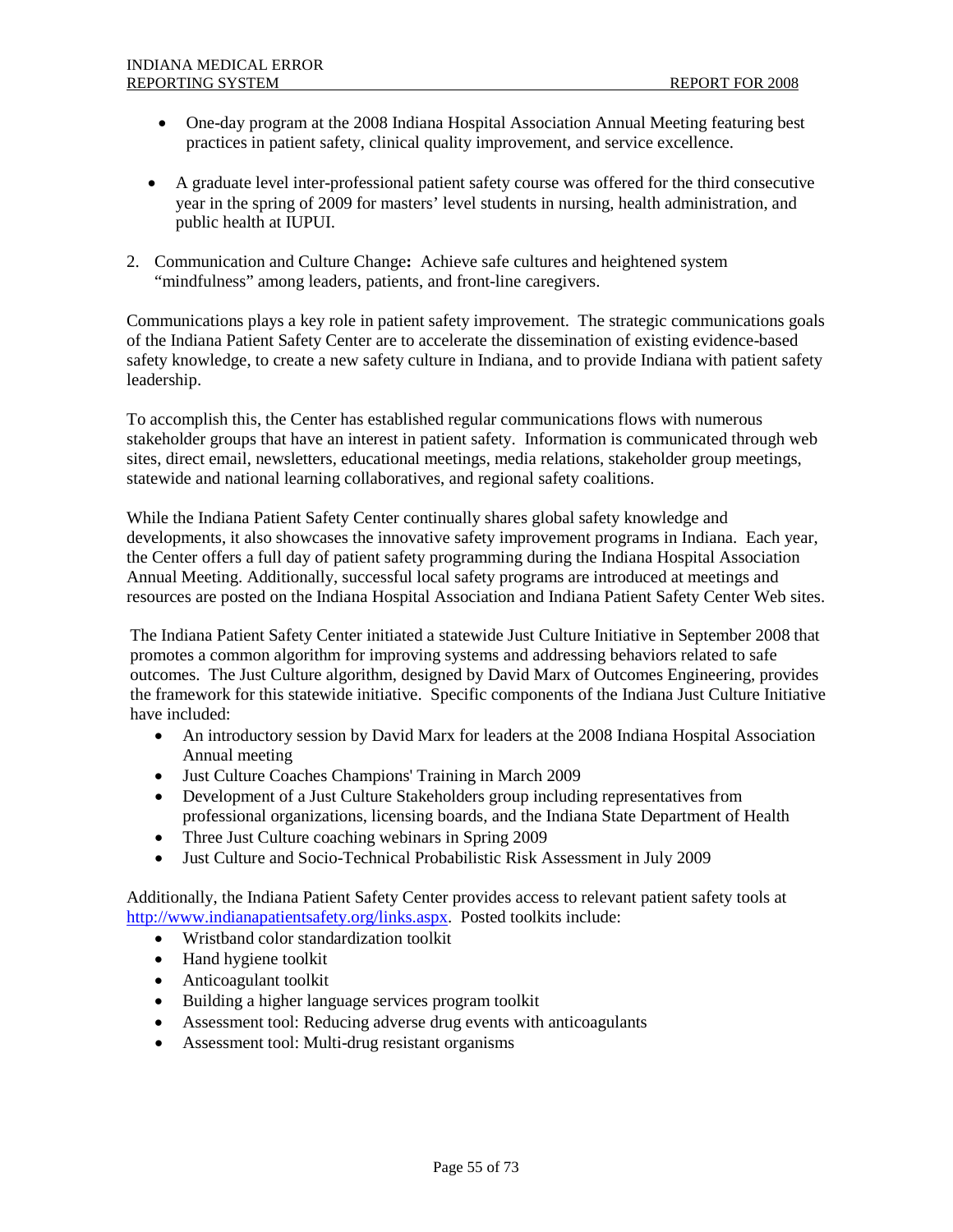3. Measurement and Analysis: Improve the performance of Indiana hospitals and health systems in processes and outcomes of care as reflected by relevant clinical quality and patient safety indicators and data regarding patterns of error, harm and common causes.

The Indiana Patient Safety Center offers all Indiana hospitals the opportunity to conduct employee patient safety culture surveys using a web-based application of the Agency for Healthcare Research and Quality (AHRQ) safety culture instrument. The AHRQ survey allows hospital leaders to gain insight into the perceptions of employees and physicians related to the culture of patient safety within each hospital. Participation in the statewide employee safety culture survey using a common database allows hospitals to compare their results to the state and national comparative data. Since 2007 seventy-five Indiana hospitals have utilized the survey with over 41,000 Indiana hospital employees and physicians assessing the cultures of their work units.

4. Alignment and Sustainability: Align existing and new partners to promote Indiana's strengths to fight harm.

In November 2008, the Indiana Hospital Association promoted statewide implementation of standardized patient alert wristbands to promote consistency among hospitals in Indiana and in other states. If hospitals choose to use colors to designate patient alerts, Indiana Hospital Association posted a web-based implementation toolkit that recommends the following color designations:

- White or clear for patient identification;
- Red for allergies;
- Yellow for fall risks:
- Purple for do not resuscitate;
- Green for latex allergies; and
- Pink for restricted extremity.

The expansion and encouragement of regional patient safety coalitions is a primary strategy of the Indiana Patient Safety Center and Indiana Hospital Association. Such regional coalitions exist in Indianapolis, Evansville, Northeast Indiana, Northwest Indiana and the Michiana region. In the past year, the Indiana Patient Safety Center has increased efforts to promote sharing between the regional coalitions.

The Indiana Patient Safety Center also serves as the Indiana "node" or contact for the Institute for Healthcare Improvement (IHI). In this role, the Indiana Patient Safety Center encouraged Indiana hospitals to participate in IHI "Campaign" activities. IHI and the IPSC encouraged hospitals to test the World Health Organization (WHO) Surgical Safety Checklist in at least one operating room between December 2008 and April 2009. Fifty-seven Indiana hospitals and surgery centers reported that they tested the checklist. As the Institute for Healthcare Improvement and other national organizations make available patient safety resources and recommendations, the Indiana Patient Safety Center serves as the dissemination and organizing entity for Indiana's efforts.

# Indianapolis Coalition for Patient Safety

Since being founded in 2003, the Indianapolis Coalition for Patient Safety provides a forum for Indianapolis-area hospitals to share information about 'best practices' and work together to solve patient safety issues in Indianapolis and surrounding county hospitals. The Indianapolis Coalition for Patient Safety is comprised of chief executive, medical, nursing, quality/patient safety and pharmacy officers from Clarian Health, Community Health Network, Richard L. Roudebush VA Medical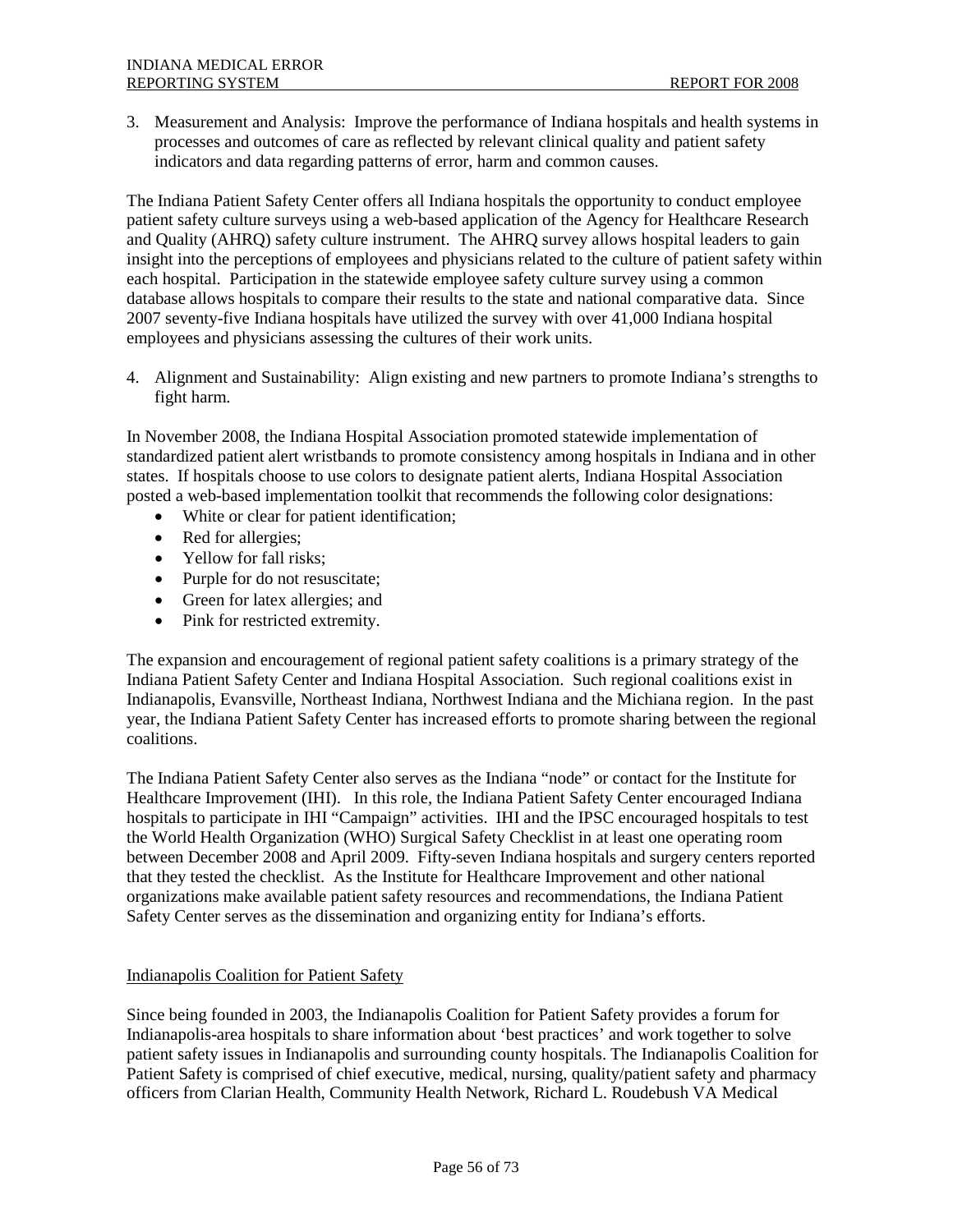Center, St. Francis Hospitals and Health Centers, St. Vincent Health, Wishard Health Services, and the Suburban Health Organization hospitals (Hancock Regional Hospital, Hendricks Regional Health, Henry County Hospital, Morgan Hospital and Medical Center, Riverview Hospital, Witham Health Services and Westview Medical Campus). In addition, there is participation by entities such as Eli Lilly, WellPoint, Indiana University, Purdue University, and the Regenstrief Institute, Inc. The Coalition undertakes projects that use patient-centered strategies to improve safety by addressing all the barriers observed by patients and providers to achieving a standardized approach to patient care.

The following are key milestones of the Indianapolis Coalition for Patient Safety in focusing on solutions to patient safety issues during the past year:

- High-Risk Drugs: Anticoagulants (blood thinners), insulin, narcotics/opiates, etc. are commonly used in hospitals, but are considered by experts to be "high risk drugs".
	- o IV "Smart" Pump High Risk Drug Alerts: Working collaboratively with faculty from the Purdue University Rosen Center for Advanced Computing a method has been developed to query and report comparative data on infusion pump alerts for high risk drugs. The goal is to conduct a common cause analysis by trending root causes for smart pump alerts and overrides followed by interventions designed to reduce risk.
	- o The Medication List: The rate of prescription medication use in the United States continues to grow daily with over 60 percent of adults aged 65 or older taking at least five different medications per week and 15 percent taking at least 10. This same population is at a significantly higher risk for adverse drug events (ADEs) with individuals aged 65 and older being 2.4 times as likely to sustain an ADE and 7 times as likely to be hospitalized versus younger patients. A key solution to improving medication safety is to engage patients by asking them to share a complete and accurate list of their medications with their provider(s). An awareness campaign targeted to Coalition hospitals' staff and families and designed to stress the importance of maintaining and carrying a current medication list is planned for Fall 2009.
	- o Standardizing concentrations and dosing units for high risk IV infusion medications: IV infusion drug concentrations and dosing units for 25 high risk medications were standardized across Coalition hospitals to reduce the potential for error as physicians, staff and patients move between hospitals. Tools and resources to assist hospitals with implementation are posted on the Coalition website for public access.
- Surgical Safety: Coalition hospitals have implemented a standard set of best practices for surgery and procedure safety to include site marking and time outs consistent with the WHO checklist and Joint Commission standards. This Universal Protocol provides a standardized set of practices for continuity as physicians, staff and patients move between hospitals. Tools and resources to assist hospitals with implementation are posted on the Coalition website for public access.
- Peer Reviewed Common Cause Analysis: Building on the work of the Indiana Medical Error Reporting System, Indianapolis Coalition for Patient Safety, as a peer review organization, has shared information from adverse events to facilitate learning to prevent the same event from occurring in other member hospitals. Areas of focus to date include pressure ulcers and retention of foreign objects.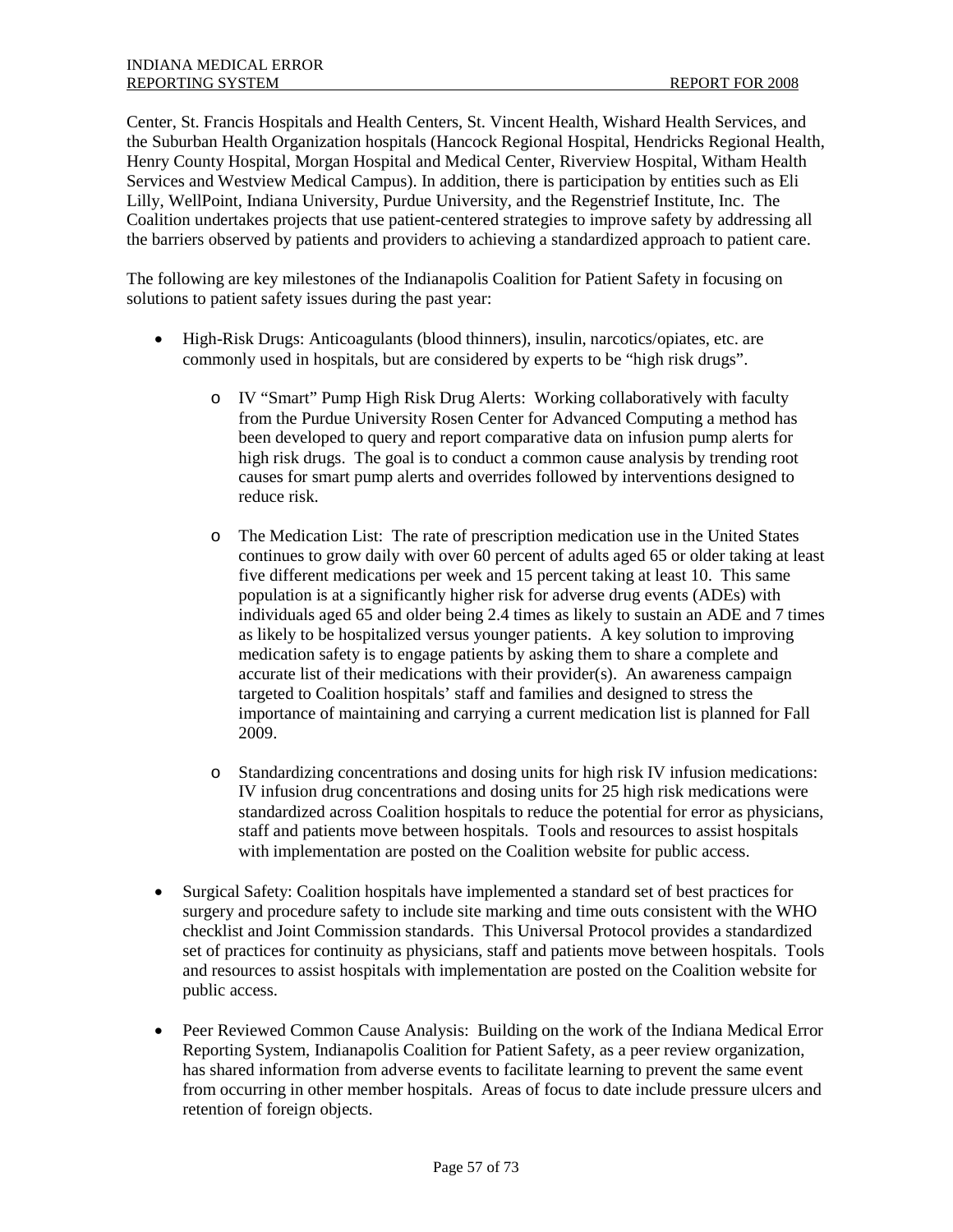- Culture of Safety: Coalition hospitals are working to standardize and consistently apply a culture of safety algorithm to address human error through mentorship, at risk behavior through coaching, and reckless behavior through disciplinary action.
- Hospital Acquired Infections: The highest rate of mortality in Indiana is associated with Septicemia and its underlying causes such as MRSA, UTIs and CRBSI (based on APR-DRG 2007 adjusted risk). Our goal is to implement evidence-based, standardized clinical bundles for screening, early intervention, and treatment to reduce mortality within all Coalition hospitals.
	- o "Targeting Severe Sepsis": implementation of an evidenced based and standardized tool for screening for sepsis, an early resuscitation bundle, and a physician progress note is underway within Coalition hospitals.
	- o Urinary Tract Infections: one common set of standards for insertion and maintenance of indwelling urinary catheters is in development.
	- o Central Line Blood Stream Infections: one common set of standards for insertion and maintenance of central venous catheters is in development.
	- o MRSA (Methicillin Resistant Staphylococcus Aureus): four Coalition hospitals are participants in a national study aimed at reducing MRSA infection rates in Indianapolis hospitals through improved preventive practice adherence.
- Wristband color standardization: Coalition hospitals have adopted the American Hospital Association recommendations for standardized wristband alerts colors to avoid potential for confusion as physicians, staff and patients move between hospitals.
- Patient Safety "Hero" Awards: annually the Coalition recognizes an individual or a group within each member health system that has championed a specific patient safety project. The awards are presented by the CEO of each organization during a Coalition awards luncheon. The 2008 award winner topics by health system are:
	- o Clarian Health IV Assessments Culture Survey in Pediatrics
	- o Community Health Network Private Rooms in Neonatal Intensive Care Unit
	- o Richard L. Roudebush VA Medical Center Cardiac Surgery Glucose Control
	- o St. Francis Hospital and Health Centers Medication Event and Decision Support
	- o St.Vincent Health Implementation of Hourly Rounding
	- o Suburban Health Organization (SHO) Dr. Lynn Bowers' for his role as a dedicated leader in the area of patient safety
	- o Wishard Health Services Diversion Avoidance

Through the shared vision and challenge of making Indianapolis the safest for health care, the Coalition hospitals work together to achieve accelerated improvements resulting in safer care. In addition to standardization and implementation of best known practices and recognizing excellence in patient safety, other activities include professional, public and media education, translating research into practice, sharing lessons learned, benchmarking performance measures, and sharing expert resources. Based on our past successes and leveraging our current ideas, efforts, and staff resources we will continue our collaborative efforts going forward to include a focus on hospital readmissions and standardizing medical event triggers for high risk medications.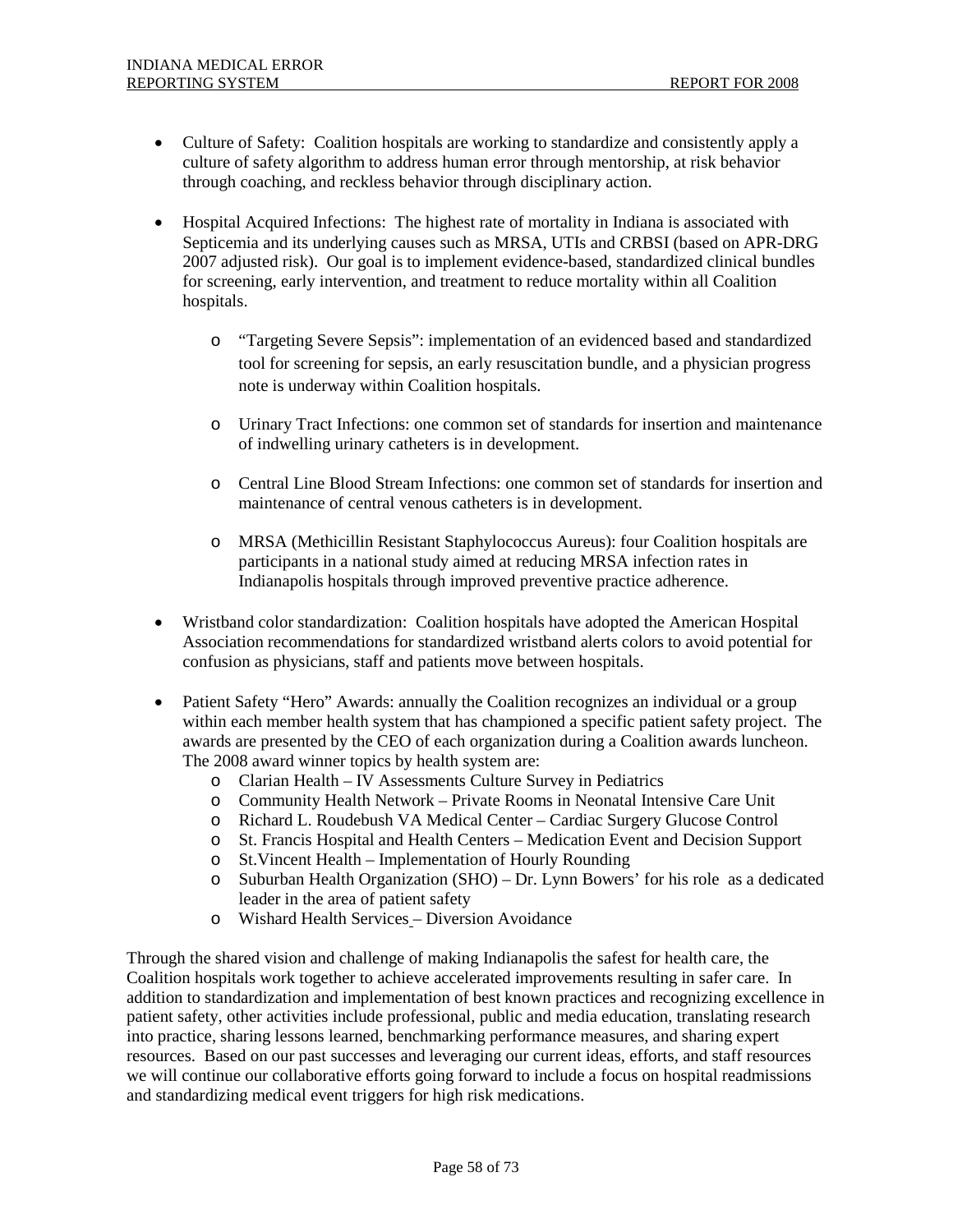For information about the Indianapolis Coalition for Patient Safety contact: Glenn Bingle, M.D., Chairman, or Carol Birk, Executive Director, Indianapolis Coalition for Patient Safety; [gbingle@ecommunity.com](mailto:gbingle@ecommunity.com) or [cbirk@indypatientsafety.org](mailto:cbirk@indypatientsafety.org) or visit www.indypatientsafety.org.

# Patient Safety Coalition of Northwest Indiana (PSCNWI)

On Tuesday, May 5, 2009, the members of the Northwestern District of the Indiana Hospital Association voted to create a Patient Safety Coalition of Northwest Indiana and asked Dr. Peggy Gerard, Dean of the Purdue University Calumet School of Nursing to facilitate the formation and organization of the Coalition. Following a presentation on Wristband Standardization by Purdue School of Nursing students, the members also voted to implement the Indiana Hospital Association Wristband Standardization Toolkit (available through the Indiana Patient Safety Center) in all organizations affiliated with the Northwestern District of the Indiana Hospital Association.

The first planning meeting for the Patient Safety Coalition of Northwest Indiana occurred on Friday, June 26, 2009 at Purdue University Calumet. Drs. Peggy Gerard and David Milen facilitated the meeting. Representatives from Community Hospital, St. Anthony Memorial Hospital, St. Anthony Medical Center, St. Catherine Hospital, St. Margaret-Mercy Medical Center and St. Mary's Hospital participated in the planning process.

Prior to the next meeting of the Coalition, scheduled for July 2009, officers will be selected through a nomination and voting process and a final list of members for the Executive Working Group will be obtained. Participants developed a list of possible coalition projects and a schedule of future meeting dates and times. During the next meeting, participants will identify priority projects for 2009, establish Project Specific Subgroups, and establish other needed committees. Nursing students from the Purdue University Calumet School of Nursing will be assigned to assist the project subgroups.

Contacts:

Peggy Gerard, PhD, RN, Dean Purdue University Calumet, School of Nursing David Milen, PhD, Manager of Safety and Security, St. Margaret-Mercy

# Deaconess Patient Safety Ambassadors

Deaconess has taken a number of steps to make patient care safer. Our Safety Ambassador program provides structure, coordination, and staff involvement to appropriately focus on implementing those activities which will have the greatest impact in improving patient safety. The Safety Ambassador Program was initiated in March 2007 and continues to be driven by our department/unit-based staff.

The Ambassadors receive education on Patient Safety and serve as champions to raise awareness and improve safety within their departments and throughout the Deaconess Health System.

Our Safety Ambassadors meet monthly to suggest, discuss and implement safety measures. Safety Ambassador activities and initiatives have included:

- Implementation of our Error Reduction toolbox. The following 6 Expected Behaviors and associated Error Prevention Tools allow Ambassadors and our staff to focus and apply the necessary structure tools for staff to improve safety. The Behaviors emphasized include:
	- 1. Paying attention to details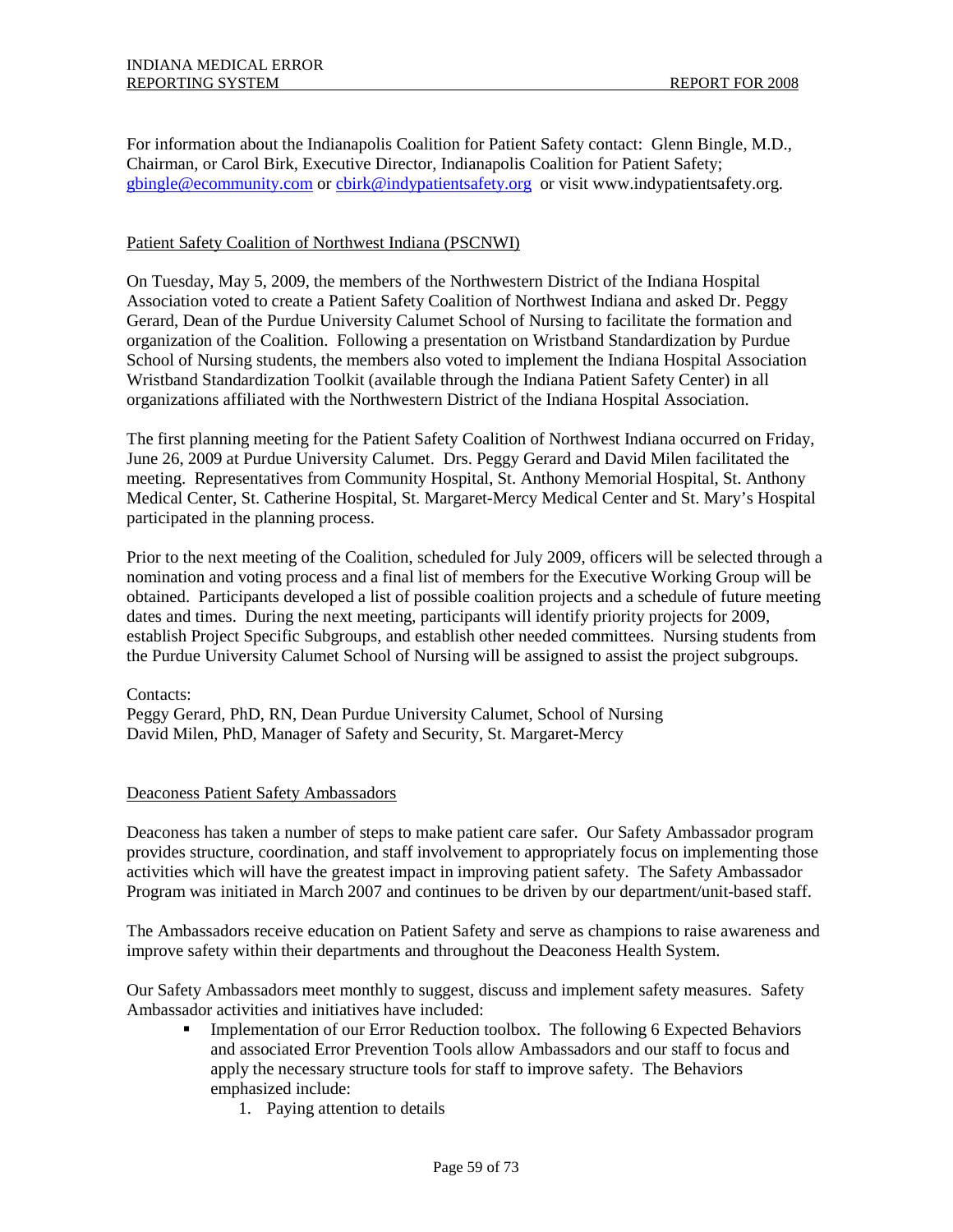- 2. Communicating clearly
- 3. Having a questioning attitude
- 4. Performing effective hand-offs
- 5. Working together with your team
- 6. Following the rules
- Ambassadors facilitate "Safety Moments" at department and other meetings to allow all staff to take time to focus on errors that have occurred and actions that have been taken to prevent errors from happening.
- Ambassadors share important information in their department meetings and in oneon-one discussions during their work hours. Our Ambassadors implement and support patient safety improvement efforts within their departments, providing examples and illustrating how a principle applies within their area of expertise. In the past year they have focused on:
	- Improving understanding and compliance with hand hygiene principles
	- Educating and encouraging participation during implementation of Electronic Incident Reporting system
	- Communicating Safety Moments and Good Catches
	- They have also implemented process changes aimed at improving effective Hand-Offs, and improving patient identification across departments

The Ambassadors show that they "own" safety in their department by coming up with memorable ways to make safety principles "stick." Using simple but effective and creative ideas, their "grassroots" efforts have proven meaningful because they are individualized and specific to each Ambassador's department. As a result, their hard work has been wellreceived and remembered by their coworkers.

Our Safety Ambassadors tell us:

- "I know our units are responding"
- "We are improving safety awareness"
- "It's good to have co-workers (other Ambassadors) to go to"

# Indiana Orthopaedic Hospital Safety Program

#### Concern Cards:

Concern Cards are placed in strategic areas for staff access. Privately locked collection boxes are available. Staff may sign the cards or remain anonymous. Each card will receive followup. This also lists references to our Corporate Compliance Hot Line and our Ask Admin section on our hospital Intranet.

#### Fall Prevention Program:

Fall Risk Alert Agreement Yellow Blankets Yellow Patient ID Bands Slip-proof footies Door alert signs Safety Rounds Bed Alarm Checks Morse Fall Risk Assessment Tool Use of the SLIPP Use of the Patient Lift Device Dry erase board used by physical therapy in each room for ambulation guidance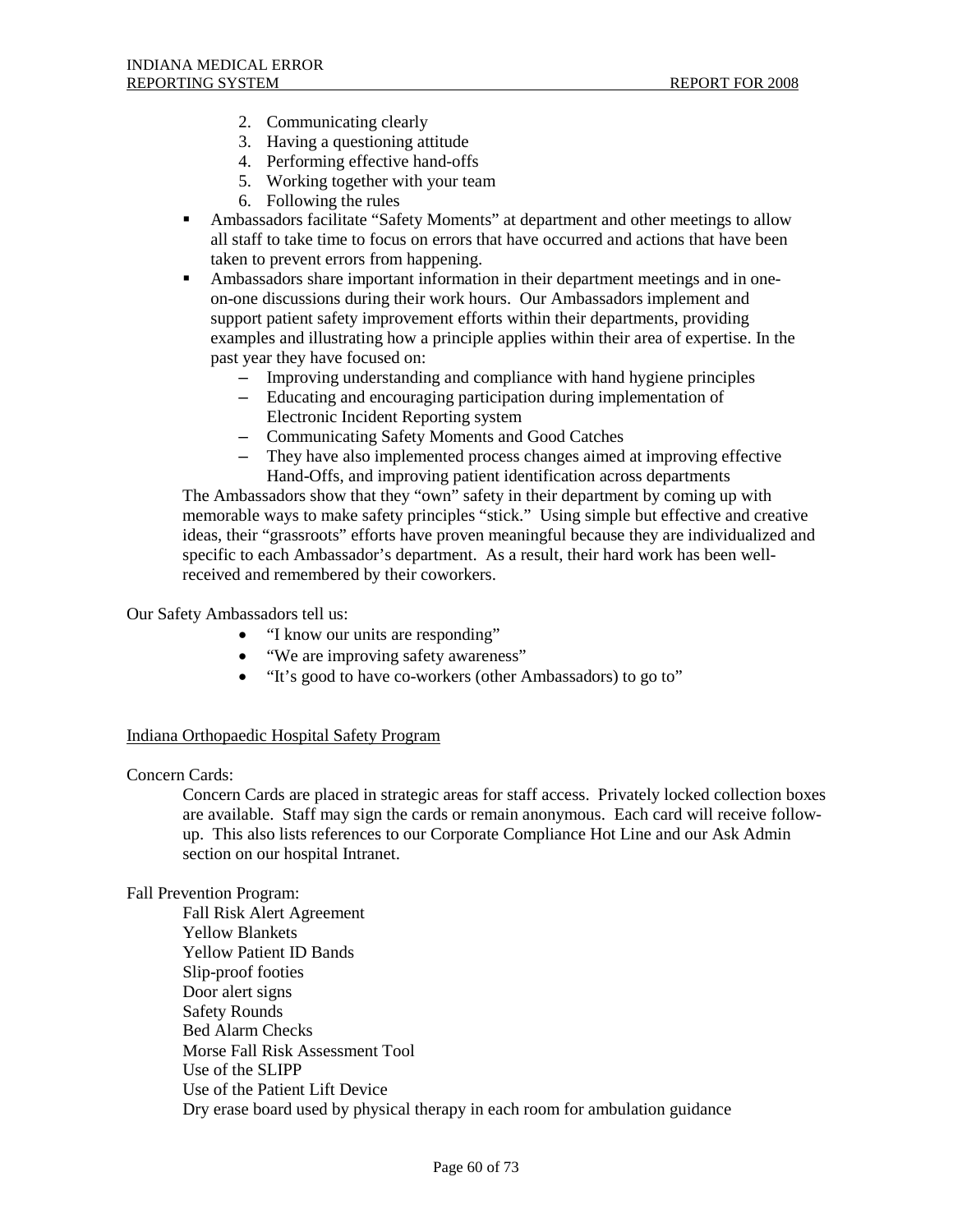Orthostatic blood pressure checks with first time out of bed postoperatively

| National Color-Coded Wristband Standardization (to come): |  |
|-----------------------------------------------------------|--|
|-----------------------------------------------------------|--|

| Allergies            | Red    | (In process)       |
|----------------------|--------|--------------------|
| <b>Fall Risk</b>     | Yellow | (Already in place) |
| <b>DNR</b>           | Purple | (In process)       |
| Limb Alert           | Pink   | (Already in place) |
| <b>Latex Allergy</b> | Green  | (In process)       |
| Patient ID           | White  | (Already in place) |

# No-Blame Reporting:

An event report is completed for any event or near miss. This aids future prevention and allows for trending.

#### Surgical Safety Checklist:

World Health Organization (WHO) has created a tool used in the operating room to facilitate completing the "Time Out" procedure.

# Quarterly Environmental and Infection Control Walk-Throughs:

Safety officers (one per unit) share the responsibility of visiting designated areas for inspection following a given form. Any deficiencies are reported to the manager who follows up.

# Weekly Safety Checklist:

There is a suggested list for each area. Safety officers are encouraged to take a few minutes each week and report back to the manager.

# Phone Security Stickers:

These are neon-colored & have been placed on each phone.

#### Spill Kits:

Small spill kits for biohazard waste have been distributed to needed areas.

# Physical Therapy Signs:

A magnetic sign is now available to place outside the stairwell to warn others that therapy is in progress. Also, on the portable step a bright orange flag and tape has been placed to help prevent trips/falls.

# Helpful Tips:

Emails are sent out regarding lifting, slips, trips, falls, ladder safety, car and driving safety. Recent email education was also sent for the Teach Back Method, Consents and Patients on Anticoagulants.

#### On-going Drills:

Mandated and voluntary drills are performed throughout the year.

#### Annual Education/Safety Fair:

Employees attend and complete test/competencies as required.

#### Annual Employee/Physician Survey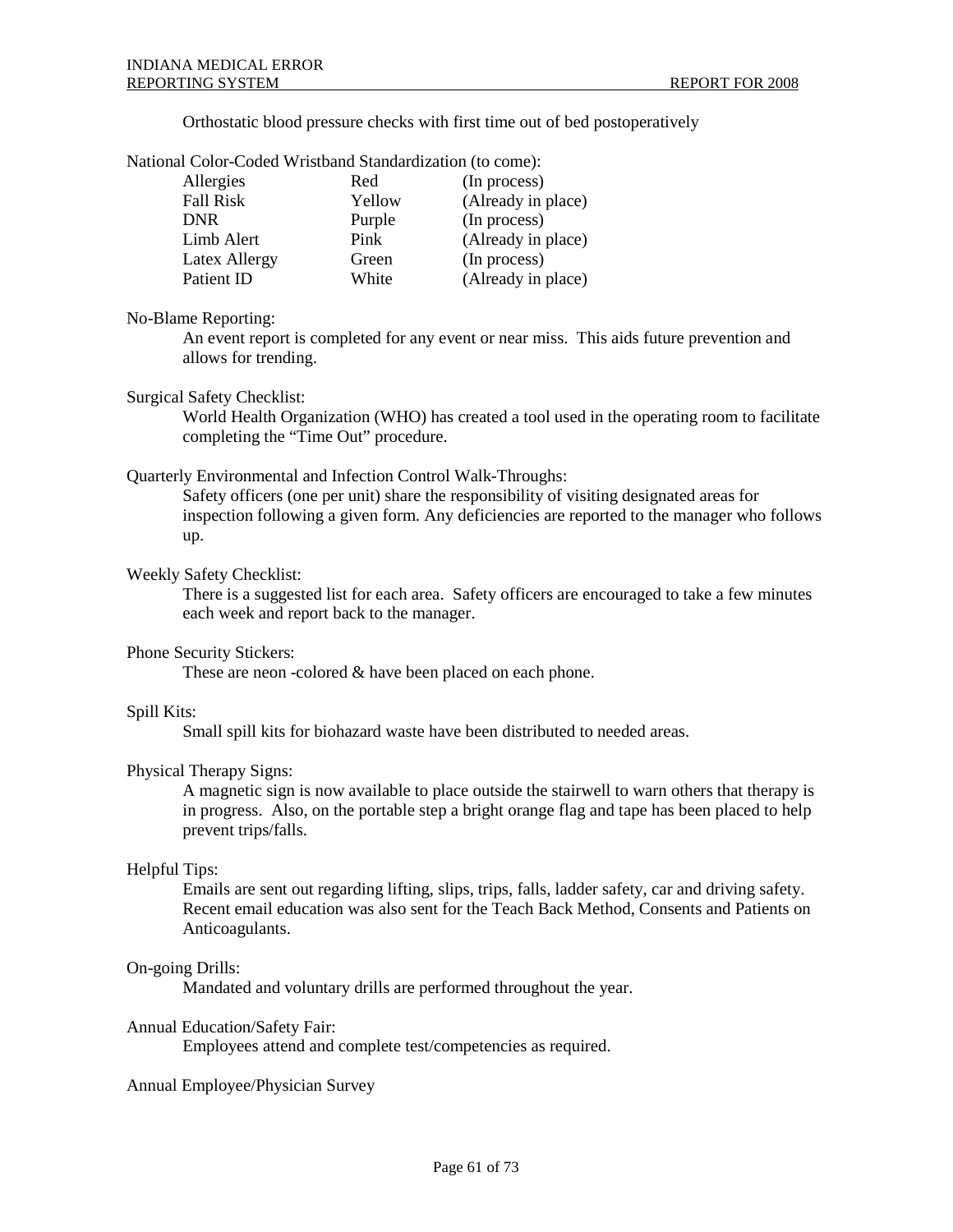Unit Emergency Preparedness Book for Each Unit: Available to all units. Rapid Response Team: Various registered nurses are trained to respond to emergencies as needed. Preanesthesia Anesthesia Surgical Screening (PASS): This group of nurses screens the patient for medical testing and health histories prior to hospital arrival. This helps avoid patient safety issues and day of surgery cancellations. MSDS Books: Available on all areas of need. Use of a Computer Physician Order Entry System Use of an Automated Medication Dispensing Device (Omnicell) Use of a Red-Taped Section in Front of the Omnicell as a "No Interruption" Area for Nurse Medication Removal Use of a Colored Flag System in the Preoperative Admission Area (Lists Colors and Definitions) Root Cause Analysis (RCA): Performed as needed for designated events. Feedback Form: This can be used by staff to report any patient/family/employee issue. National Reporting Agencies: CoPS – Culture of Patient Safety Survey Leapfrog SCIP/CMS/Health Care Excel Physicians Hospitals of America (PHA) IHI maps/5 Million Lives Campaign **HCAHPS** Press Ganey **HFAP** Parkview Hospital Fort Wayne, Indiana Bar-Code Scanning: History/Background

Hospitals have been under significantly increased scrutiny nationwide since 1999 when the Institute of Medicine (IOM) issued a report entitled "To Err is Human: Building a Safer Health System". The IOM report estimated in 1993 alone, 7,000 deaths were attributable to medication errors; and these errors account for 1 out of every 131 outpatient deaths, and 1 out of every 854 inpatient deaths.

In addition, in March 2001, the Agency for HealthCare Research and Quality (AHRQ) issued a report entitled "Reducing and Preventing Adverse Drug Events to Decrease Hospital Costs". The report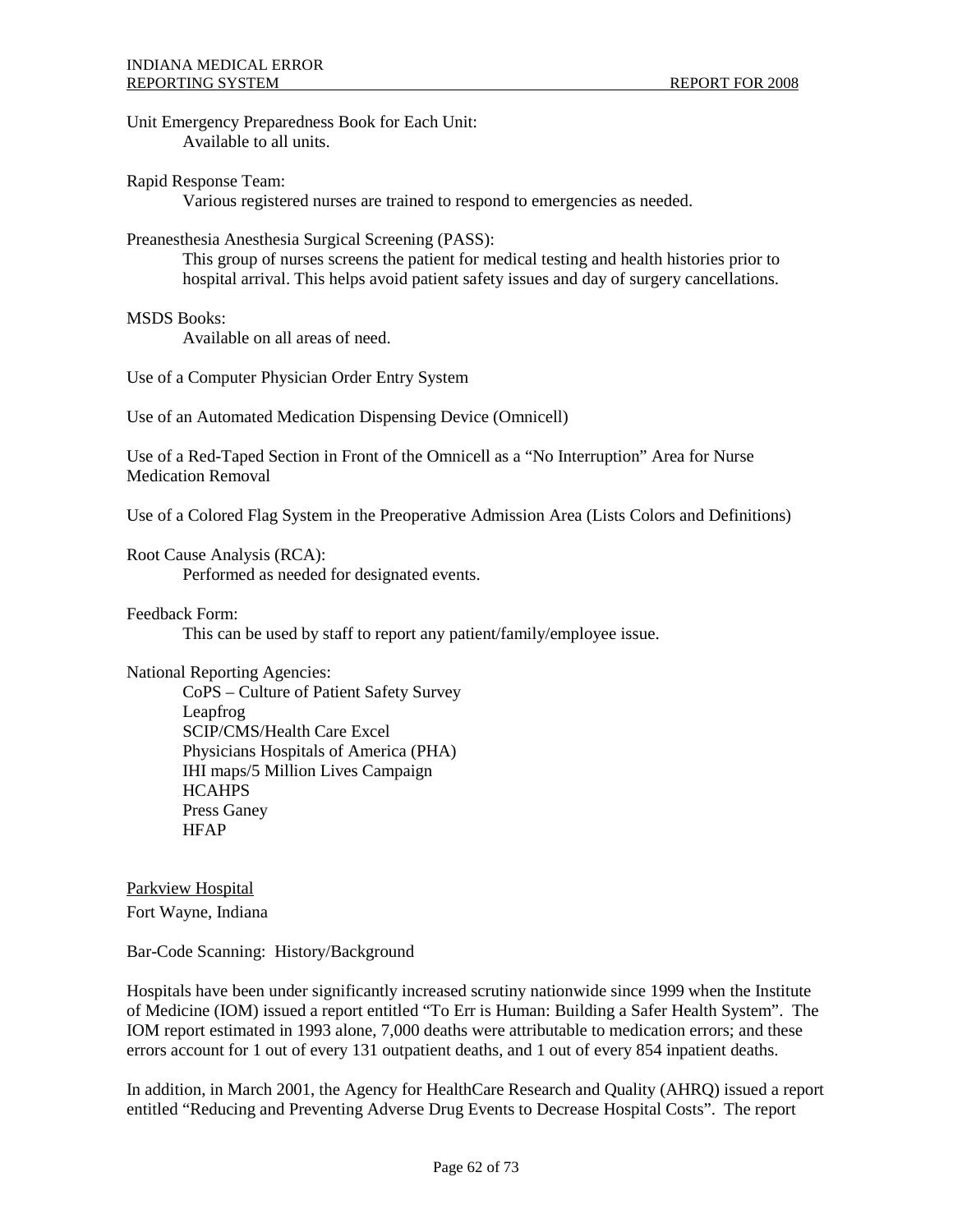stated more than 770,000 people are injured or die each year in hospitals from adverse drug events, and studies suggested that 28 to 95 percent of adverse drug events could be prevented by reducing medication errors through the use of computerized systems.

Although most medication errors do not result in harm to patients, medication errors can and have resulted in serious injury or death. They also represent a significant economic cost to the United States. The Food and Drug Administration (FDA) reports an estimate of the direct cost of preventable drug related mortality and morbidity to be \$76.6 billion annually, with drug-related hospital admissions accounting for much of the cost. Indirect costs, such as those relating to lost productivity, might be two to three times greater than the direct costs, making the total cost of all preventable, drug-related mortality and morbidity range from \$138 to \$182 billion.

It is within this environment that Parkview in 2000 committed to implement an electronic medical record, including an electronic medication administration record and bar code medication scanning to enhance the safety of medication administration. Bar coding is a mature technology whose benefits have been demonstrated in virtually every other American industry. Bar coding of medications for use in bedside bar coding scanning has been endorsed by the American Hospital Association, the American Society of Health-System Pharmacists, the American Pharmaceutical Association, the American Medical Association, and many other organizations. In 2007 the FDA estimated only 10% of hospitals nationwide (500 hospitals) had implemented barcode scanning, with another 10% working on or planning implementation. The 2008 American Society of Health-System Pharmacists survey of pharmacy practice in hospital settings found that 25.1% had adopted Bar-code-assisted medication administration, with another 18% intending to have it in place within twelve months.

Bedside scanning of unit doses of medications, and patient ID bands was implemented in the inpatient areas at Parkview in May of 2004. A nurse logs into the bedside computer with a personal ID, scans the medication package, then the patient ID band. Any mismatch between the patient, the drug packaging, and the patient's medication record triggers a warning, prompting the nurse to investigate the discrepancy before administering the medication. The system also checks for alerts or reminders for the nurse, then electronically documents administration of the medication.

While implementation of barcode medication scanning was successful, it was not without difficulties. We encountered the same issues other hospitals using barcode technology were experiencing nationwide:

- The FDA has only recently approved a rule requiring the pharmaceutical industry to place and standardize barcodes on medications manufactured after April of 2006. Initially only about 5% of medications came into Parkview's pharmacy with a usable barcode. This required our pharmacy to repackage and place individual barcodes on thousands of products. Due to efforts by pharmaceutical manufacturers, as of the middle of 2009, this number has increased to 20%. Parkview's pharmacy continues to be committed to ensuring a barcode is on every product. Even when an injectable product has a barcode, the pharmacy supplements the item with an additional barcode that is able to be removed and applied to the syringe into which the medication is drawn. As well, pharmacy overwraps many items to ensure that a barcode is not discarded when an outer box is discarded.
- Consistent performance from a wireless network, computers that can easily be taken to the bedside, and scanners that recognize unique medication barcodes were required for nurses to easily incorporate barcode scanning into their work.
- The right type of patient identification wristband in terms of size and durable material was needed. Barcodes could be difficult to scan depending on the curvature of the bar code on the wrist.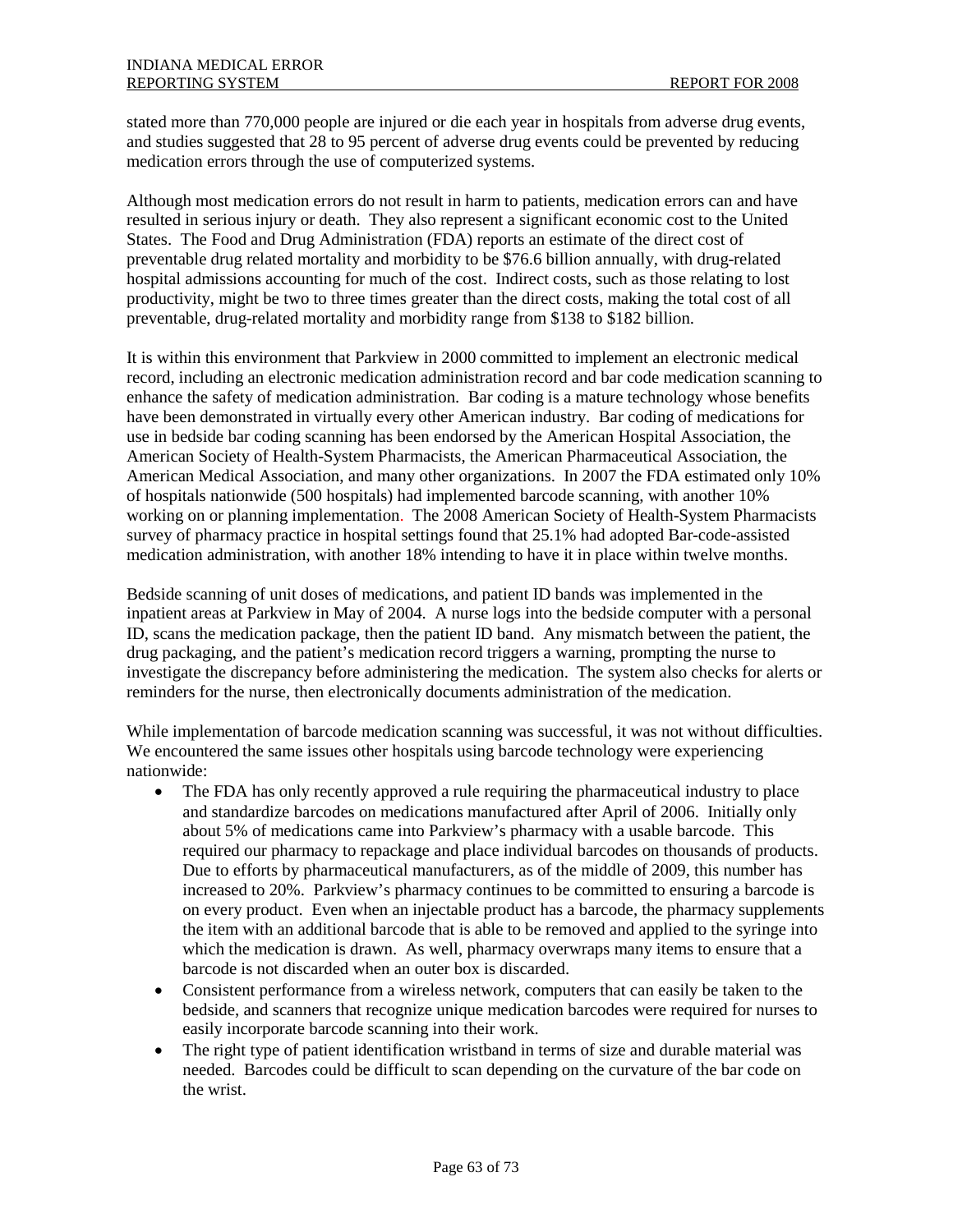- Nurses needed ongoing education and training (how to use the scanner, different types of barcodes)
- Pharmacy staff needed ongoing education and training (how to operate the bar coding and repackaging technology and verify it's effectiveness)

Despite these challenges, we were initially able to successfully scan 79 percent of medications at the bedside. While this represents a significant improvement in medication safety, we wanted to improve even more as patient safety is a priority for our organization. According to Mike Packnett, CEO of Parkview Health, "Our health care system serves over 500,000 patients each year and we relentlessly strive to have the safest and best care for every patient, every day."

As a result of this commitment to safety, we decided to increase scanning compliance of all medications to 95% by December 31, 2006. This initiative was strongly supported by our Board of Directors, Medical staff, pharmacists, and nursing staff. The bedside practitioners and pharmacy staff were very important throughout this process. It was through their dedication and commitment to providing safe patient care that ultimately made this project successful.

#### Plan:

A formal team was initiated in September of 2006, with participation from leaders in pharmacy, nursing, information systems, respiratory therapy, and project management. Direct support and leadership was provided at the executive level from the Chief Operating Officer, Chief Medical Officer, and Chief Nursing Officer. The primary goal was to increase the quality and safety of the care provided to the patient by preventing medication administration errors.

The team met weekly to discuss progress, share information, and collaborate on individual initiatives. We knew with a focused effort we could quickly make improvements. Therefore we set a timeframe of 15 weeks to achieve our primary metric, which was to successfully barcode scan at least 95% of medications administered.

# Execution:

The first tasks prioritized by the team were to quickly put in place routine reports for bar code scanning rates by facility, nursing station, and individual user, and a method for the nurses to report when barcode scanning was not utilized. Collecting and analyzing data from these reports allowed us to drill down and focus on the key issues that were barriers to barcode scanning. These issues were tracked on a spreadsheet, reviewed at each meeting, and key initiatives which would result in the most improvement were assigned to departmental process owners for implementation.

# Key project steps completed were:

Pharmacy initiatives:

- Intravenous medication label conversion from laser printer generated to direct thermal printer generated
- Single use medication label conversion from thermal transfer to direct thermal
- Over 100 medications were identified as not being consistently dispensed from pharmacy with a barcode. All of those medications are now provided with a barcode
- Verification of manufacturer provided medication barcodes prior to entering pharmacy distribution process eliminating the potential for invalid barcodes to enter pharmacy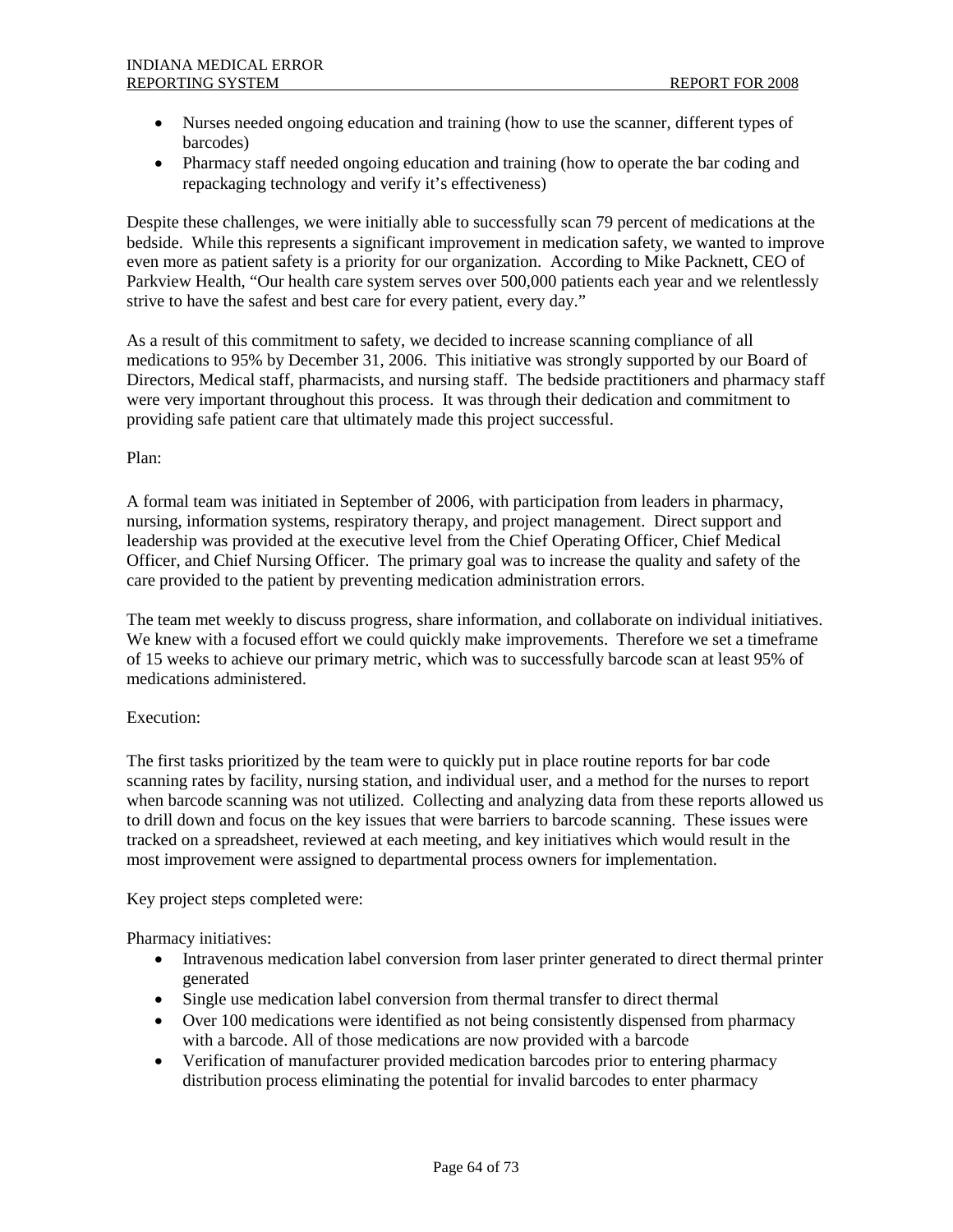inventory and hospital circulation. This requires daily review and update of the computer system database.

IS initiatives

• Reprogrammed 450 scanners to support Reduced Space Symbology (RSS) barcodes on smaller packages

Nursing/RT initiatives:

- Entirely new process developed and implemented to facilitate barcode scanning for respiratory care practitioners
- Process change and education on administration of medications to isolation patients in medical/surgical areas
- Distributed individual user (by nurse or therapist) reports so that individual nurses and therapists could track their personal scanning success rates.
- Distributed individual medication reports to the pharmacy
- Weekly education regarding barcode scanning tips, problem solving activities, and medication specific barcodes completed for nursing

#### Results:

The overall goal of the project was to increase safety of the medication administration process:

- 1. We developed and implemented a policy/procedure for barcode medication administration that is used by all practitioners.
- 2. We collected a comprehensive list of barriers and issues that prevented barcode scanning. Through Six Sigma DMAIC methodology we were able to achieve significant improvement in key process steps that are essential for successful barcode scanning.
	- Reliability of scanning IV labels increased from approximately 50% to 100%
	- Reliability of scanning single use medication labels increased from approximately 75% to 100%
	- Added barcodes to 100 additional products from the pharmacy
	- Increase success of scanning RSS barcodes from 71% to 94%
	- Increased scanning of medication for patients in isolation from 0% to nearly 100%
	- The percent of individual users scanning above 96% increased from 32%.
- 3. We achieved a 94.2% scanning success rate overall by December 31, 2006. This was very close to our goal of 95%. However, by January 18, 2007 we achieved the 95% rate maintained it consistently throughout 2007.
- 4. A process for nurses and therapists to report barcode scanning exceptions was implemented and maintained.

# Summary:

Medication safety is an important commitment at Parkview Hospital and implementing bar code medication scanning was the right thing to do despite our operational challenges. This initiative was an excellent example of multiple disciplines working together to improve a complex patient care process. The pharmacy staff had to address significant equipment and processing issues to ensure medications were sent to the nursing units with usable barcodes. Nurses and respiratory therapists had to change how they worked with patients to utilize bar code scanning. Our IS department diligently checked and evaluated scanners, wireless network, and computers used by the patient care providers. They also developed automated reports which pulled information from our electronic medical record database which allowed us to monitor our key measures weekly. Our project management department was instrumental in helping us to document and track our progress. Ultimately, moving the number of medications successfully scanned from 79% to 95% results in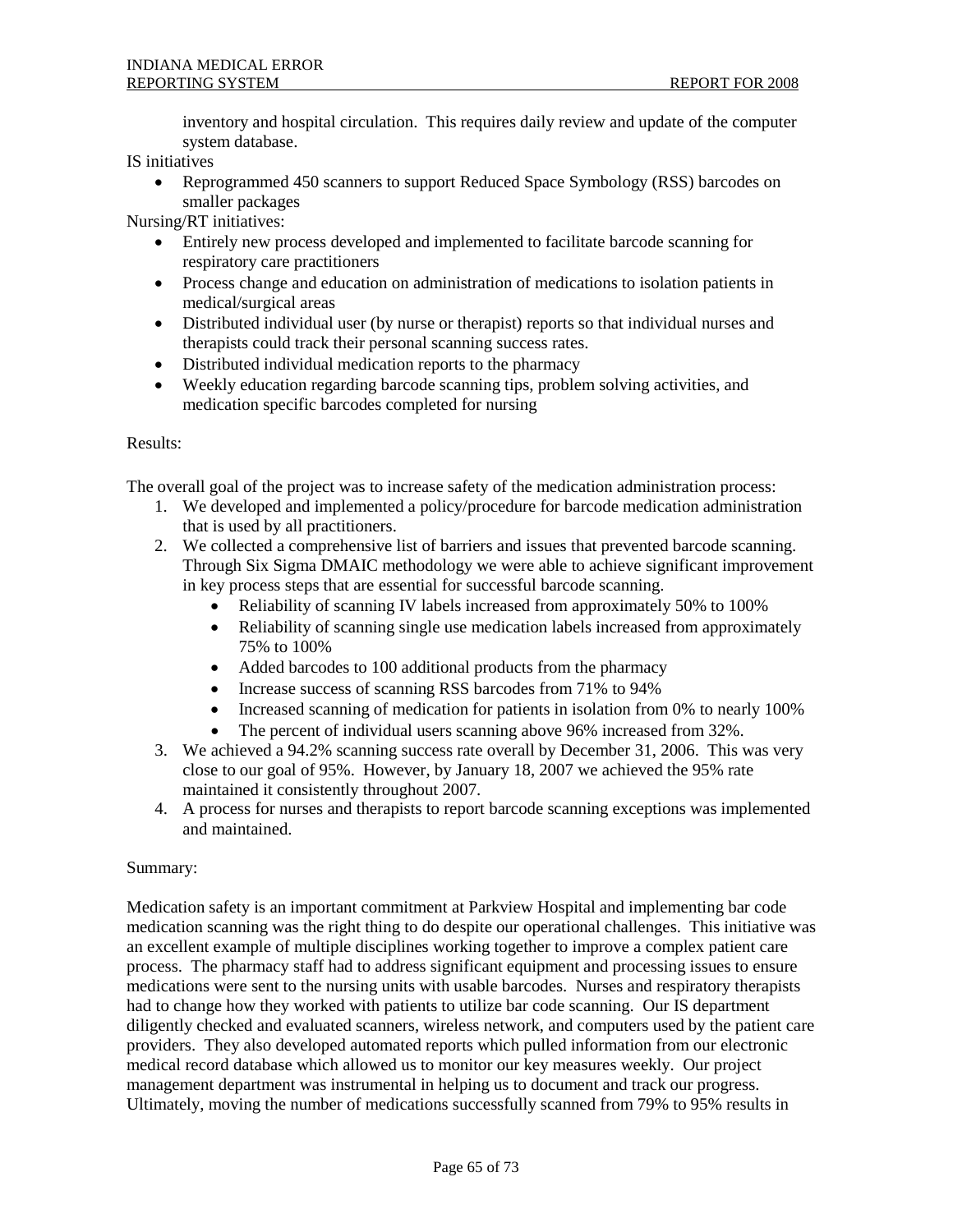more medications being double checked every day before they are given to a patient. We note that the number of medication errors reported went up by over 80% which included the "near-misses" since the bar-scanning began. This increase has provided us with data we then trended to initiate responses to medication errors or potential errors and thus provide a safe environment for our patients.

While our initial efforts focused on Parkview Hospital, our electronic medical record and pharmacy resources are shared throughout the Parkview Health system. Therefore, improvements realized at Parkview Hospital were also utilized throughout the community hospitals. Eventually the bar code scanning rates were tracked and reported for all 6 of the hospitals in the system.

A second phase of this project started later in 2007. The focus was to ensure we not only maintained, but continued to improve our bar code scanning processes. We implemented an electronic reporting process for the bedside clinicians to report when bar code scanning does not work. These reports are sent daily to operational leads in nursing, pharmacy, and registration. In 2008 we implemented a user specific report which goes weekly to every nursing and respiratory therapy manager. Managers can quickly detect if a clinician is having problems with BCMS. In 2009, we awarded our first BCMS Academy Awards, recognizing high volume, and high accuracy scanners. Currently at the system level we average a 96% scanning rate.

# St. Mary's Medical Center, Hobart IN

One of the objectives of the Indiana Medical Error Reporting System is to highlight serious adverse events so that procedures can be developed to prevent the occurrence of those events. The ISDH would like to share stories of how new procedures have been implemented to help prevent serious adverse events. The following is an example of a health care provider that has addressed a system problem to promote patient safety.

In 2007 St. Mary's Medical Center in Hobart, Indiana reported two serious adverse events to the Indiana Medical Errors Reporting System. Both events were for retention of a foreign object in a patient after surgery. As a result of these events St. Mary's seriously studied approaches to prevention of such an event. They realized that their current approach to preventing retention of a foreign object in a patient after surgery, a standardized counting protocol, was not sufficient. The counting process is labor intensive and prone to human error. When the count was not correct, x-rays to locate the unaccounted for item may not reveal an item such as a sponge.

St. Mary's determined that any new approach must be easy to use, not delay the surgical procedure, be economical, and be accurate. The hospital identified the RF/Wand System which locates sponges via radio frequency detection. Sponges, which are not detectable by x-ray, have an RF tag affixed to them. With this technology in place the hospital continues their manual counting practice and has added identified procedures to use the RF/Detection Wand System prior to closure. The patient does not leave surgery until the sponge is found.

#### Contact:

Sherry Brewer, Director of Risk Management for St. Mary's Medical Center.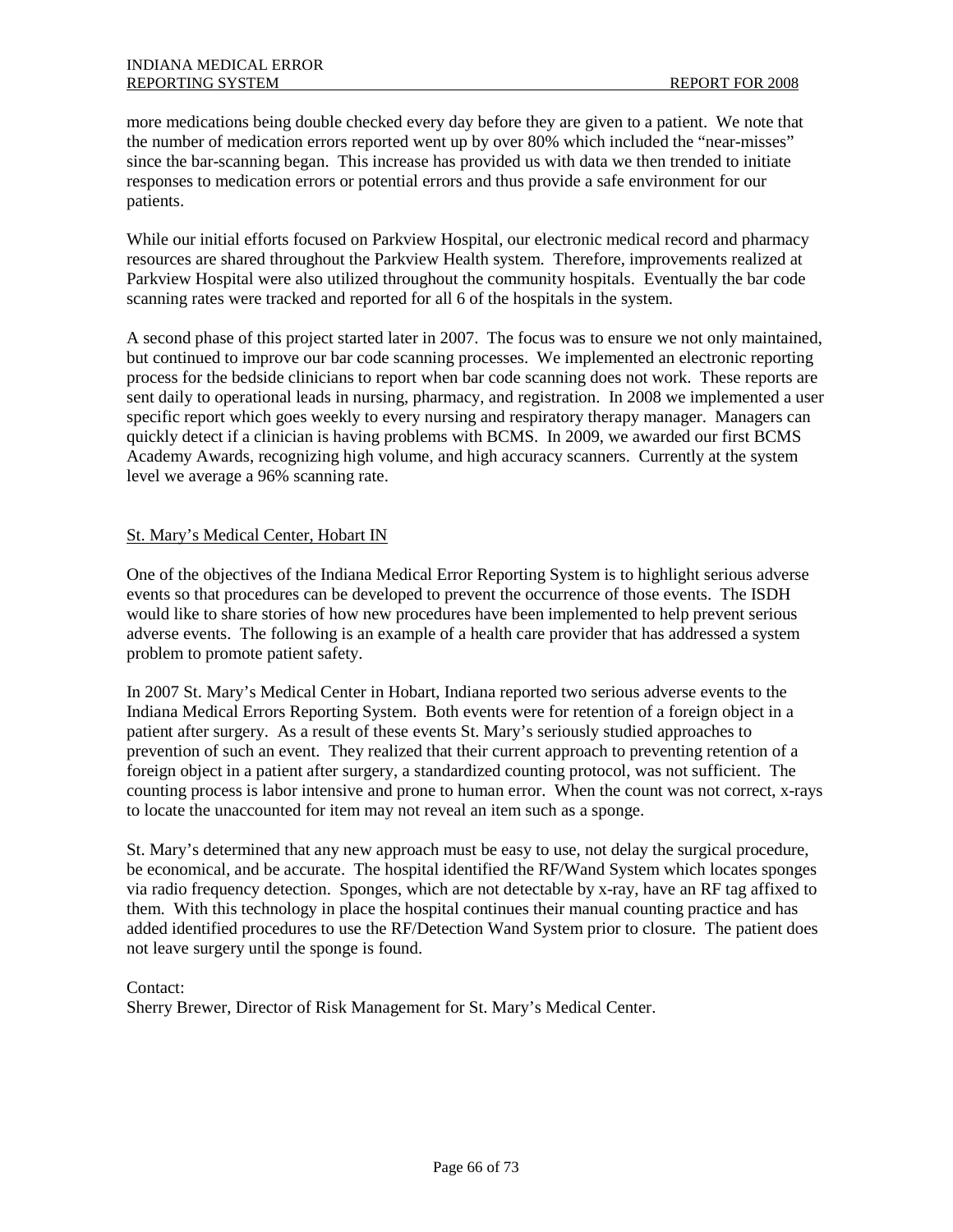#### White County Memorial Hospital

During 2008 White County Memorial Hospital was able to design and move into a new facility in Monticello. One of the objectives for this move was increased patient safety as well as improved services and environment. A focus for the inpatient units was the purchase of beds with built in fall prevention monitors and alarms. As an additional safety measure the alarms sound through an improved patient call system to alert staff of the location where a patient is attempting to get up without assistance. The call light system is computerized to allow monitoring of response times to all call lights. The alarms are set based upon routine nursing assessment with assigned zones that reflect the concerns identified by the staff. These beds also have a secondary monitoring system that informs staff both visually or audibly with an alert when a preset condition exists, brakes on bed unlocked, side rails down when they shouldn't be, the bed height is inappropriate.

This initiative is just one component of a series of improvements that have been made in the fall prevention program. The Fall Risk Assessment has been revised to reflect more stringent guidelines for identifying patient's at risk to fall. Computerized documentation has been improved to allow staff the ability to more easily document their safety rounds. Staffing levels have been adjusted based upon the volume of patients identified as At Risk To Fall. Staff has received intense training by the manufacturer in the operation of the equipment; each patient care provider has received an additional badge with reminders about the appropriate use of the equipment. Plans for the future include the addition of The Color of Safety wristbands that will identify these patients anywhere in the hospital they might be transported. With the continuation of patient safety rounds, the fall prevention monitors and increased staff awareness it is the goal of the hospital to maintain a patient fall level well below the national average.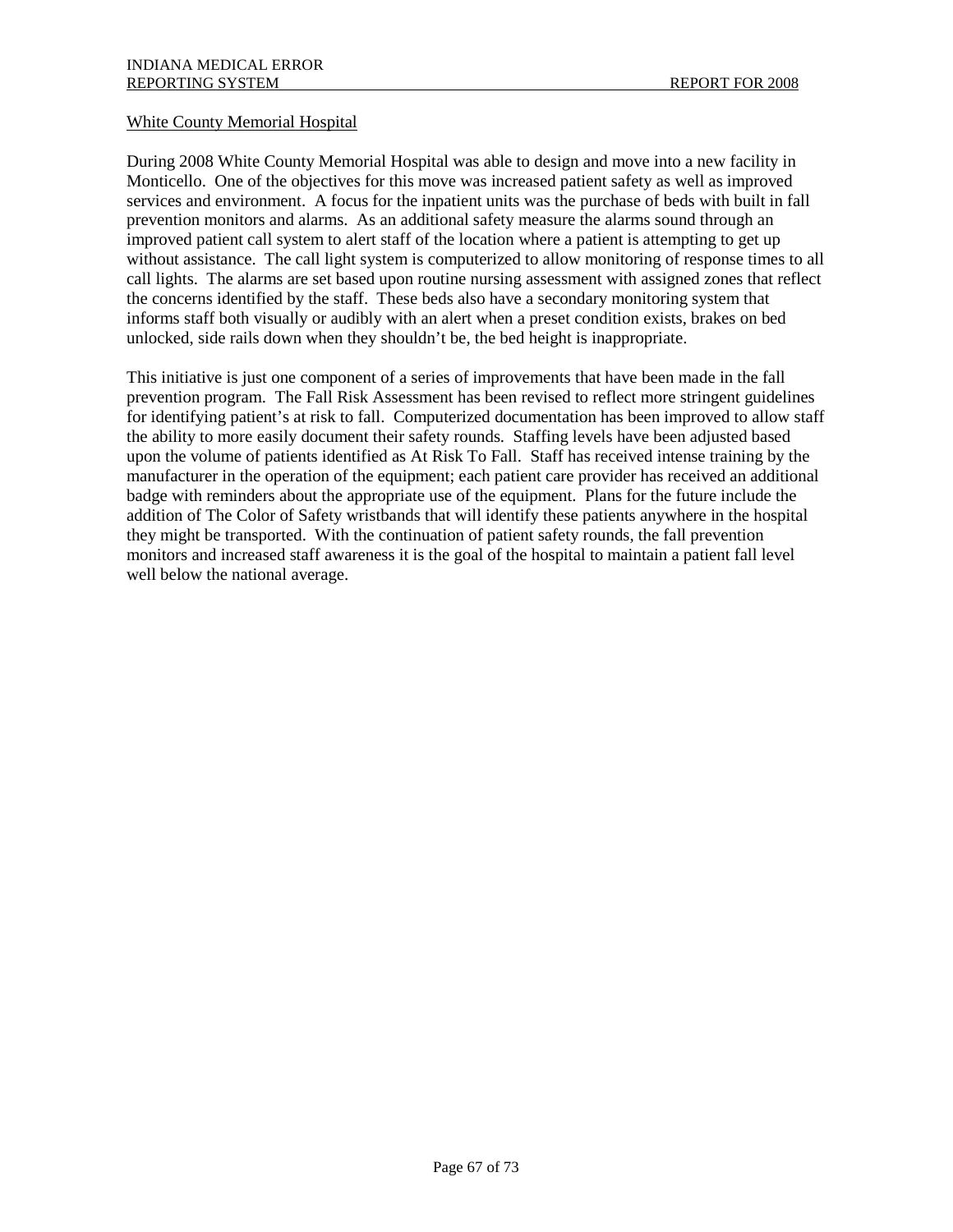# CHANGES FOR 2009 REPORTING

In May 2007 the National Quality Forum published *Serious Reportable Events in Healthcare 2006 Update*. The update identified a 28<sup>th</sup> adverse event as well as further refinement of the initial list of events. The  $28<sup>th</sup>$  adverse event is "artificial insemination with the wrong donor sperm or wrong egg".

In March 2008 the Indiana State Department of Health promulgated a proposed rule that would update the rules for the Indiana medical error reporting system. Final rules were adopted and became effective for reporting purposes on January 1, 2009. For events occurring in 2009, health care facilities and clinics will be using the revised reporting rules. A copy of the revised reporting rule for 2009 events is attached as Appendix J.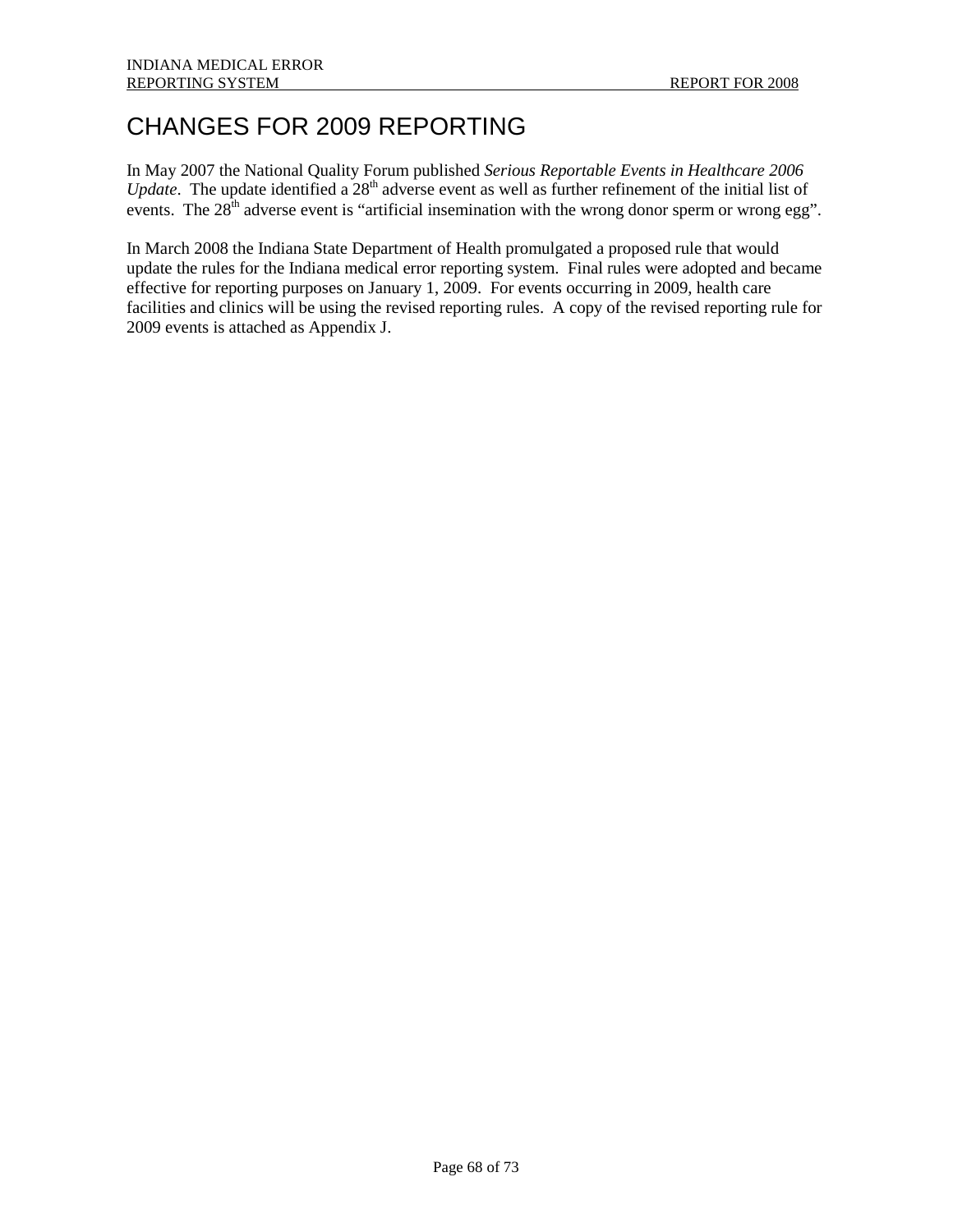# REFERENCES

*2006 Update on Consumers' Views of Patient Safety and Quality Information*, Kaiser Family Foundation / Agency for Healthcare Research and Quality (September 2006).

*Accountability: Patient Safety and Policy Reform* (Virginia A. Sharpe, ed., Georgetown University Press, 2004).

*Adverse Health Events in Minnesota, Second Annual Public Report*, at p. 73 (Minnesota Department of Health, February 2006).

Agency for Healthcare Research and Quality, *Medical Errors: The Scope of the Problem* (2000), Retrieved February 17, 2007 fro[m http://www.ahrq.gov/qual/errback.htm.](http://www.ahrq.gov/qual/errback.htm)

*CMS Needs Additional Authority to Adequately Oversee Patient Safety in Hospitals*, United States Government Accountability Office GAO-04-850 (July 2004).

D.H. Mills, *Medical Injury Information: A Preparation for Analysis and Implementation of Prevention Programs*, 236(4) Journal of the American Medical Association, pp. 379-381 (1976).

Institute of Medicine, *Crossing the Quality Chasm: A New Health System for the 21st Century* (National Academy Press, 2001).

Institute of Medicine, *To Err Is Human: Building A Safer Health System* (Linda T. Kohn, Janet M. Corrigan, and Molla S. Donaldson, eds., National Academy Press, 1999).

Jill Rosenthal and Maureen Booth, *Maximizing the Use of State Adverse Event Data to Improve Patient Safety*, National Academy for State Health Policy (October 2005).

Jill Rosenthal and Maureen Booth, *State Patient Safety Centers: A new approach to promote patient safety*, National Academy for State Health Policy (October 2004).

Jill Rosenthal and Trish Riley, *Patient Safety and Medical Errors: A Road Map for State Action*, National Academy for State Health Policy (March 2001).

Jill Rosenthal, Trish Riley, and Maureen Booth, *State Reporting of Medical Errors and Adverse Events: Results of a 50-State Survey*, National Academy for State Health Policy (April 2000).

Joint Commission on the Accreditation of Health Care Organizations, *Sentinel events*, Comprehensive Accreditation Manual for Hospitals Update 4 (November 2004).

Lynda Flowers and Trish Riley, *State-based Mandatory Reporting of Medical Errors*, National Academy for State Health Policy (March 2001).

Lynda Flowers and Trish Riley, *How State are Responding to Medical Errors: An Analysis of Recent State Legislative Proposals*, National Academy for State Health Policy (September 2000).

*Medical Errors: Practicing Physician and Public Views*, Kaiser Family Foundation / Harvard School of Public Health (December 2002).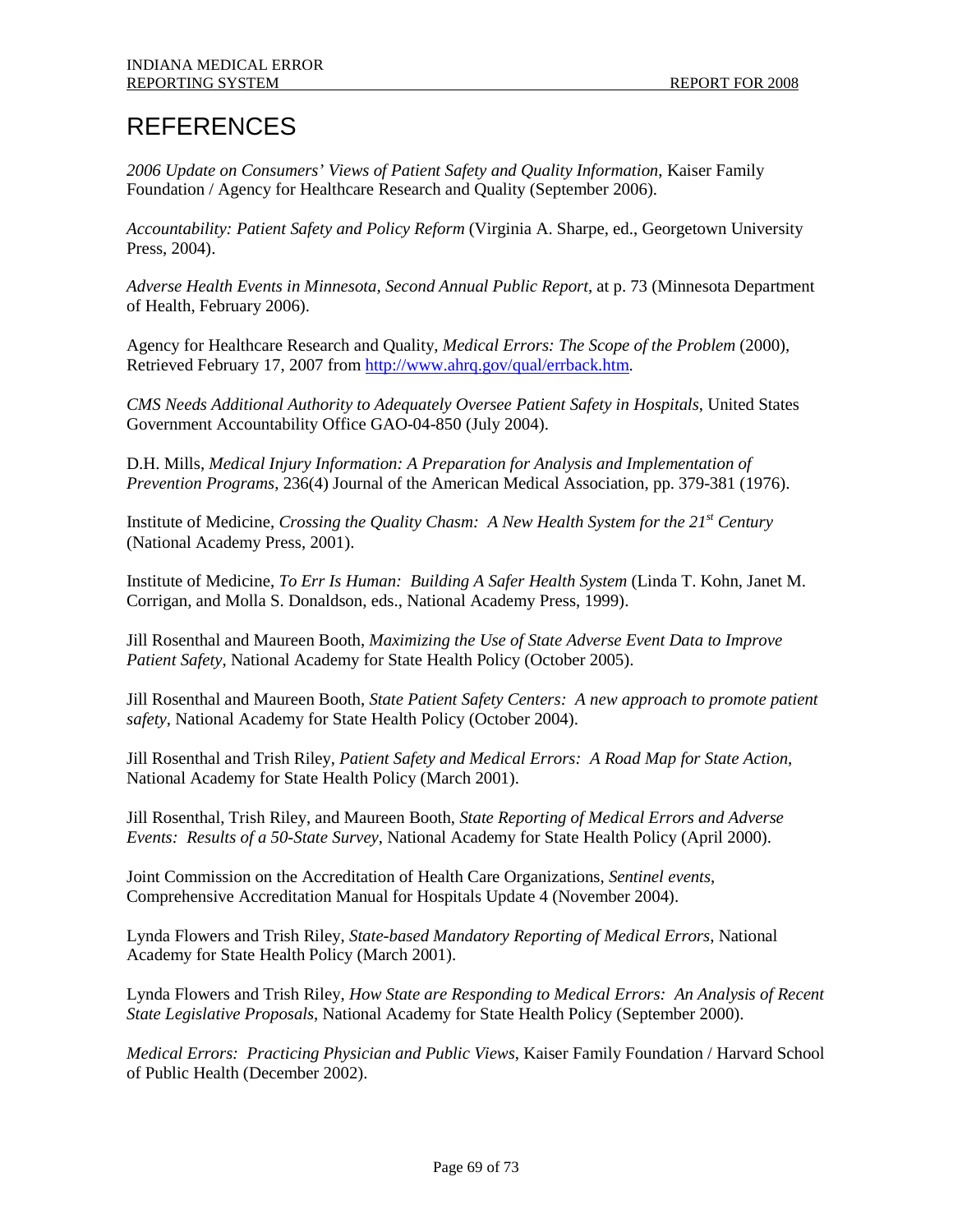Mimi Marchev, *Medical Malpractice and Medical Error Disclosure: Balancing Facts and Fears*, National Academy for State Health Policy (December 2003).

National Patient Safety Foundation[, http://www.npsf.org/html/about\\_npsf.html.](http://www.npsf.oprg/html/about_npsf.html)

*National Survey on Consumers' Experiences with Patient Safety and Quality Information*, Kaiser Family Foundation / Agency for Healthcare Research and Quality / Harvard School of Public Health (November 2004).

*Serious Reportable Events in Healthcare*, National Quality Forum (2002).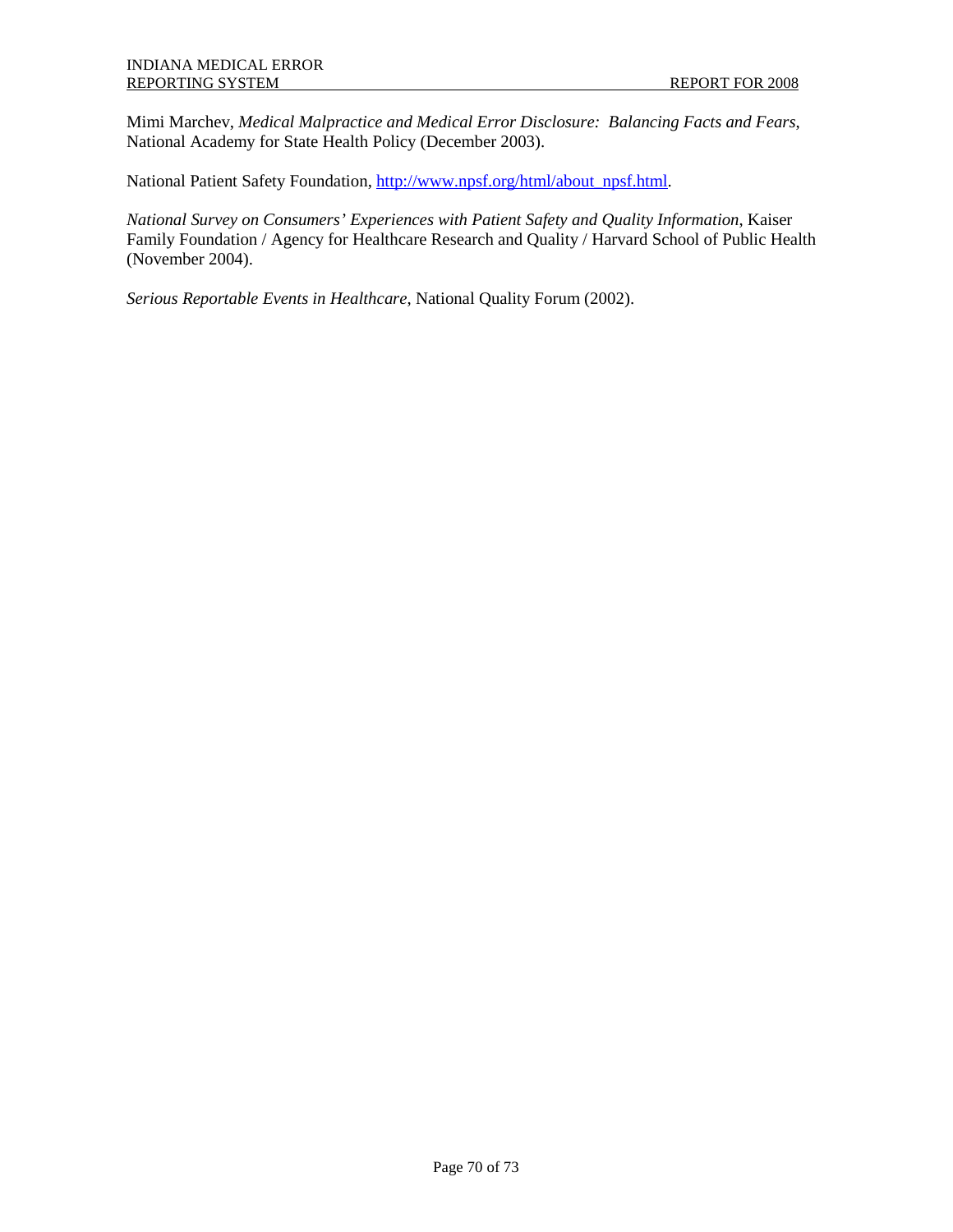## ADDITIONAL INFORMATION ON MEDICAL ERRORS AND PATIENT SAFETY

There are numerous organizations that are a resource for information on patient safety. The following is a list of Web sites that provide information on patient safety. This list provides only a fraction of the resources available. There are many more resources available for consumers, health care providers, and policy makers.

Agency for Healthcare Policy and Research (AHRQ): [www.ahrq.gov/consumer](http://www.ahrq.gov/consumer)

The mission of the federal Agency for Healthcare Policy and Research is to improve the quality, safety, efficiency, and effectiveness of healthcare for all Americans. Information from this agency's research helps people make more informed decisions and improve the quality of healthcare services.

Centers for Medicare and Medicaid Services: [www.cms.hhs.gov/](http://www.cms.hhs.gov/)

The Centers for Medicare and Medicaid Services (CMS) administers the Medicare program and works in partnership with the states to administer the Medicaid program. CMS has developed a number of quality improvement initiatives that can be found at this site.

Consumers Advancing Patient Safety: [www.patientsafety.org](http://www.patientsafety.org/)

Consumers Advancing Patient Safety is a consumer-led nonprofit organization, formed to be a collective voice for individuals, families and healers who wish to prevent harm in healthcare encounters through partnership and collaboration. In addition to the organization resources available on their Web site, this site also provides several links to other patient safety Web sites of interest to consumers.

Institute of Medicine of the National Academies: [www.iom.edu](http://www.iom.edu/)

A nonprofit organization specifically created for science-based advice on matters of biomedical science, medicine, and health as well as an honorific membership organization, the Institute of Medicine was chartered in 1970 as a component of the National Academy of Sciences.

Institute for Safe Medication Practices: [www.ismp.org/Pages/Consumer.html](http://www.ismp.org/Pages/Consumer.html)

Alerts for Patients page containing a listing of frequent medication errors and how to avoid them, general information and advice on medication safety for consumers.

Joint Commission on the Accreditation of Health Care Organizations (JCAHO): [www.jointcommission.org/PatientSafety/](http://www.jointcommission.org/PatientSafety/)

> The Commission evaluates and accredits more than 15,000 healthcare organizations and programs in the United States. Its mission is to continuously improve the safety and quality of care provided to the public. A number of patient safety tips for patients and consumers can be found at their website.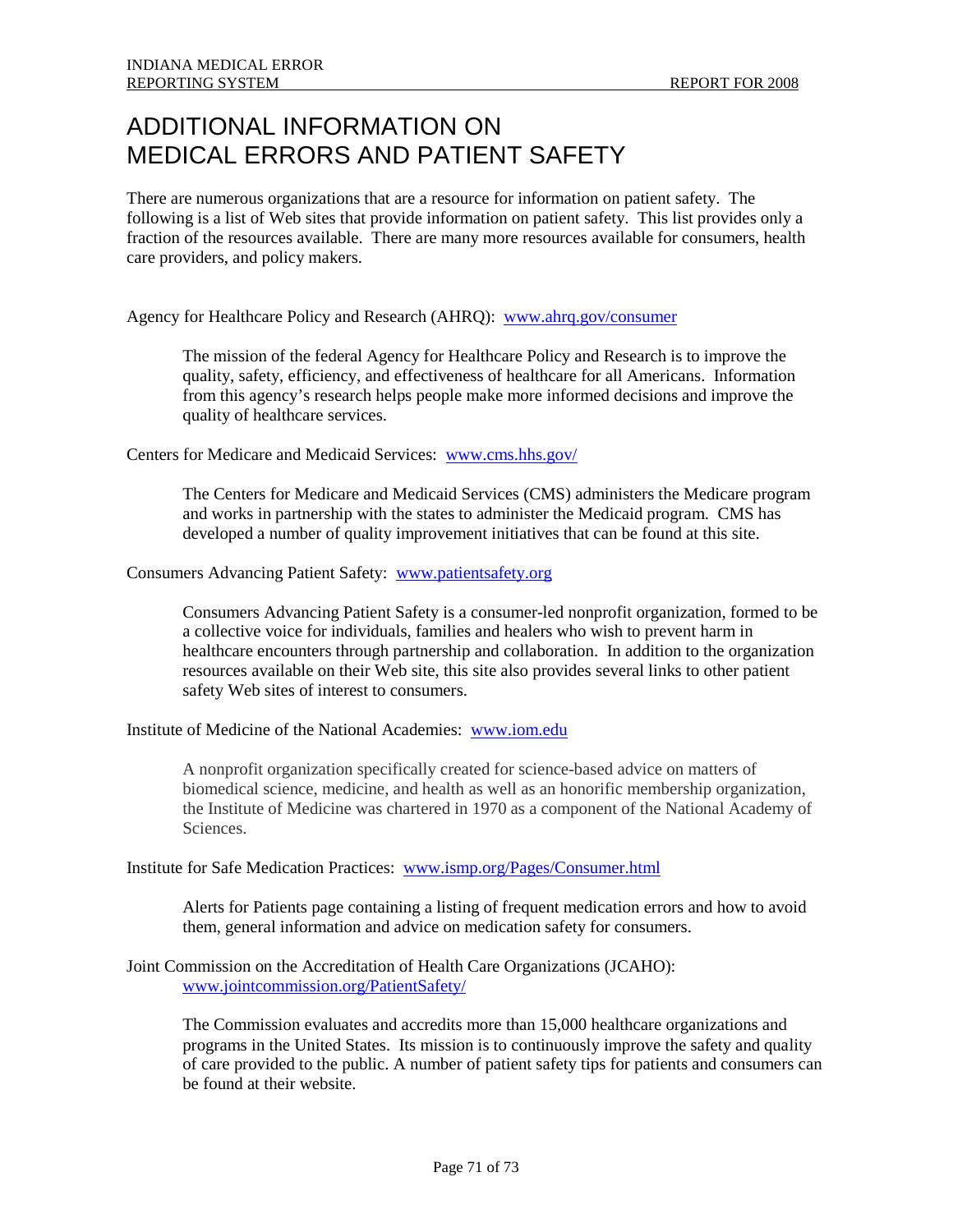Leapfrog Group: [www.leapfroggroup.org](http://www.leapfroggroup.org/)

The Leapfrog Group is an initiative driven by organizations that buy health care who are working to initiate breakthrough improvements in the safety, quality and affordability of healthcare for Americans. The Leapfrog Website provides quality and safety information about hospitals that consumers can search.

Minnesota Alliance for Patient Safety: [www.mnpatientsafety.org](http://www.mnpatientsafety.org/)

The Minnesota Alliance for Patient Safety was established in 2000 as a partnership between public and private health care organizations working together to improve patient safety. Information about Minnesota's patient safety coalition can be found at this site.

Minnesota Department of Health: [www.health.state.mn.us/patientsafety/publications/index.html](http://www.health.state.mn.us/patientsafety/publications/index.html)

This site provides information on Minnesota's Adverse Health Event Annual Reports.

National Academy for State Health Policy: [www.nashp.org](http://www.nashp.org/)

The National Academy for State Health Policy is a non-profit, non-partisan organization dedicated to helping states achieve excellence in health policy and practice. The organization provides resources to compare patient safety initiatives and approaches across the states.

National Coordinating Council for Medication Error Reporting and Prevention: [www.nccmerp.org](http://www.nccmerp.org/)

This organization is an independent body comprised of twenty-three national organizations. The mission of the National Coordinating Council for Medication Error Reporting and Prevention is to maximize the safe use of medications and to increase awareness of medication errors through open communication, increased reporting and promotion of medication error prevention strategies.

National Patient Safety Foundation: [www.npsf.org](http://www.npsf.org/)

The Foundation's mission is to improve the safety of patients through efforts to: identify and create a core body of knowledge; identify pathways to apply the knowledge; develop and enhance the culture of receptivity to patient safety; raise public awareness and foster communications about patient safety; and improve the status of the Foundation and its ability to meet its goals.

## National Quality Forum: [www.qualityforum.org](http://www.qualityforum.org/)

The mission of the National Quality Forum is to improve the quality of American healthcare by setting national priorities and goals for performance improvement, endorsing national consensus standards for measuring and publicly reporting on performance, and promoting the attainment of national goals through education and outreach programs.

Pressure ulcer information

Mayo Clinic: [www.mayoclinic.com/health/bedsores/DS00570](http://www.mayoclinic.com/health/bedsores/DS00570)